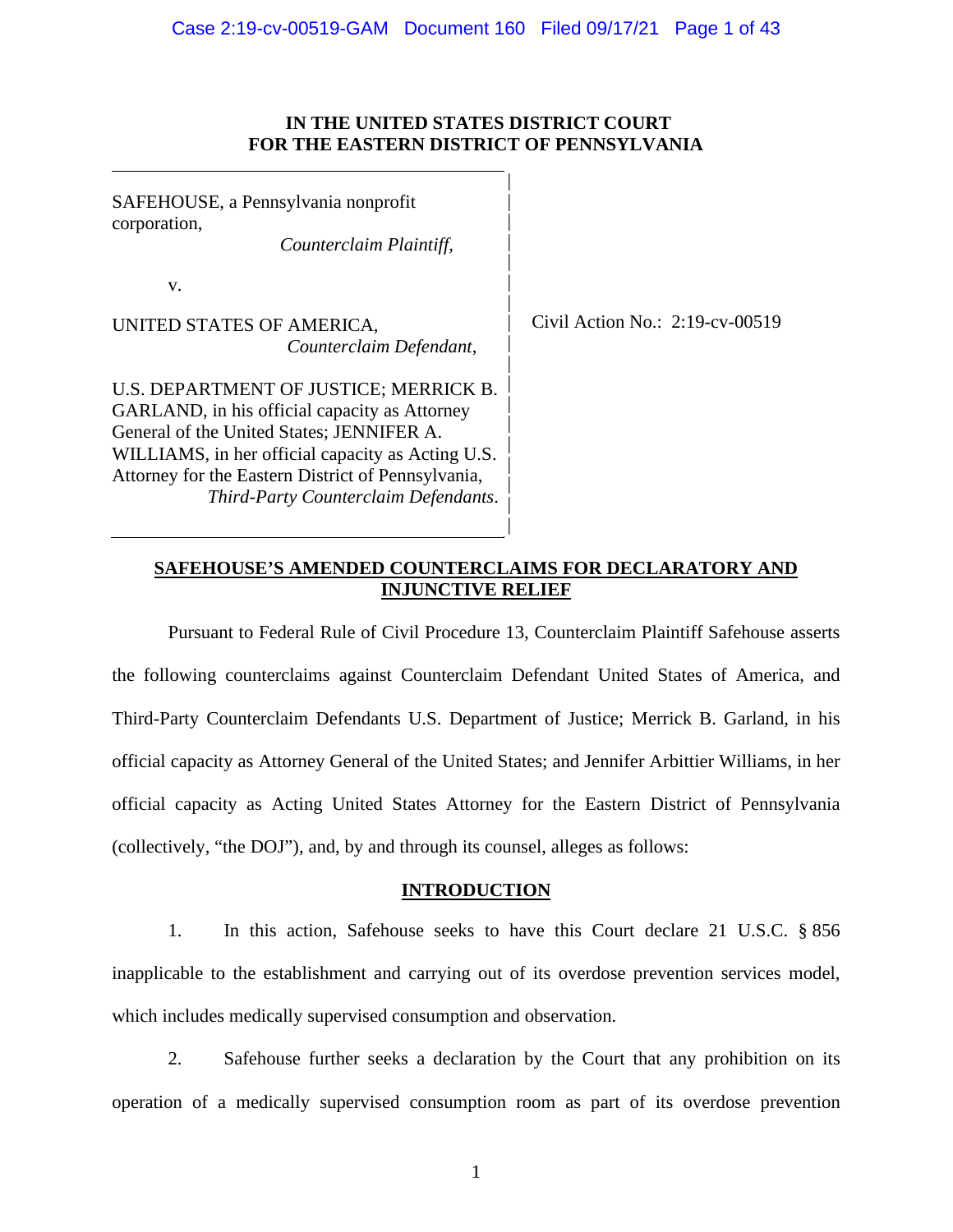## Case 2:19-cv-00519-GAM Document 160 Filed 09/17/21 Page 2 of 43

services model would violate the Religious Freedom and Restoration Act, 42 U.S.C. § 2000bb *et seq.*, and the First Amendment to the U.S. Constitution by substantially burdening the exercise of its religious beliefs that call its Board Members and Directors to provide lifesaving medical treatment to a vulnerable population. The threatened enforcement of Section 856 to Safehouse, notwithstanding the multitude of federal exemptions from the Controlled Substances Act for similar, non-religiously motivated conduct, burdens Safehouse's religious exercise in a manner that is not generally applicable, thereby subjecting its position with respect to Safehouse to strict scrutiny under the Free Exercise Clause of the First Amendment. The DOJ cannot meet that rigorous standard here because it lacks any compelling interest in preventing Safehouse's proposed operation; nor would enforcement of Section 856 against Safehouse be the least restrictive means of advancing any such interest.

## **JURISDICTION AND VENUE**

3. This action arises under 21 U.S.C. § 801 *et seq.* and 42 U.S.C. § 2000bb *et seq.*  This Court has jurisdiction over this action pursuant to 28 U.S.C. §§ 1331 and 1346. Safehouse seeks remedies under 28 U.S.C. §§ 2201 and 2202.

4. Venue lies in the Eastern District of Pennsylvania pursuant to 28 U.S.C. § 1391(b), as the relevant events took place in this District.

## **DECLARATORY JUDGMENT**

5. There is an actual controversy of sufficient immediacy and concreteness relating to the legal rights and duties of Safehouse to warrant relief under 28 U.S.C. § 2201.

6. The harm to Safehouse as a direct result of the actions and threatened actions of the DOJ is sufficiently real and imminent to warrant the issuance of a conclusive declaratory judgment.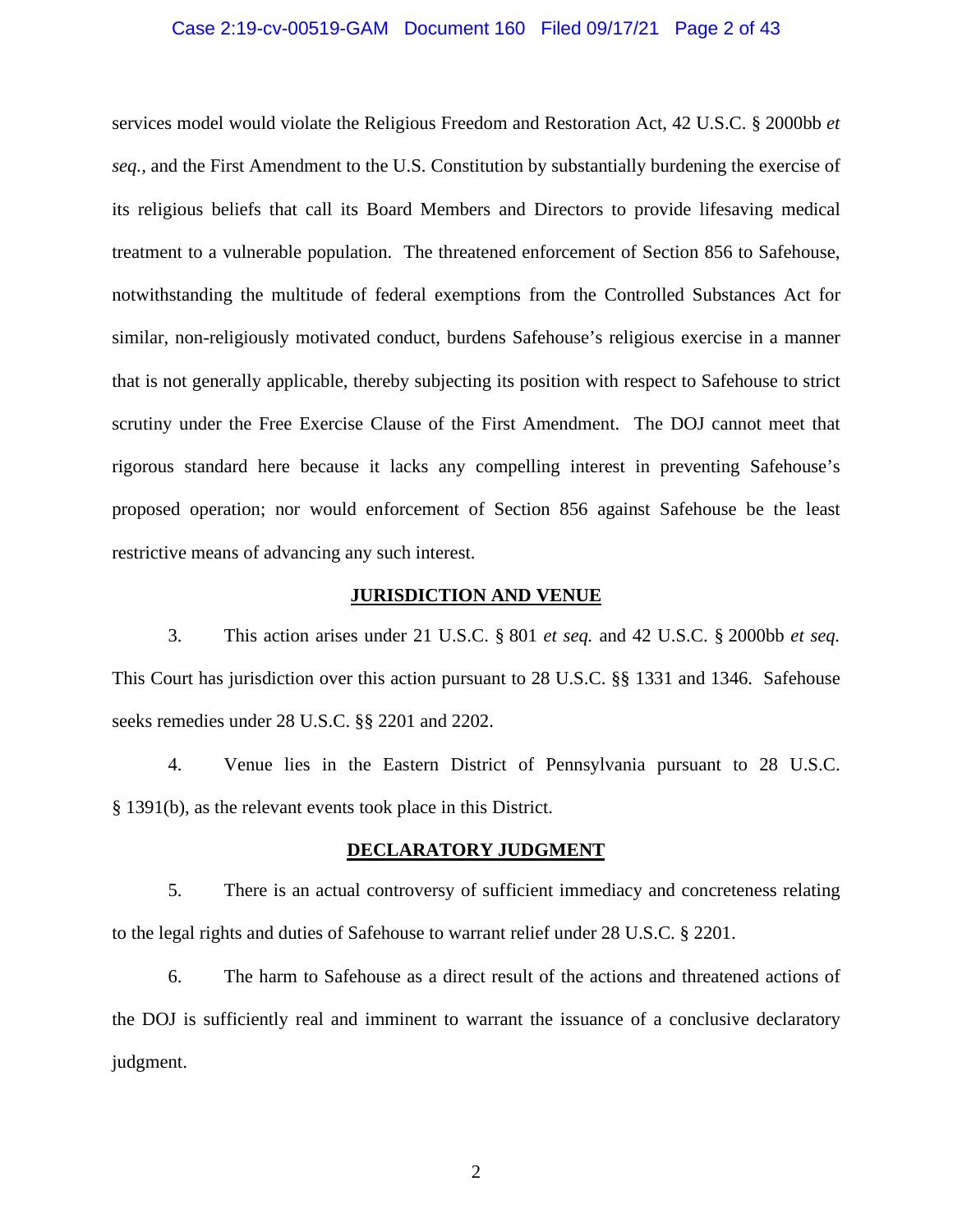## Case 2:19-cv-00519-GAM Document 160 Filed 09/17/21 Page 3 of 43

7. The DOJ and its officials have asserted that Safehouse's overdose prevention services model, which includes medically supervised consumption and observation, would violate federal criminal law. The DOJ has threatened to commence criminal and civil enforcement proceedings at any time to prevent Safehouse from opening and becoming operational, and brought the instant declaratory action resulting in this counterclaim.

8. Safehouse, as well as its leaders and personnel, are threatened with federal civil and criminal enforcement unless Safehouse refrains from engaging in entirely lawful conduct in pursuit of its lifesaving mission.

9. Under these circumstances, judicial intervention is warranted to resolve a genuine case or controversy within the meaning of Article III of the U.S. Constitution regarding the proper interpretation and application of Section 856.

10. A declaration that Safehouse would not violate Section 856 once it becomes operational would definitively resolve that controversy for the parties.

#### **THE PARTIES**

11. Counterclaimant Safehouse is a nonprofit corporation operating under the laws of the Commonwealth of Pennsylvania with a registered address at 1211 Chestnut Street, Suite 600, Philadelphia, Pennsylvania 19107.

12. Counterclaim Defendant is the United States of America.

13. Third-Party Counterclaim Defendant is the U.S. Department of Justice.

14. Third-Party Counterclaim Defendant Merrick B. Garland is sued in his official capacity as Attorney General of the United States.

15. Third-Party Counterclaim Defendant Jennifer Arbittier Williams is sued in her official capacity as the Acting United States Attorney for the Eastern District of Pennsylvania.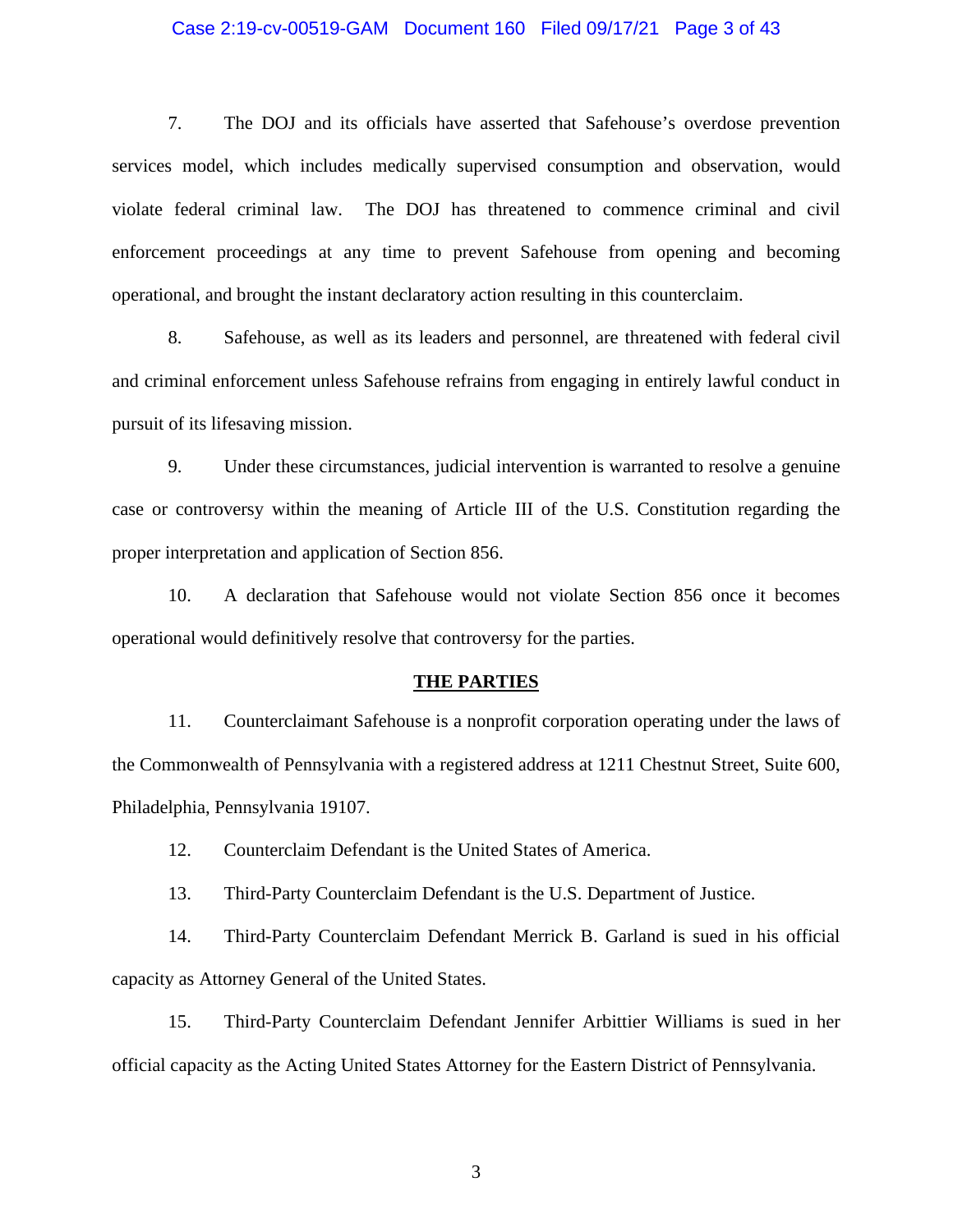## **I. FACTUAL ALLEGATIONS**

16. Safehouse hereby incorporates and re-alleges the Preliminary Statement and each of the factual allegations in its Answer to Plaintiff's Complaint. It further avers as follows:

## **The Opioid Epidemic in the City of Philadelphia**

17. The City of Philadelphia is in the midst of an unprecedented public health emergency due to the opioid epidemic and the opioid overdose crisis.

18. In 2018-2019, more than 2,300 individuals died as a result of an opioid overdose in Philadelphia.<sup>1</sup> In 2020, fatal overdoses claimed the lives of 1,214 Philadelphians. On average, Philadelphia is losing three of its citizens each day to opioid overdoses.

19. On October 3, 2018, the Mayor of Philadelphia issued an Opioid Emergency Response Executive Order declaring that "Kensington and its surrounding neighborhoods are in the midst of a disaster" due to the opioid crisis, and empowering city agencies and officials to lead efforts to reduce opioid deaths and transmission of disease and to increase entry into drug treatment. $2$ 

20. Since 2011, most opioid-related deaths in Philadelphia have been caused by heroin.In the last several years, Philadelphia has experienced a dramatic increase in the number of deaths related to fentanyl.<sup>3</sup>

<sup>1</sup> *See* City of Phila., Dep't of Pub. Health, *Opioid Misuse and Overdose Report* (Nov. 29, 2018), https://www.phila.gov/media/20181129123743/Substance-Abuse-Data-Report-11.29.18.pdf; City of Phila., *Combating the Opioid Epidemic*, https://www.phila.gov/programs/combating-the-opioid-epidemic/reports-anddata/opioid-misuse-and-overdose-data/ (last visited Apr. 2, 2019); *see also* WHYY, *Fatal opioid overdoses expected to dip in Philly for first time in 5 years* (Dec. 24, 2018), https://whyy.org/articles/fatal-opioid-overdoses-expected-todip-in-philly-for-first-time-in-5-years/.

<sup>2</sup> City of Phila., Office of the Mayor, *Executive Order No. 3-18 – Opioid Emergency Response Executive Order* (Oct. 3, 2018), https://www.phila.gov/ExecutiveOrders/Executive%20Orders/eo99318.pdf.

<sup>3</sup> *See id*.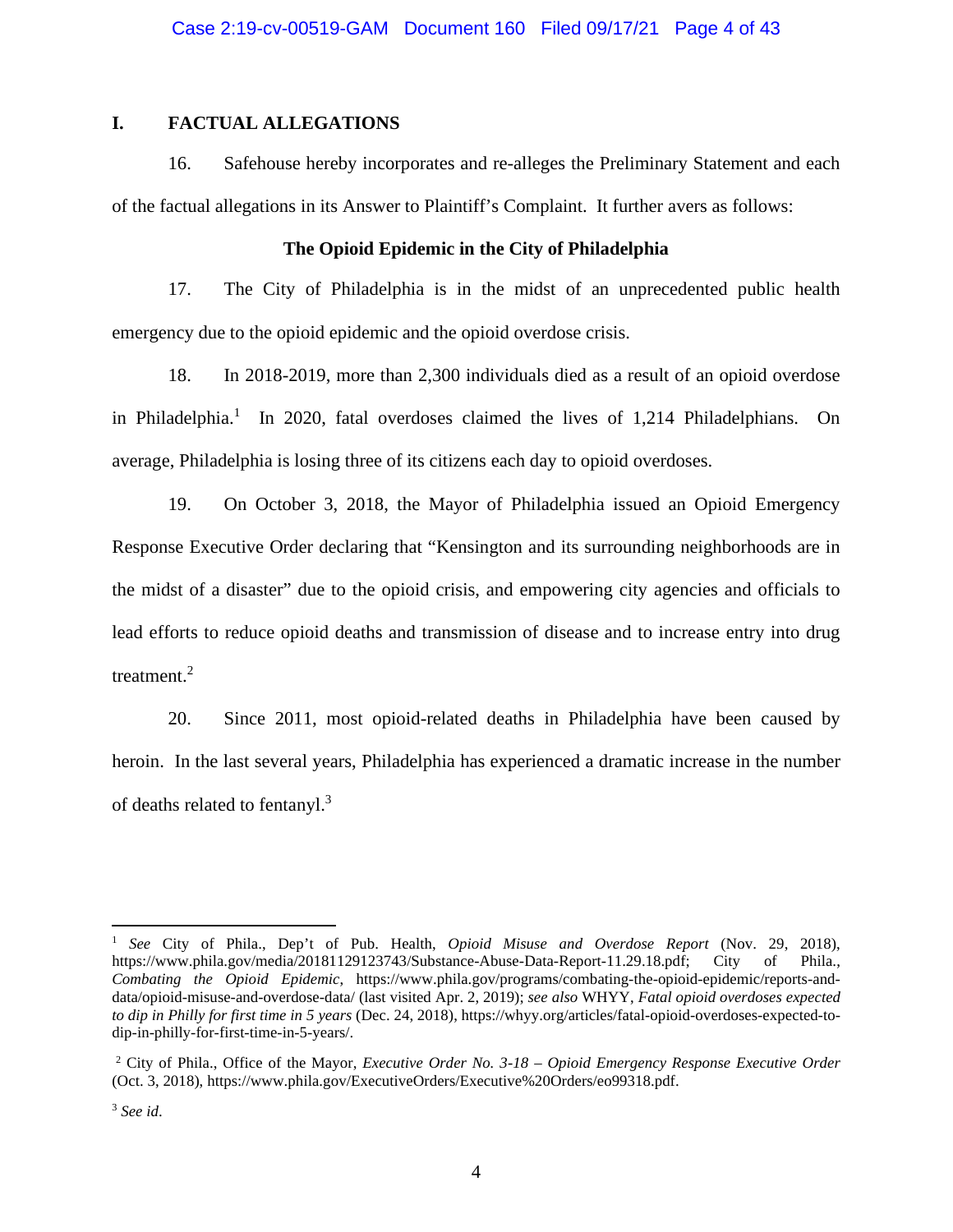## Case 2:19-cv-00519-GAM Document 160 Filed 09/17/21 Page 5 of 43

21. Fentanyl is a synthetic opioid that is now found in many of the opioids sold on the street in Philadelphia. Fentanyl is often sold to people who use drugs mistakenly believing that they are purchasing less lethal drugs.

22. Fentanyl is 50-to-100 times more potent than heroin, and its effects are felt within the human body much faster. In the event of an overdose, a person may stop breathing within *2 to-3 minutes* after the consumption of fentanyl. Absent intervention, serious injury or death can occur as quickly as *3-to-5 minutes* from the time of consumption.

23. Every second counts in reversing an opioid overdose. When immediately available, the administration of Naloxone and similar opioid receptor antagonists provides lifesaving treatment. These interventions *will resuscitate and keep a person alive with medical certainty*.

24. The time-sensitive nature of overdose prevention services is complicated by the fact that Philadelphia's Emergency Medical Services ("EMS") is inundated with calls to respond to overdoses, response times are variable, and for 46 percent of calls in 2017, more than nine minutes elapsed before EMS arrived at the scene.<sup>4</sup>

25. In 2017, Philadelphia's EMS personnel administered Naloxone to more than 5,400 overdose victims.<sup>5</sup> This number has continued to increase in 2018 and 2019. Over 60,000 doses of Naloxone have been distributed by the City of Philadelphia in 2019.

26. Frequently, neither emergency rooms nor emergency responders are equipped to offer treatment or provide the wraparound services needed to overcome opioid addiction.<sup>6</sup>

<sup>4</sup> Adam Thiel, Fire Comm'r, *Philadelphia Fire Department Fiscal Year 2018 Budget Testimony*, at 6, http://phlcouncil.com/wp-content/uploads/2017/04/FY18-Fire-Budget-Testimony-final-version-4.12.17.pdf (last visited Sept. 17, 2021).

<sup>5</sup> *See* City of Phila., Dep't of Pub. Health, *Opioid Misuse and Overdose Report* (Nov. 29, 2018), https://www.phila.gov/media/20181129123743/Substance-Abuse-Data-Report-11.29.18.pdf; City of Phila., *Combating the Opioid Epidemic*, https://www.phila.gov/programs/combating-the-opioid-epidemic/reports-anddata/opioid-misuse-and-overdose-data/ (last visited Sept. 17, 2021).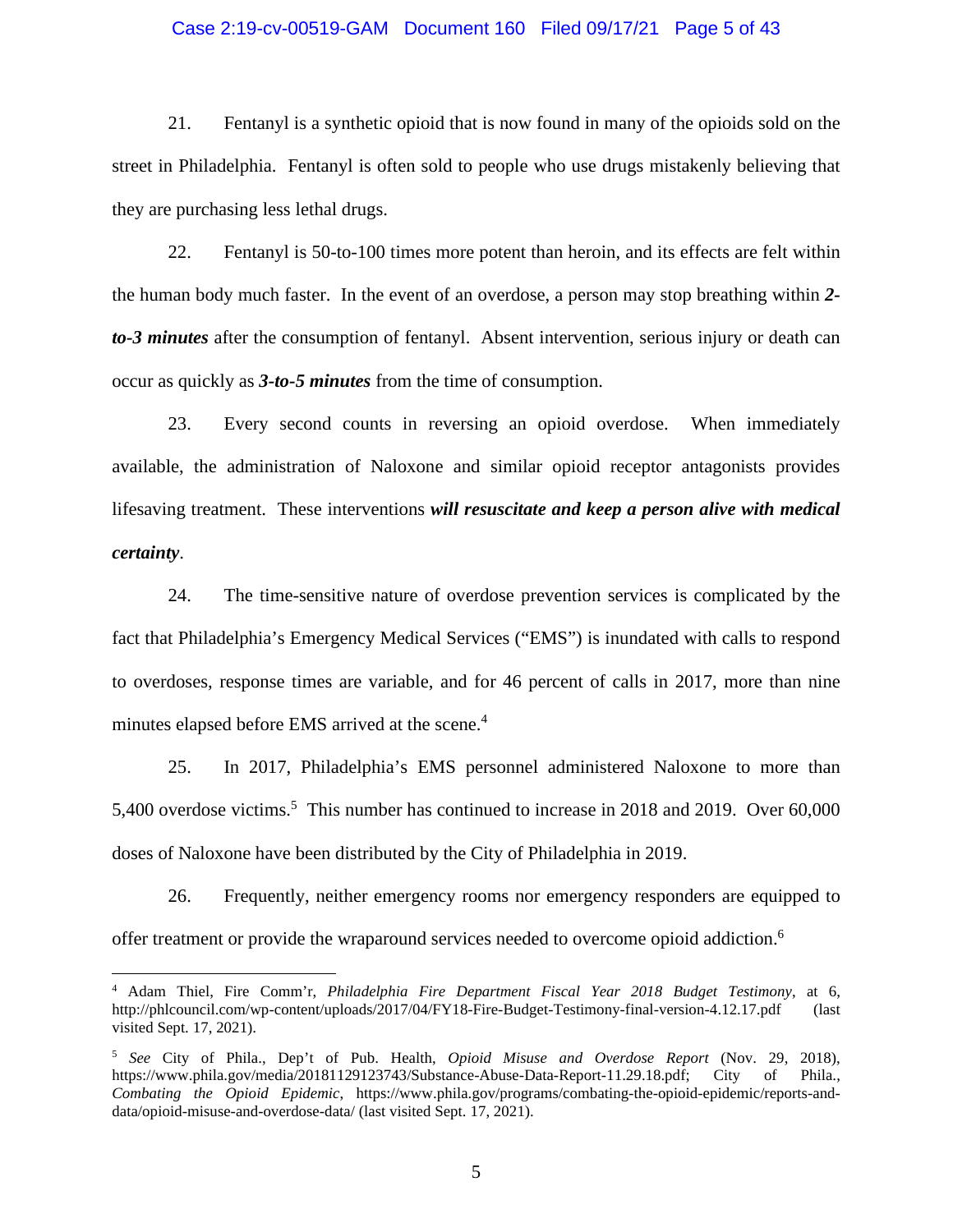## Case 2:19-cv-00519-GAM Document 160 Filed 09/17/21 Page 6 of 43

27. As part of this growing crisis, the Mayor of Philadelphia created the Task Force to Combat the Opioid Epidemic in Philadelphia (the "Task Force"). The final report issued by the Task Force recommended the implementation of overdose prevention services and expansion of treatment access and capacity.<sup>7</sup>

28. Safehouse would fulfill Philadelphia's dire need for overdose prevention services.

## **Formation of Safehouse**

29. Safehouse, a privately funded nonprofit corporation, was established in 2018 with the mission to save lives by providing a range of overdose prevention services. Its proposed model is part of a broader harm reduction strategy to mitigate the catastrophic losses resulting from the opioid epidemic and overdose crisis in Philadelphia.

30. "Substance use disorder" or "Opioid use disorder" are defined by the CDC to be a medical condition diagnosed "based on specific criteria such as unsuccessful efforts to cut down or control use, or use resulting in social problems and a failure to fulfill obligations at work, school, or home, among other criteria."<sup>8</sup> The Office of the U.S. Surgeon General has reported that more than eleven million Americans use illicit drugs or misuse prescription drugs, but that only one out of four of those people seek specialized treatment for opioid use disorder.<sup>9</sup> In 2016, the Mayor's Task Force reported that more than 14,000 Medicaid recipients in Philadelphia

<sup>6</sup> Hoag Levins, *Optimizing Heroin Users' Treatable Moments in the ER* (June 2017), https://ldi.upenn.edu/news/optimizing-heroin-users-treatable-moments-er (last visited Sept. 17, 2021).

<sup>7</sup> *See* City of Phila., *The Mayor's Task Force to Combat the Opioid Epidemic in Philadelphia: Final Report and Recommendations* (May 19, 2017), https://dbhids.org/wp-content/uploads/2017/04/OTF\_Report.pdf ("*Task Force Report*").

<sup>8</sup> CDC, *Commonly Used Terms: Opioid Overdose*, https://www.cdc.gov/drugoverdose/opioids/terms.html (last visited Sept. 17, 2021).

<sup>9</sup> HHS, *Facing Addiction in America: The Surgeon General's Spotlight on Opioids* 6 (Sept. 19, 2018), https://addiction.surgeongeneral.gov/sites/default/filesfiles/Spotlight-on-Opioids\_09192018.pdf.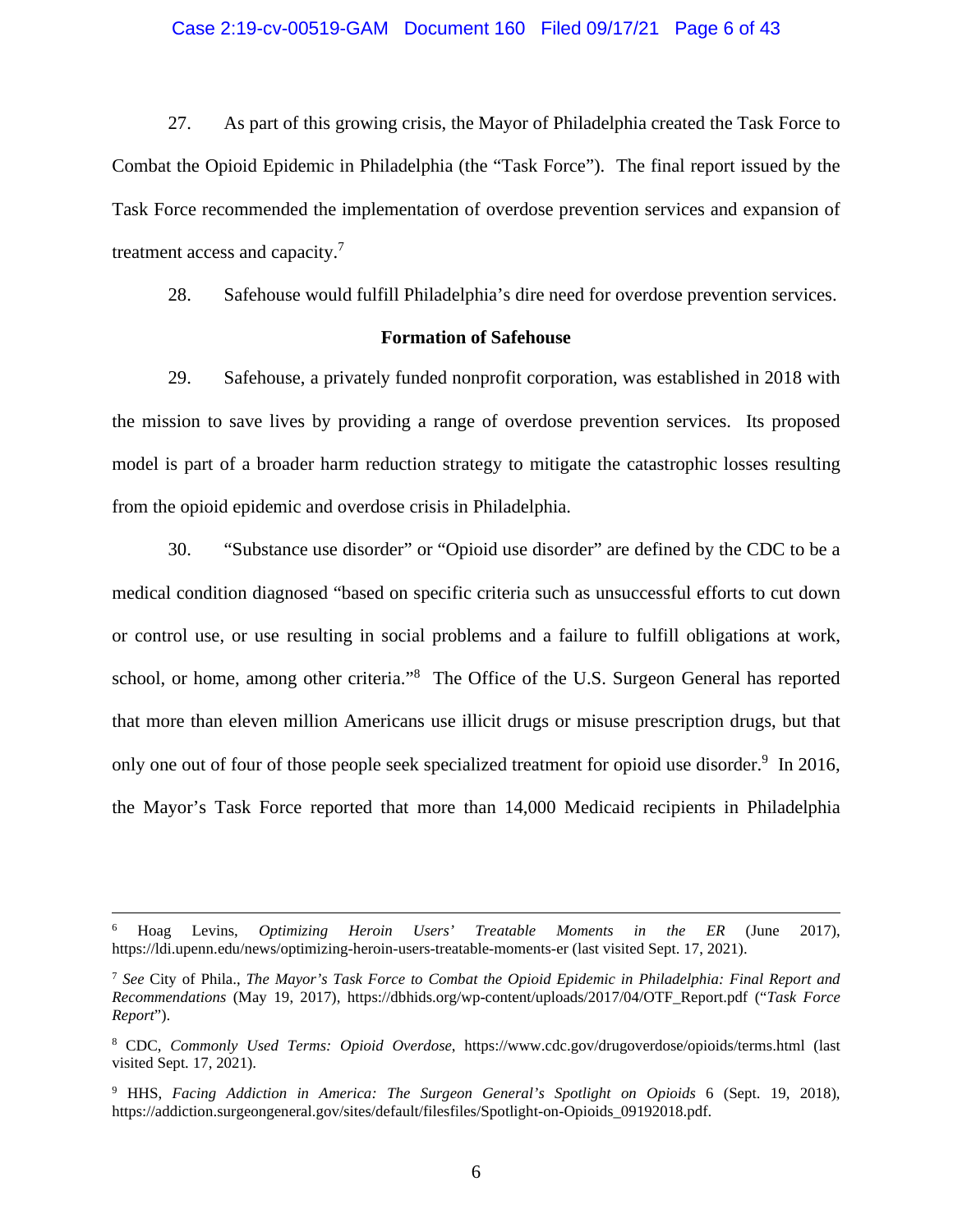## Case 2:19-cv-00519-GAM Document 160 Filed 09/17/21 Page 7 of 43

sought treatment for opioid use disorder—a small fraction of those actually suffering from that condition—and estimated that more than  $70,000$  Philadelphians are active heroin users.<sup>10</sup>

31. "Harm reduction" is an umbrella term for interventions that aim to reduce problematic or otherwise harmful effects of certain behaviors. In the context of substance and opioid use disorders, such interventions are necessary to reduce harm for individuals "who, for whatever reason, may not be ready, willing, or able to pursue full abstinence as a goal." Harm reduction strategies are an essential aspect of public health initiatives. Harm reduction can include reducing the frequency of substance use, preventing diseases caused by substance use (such as HIV and Hepatitis C), providing syringe exchange, and offering medication-assisted treatments, overdose prevention, and wound care. Harm reduction strategies are necessary in light of the psychology of addiction and substance use disorder, and seek to help individuals engage in treatments to reduce, manage, and stop their substance use when appropriate.<sup>11</sup>

32. Safehouse will combat the opioid crisis through the use of a comprehensive harm reduction strategy.

33. Safehouse's overdose prevention services include the assessment of an individual's physical and behavioral health status, provision of sterile consumption equipment, provision of drug testing (*i.e.*, fentanyl test strips), medically supervised consumption and observation, overdose reversal, wound care and other primary care services, on-site education and counseling, on-site MAT and recovery counseling, distribution of Naloxone, and access to wraparound services such as housing, public benefits, and legal services.

<sup>10</sup> *Task Force Report* 7-8.

<sup>11</sup> *See* Diane E. Logan & G. Alan Marlatt, *Harm Reduction Therapy: A Practice-Friendly Review of Research,* 66 J. Clinical Psychol. 201 (2010).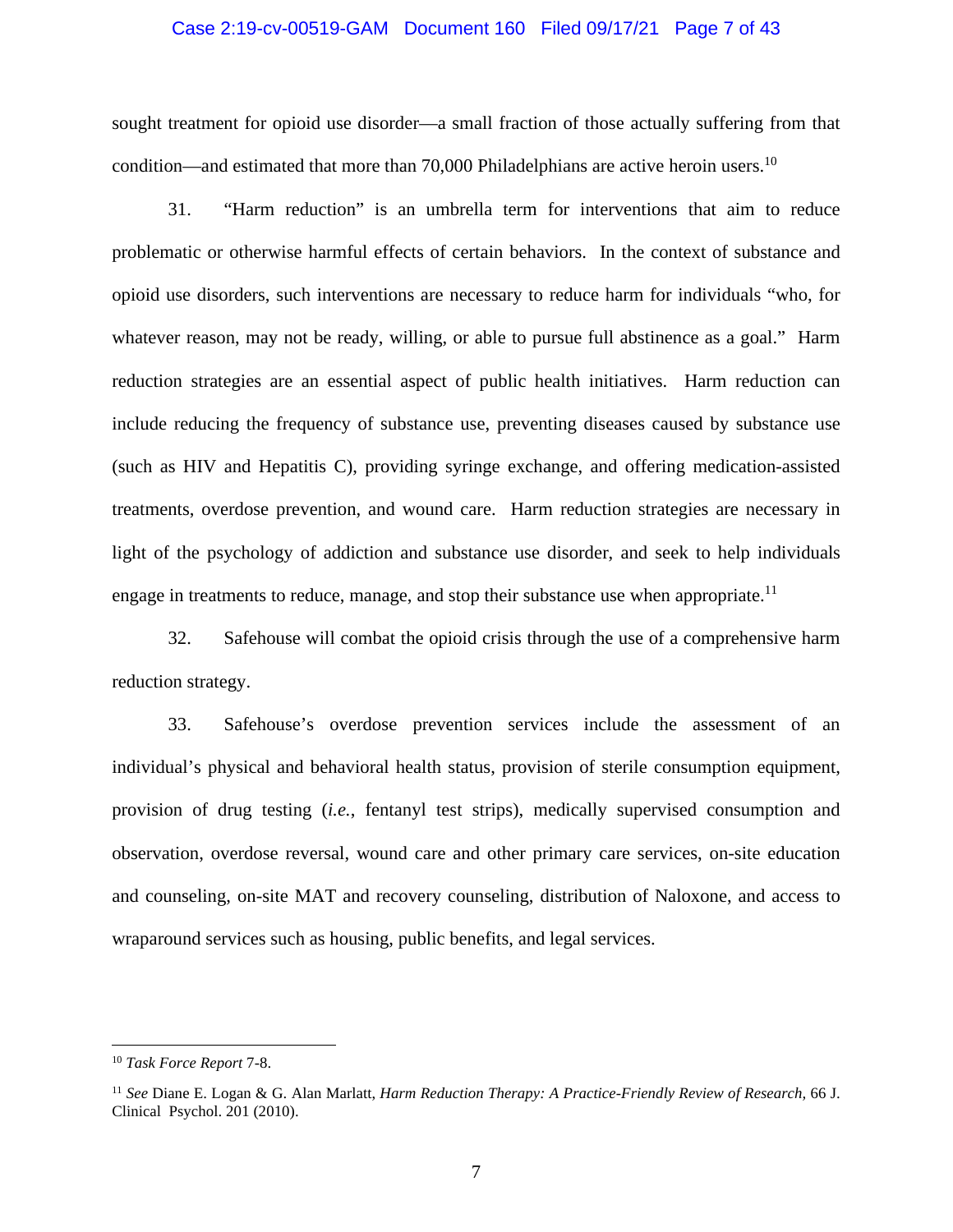## Case 2:19-cv-00519-GAM Document 160 Filed 09/17/21 Page 8 of 43

34. Safehouse's overdose prevention services model provides those at highest risk of an opioid overdose with immediate access to medical care, including overdose reversal agents. Under this model, Safehouse can offer assurance, to a medical certainty, that people within its care will not die of a drug overdose.

35. Safehouse will not provide any illicit drugs for consumption, nor will it tolerate any sale of illicit drugs or drug sharing at its facility.

36. Safehouse's comprehensive services will encourage entry into drug treatment, reduce the burden on emergency services and first responders, prevent the transmission of infectious diseases, and create a safer community by reducing public consumption of illicit drugs and discarded needles and other consumption equipment.

37. Safehouse will save lives by preventing and averting overdose deaths. It will also save lives by preventing death and serious health complications caused by infections and disease transmitted by intravenous drug use.

38. Studies estimate that an overdose prevention site like Safehouse could reduce overdose deaths annually by 30% in the site's immediate vicinity.<sup>12</sup>

#### **Threat of Prosecution**

39. On November 9, 2018, the U.S. Attorney for the Eastern District of Pennsylvania, William M. McSwain, sent a letter to Safehouse declaring the DOJ's intent to pursue "appropriate legal remedies" for a purported "violation of the CSA." A true and correct copy of the November 9, 2018 letter is attached as Exhibit B to the Complaint.

<sup>12</sup> Sharon Larson et al., *Supervised Consumption Facilities – Review of the Evidence* 20 (2017), https://dbhids.org/wp-content/uploads/2018/01/OTF\_LarsonS\_PHLReportOnSCF\_Dec2017.pdf ("*Supervised Consumption Facilities*").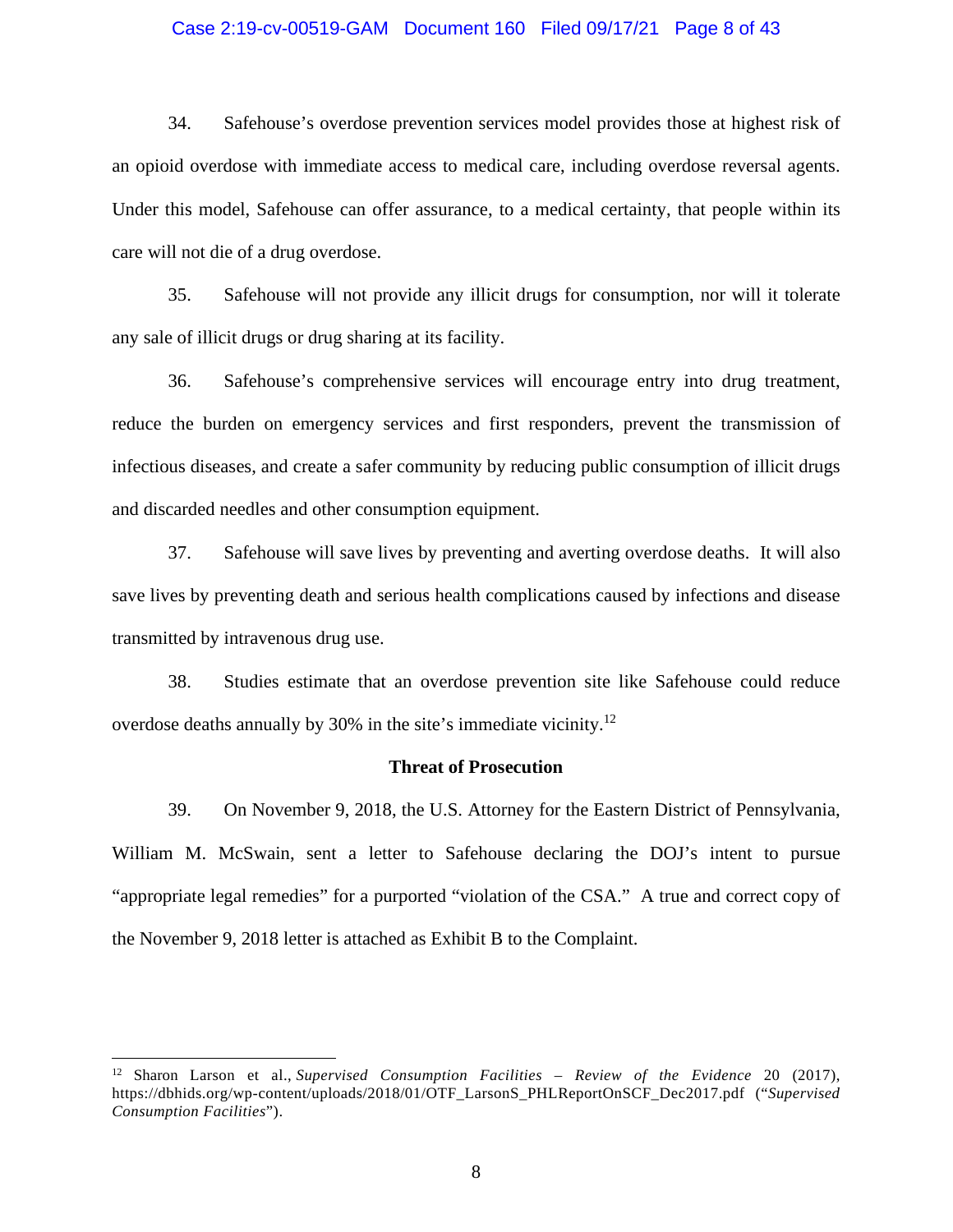## Case 2:19-cv-00519-GAM Document 160 Filed 09/17/21 Page 9 of 43

40. Similarly, in a widely published op-ed, U.S. Deputy Attorney General Rod Rosenstein argued that safe injection facilities violate federal law and could result in "up to 20 years in prison."<sup>13</sup>

41. On February 5, 2019, the DOJ filed a complaint for a declaratory judgment under 21 U.S.C. § 856(e) that Safehouse's medically supervised consumption room would violate 21 U.S.C. § 856(a)(2).

42. Violation of 21 U.S.C. §  $856(a)(1)$  or  $(a)(2)$  carries with it severe criminal and civil penalties, including fines of up to \$2,000,000 and imprisonment for up to twenty years. *See, e.g.*, 21 U.S.C. § 856(b) and (d).

## **II. SAFEHOUSE'S OVERDOSE PREVENTION SERVICES ARE ENTIRELY CONSISTENT WITH FEDERAL LAW AND POLICY**

43. Efforts to expand drug treatment have been at the heart of the CSA, 21 U.S.C. § 801 *et seq*. since its passage in 1970. In its report supporting and explaining the CSA, the House Committee on Interstate and Foreign Commerce identified "increased efforts in drug abuse prevention and rehabilitation of users" as one of the Act's three important objectives. *See*  H.R. Rep. No. 91-1444, *as reprinted in* 1970 U.S.C.C.A.N. 4566, 4567; *see also* Comprehensive Drug Abuse Prevention and Control Act of 1970, Pub. L. No. 91-513, 84 Stat. 1236.

44. Under the CSA, health care practitioners licensed by the U.S. Drug Enforcement Administration ("DEA") may lawfully dispense or prescribe controlled substance "in the course of professional practice." 21 U.S.C. § 802(21); 21 C.F.R. § 1306.04. The CSA does not generally "regulate the practice of medicine," except "insofar as it bars doctors from using their prescription-writing powers as a means to engage in illicit drug dealing and trafficking as conventionally understood." *Gonzales v. Oregon,* 546 U.S. 243, 270 (2006). Outside of those

<sup>13</sup> *See* Rod J. Rosenstein, *Fight Drug Abuse, Don't Subsidize It,* N.Y. Times (Aug. 27, 2018), https://www.nytimes.com/2018/08/27/opinion/opioids-heroin-injection-sites.html.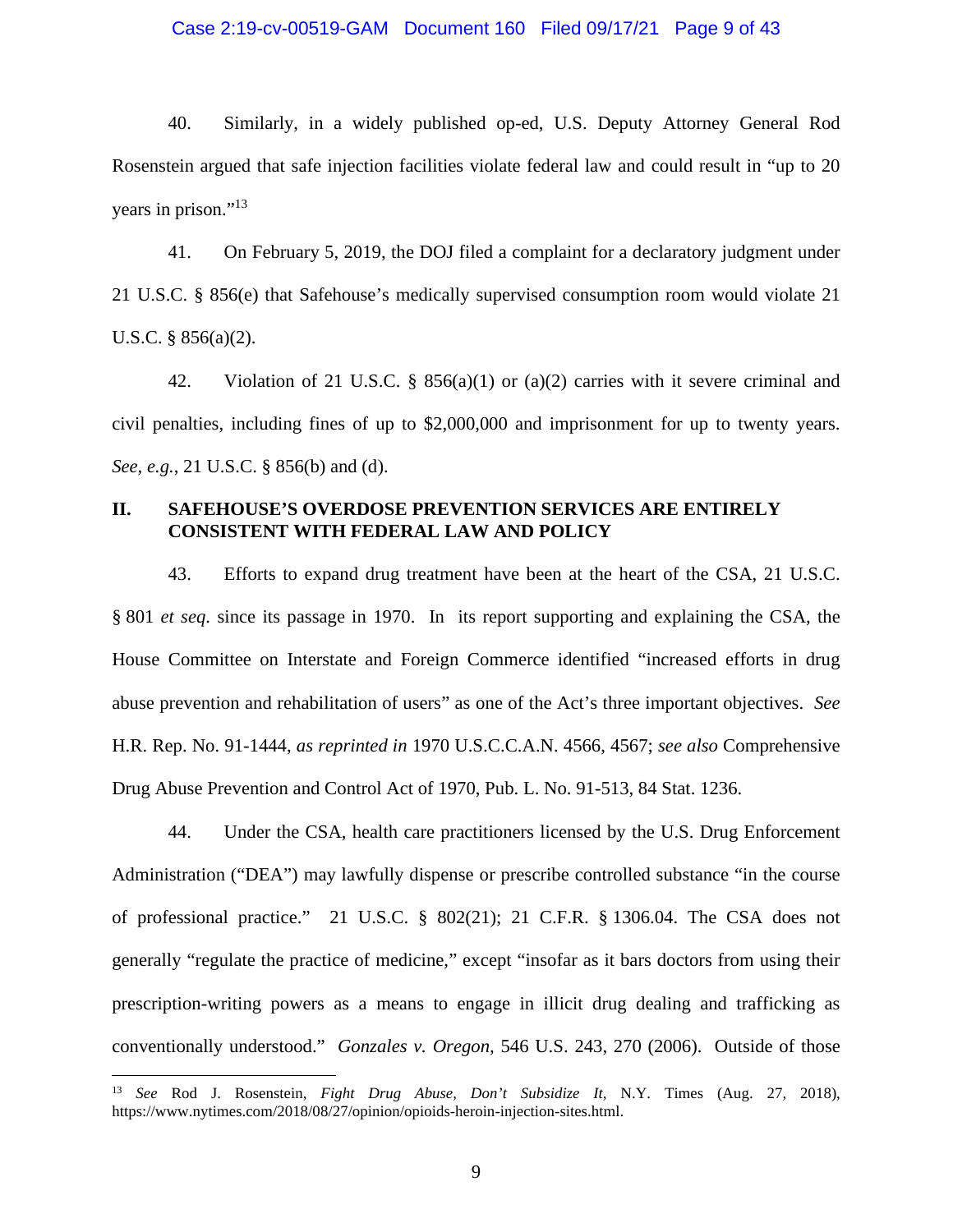## Case 2:19-cv-00519-GAM Document 160 Filed 09/17/21 Page 10 of 43

delineated spheres, the CSA does not limit the appropriate medical response to the risk of drug overdose.

45. Federal law permits, and indeed encourages, a facility like Safehouse to provide safe and clean equipment for intravenous drug users, notwithstanding 21 U.S.C. § 863, and to provide them with medical treatment, including immediate access to Naloxone and other opioid reversal agents. *See*, *infra*, ¶¶ 56-77.

46. Safehouse's overdose prevention services model allows those at high risk of overdose death to stay within immediate reach of urgent, lifesaving medical care at the critical moment of consumption. Medical supervision and direct access to treatment can reverse an overdose with medical certainty and ensures that participants in Safehouse's care will stay alive.

47. It would be entirely inconsistent with the CSA, recent Congressional changes to federal law, and federal agency policy to find that Section 856 requires doctors, nurses, and medically trained volunteers to turn their backs on patients at their most vulnerable moment. Section 856 does not prohibit overdose prevention services, including the medical supervision of drug consumption designed to provide immediate access to lifesaving care and to encourage entry into long-term drug treatment.

### **A.** *The CSA Does Not Regulate Medical Treatment or Overdose Prevention Measures.*

48. Although the CSA creates a comprehensive statutory and regulatory regime regarding the manufacture, distribution, and possession of controlled substances, it does not regulate medical treatment or the practice of medicine. *See Oregon*, 546 U.S. at 270 ("[T]he statute manifests no intent to regulate the practice of medicine generally.").

49. Under Subchapter I of the CSA, a medical professional licensed by the DEA is empowered to administer controlled substances in accordance with its schedules and regulations.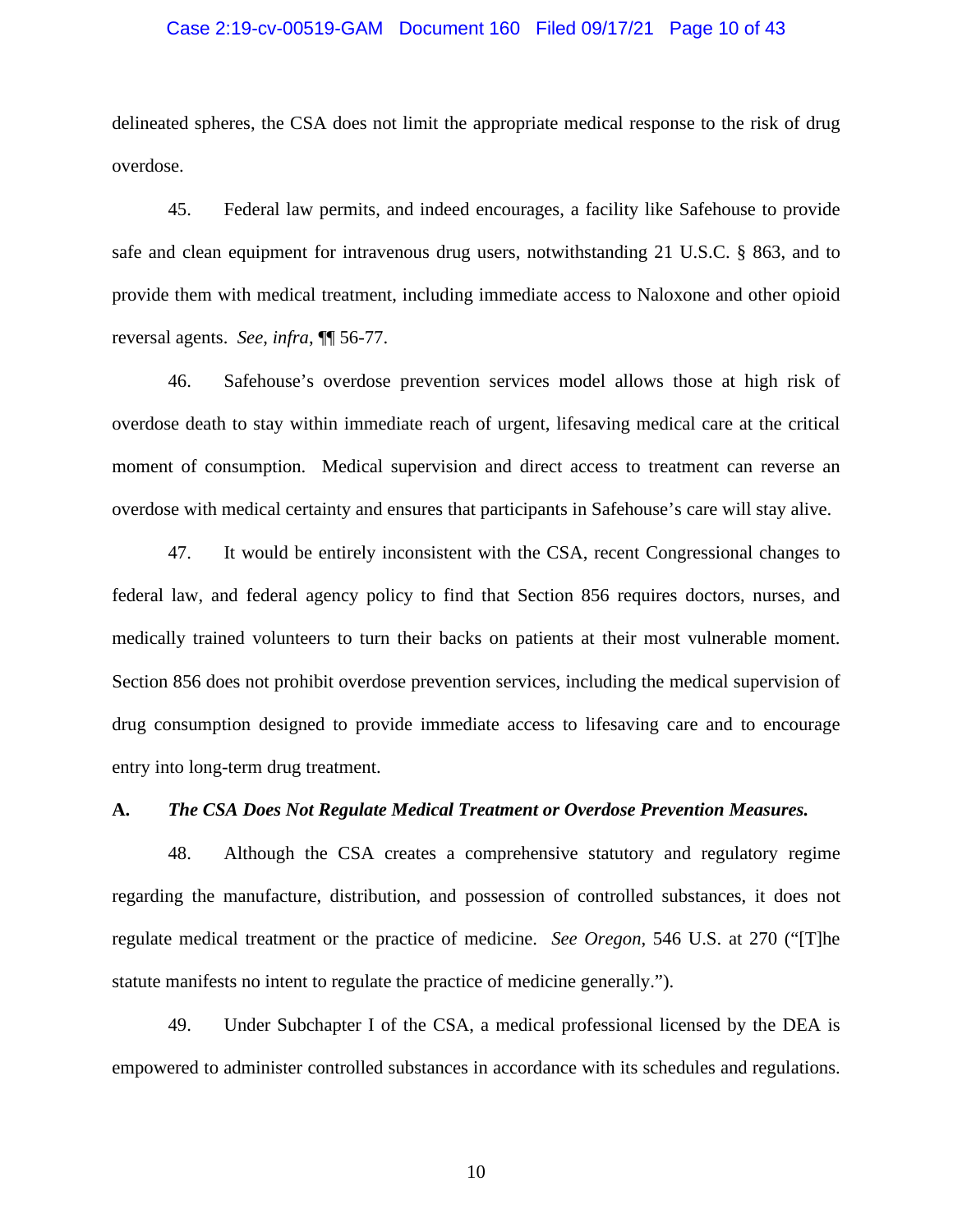## Case 2:19-cv-00519-GAM Document 160 Filed 09/17/21 Page 11 of 43

*See* 21 U.S.C. § 822 (setting forth registration requirements for manufacture and distribution of controlled substances). Moreover, DEA regulations implementing Subchapter I of the CSA permit the dispensing, prescribing, and administering of non-Schedule I controlled substances "for a legitimate medical purpose by an individual practitioner acting in the usual course of his professional practice." *See* 21 C.F.R. § 1306.04.

50. Neither the CSA nor the DEA regulates medical practitioners (or others providing wraparound services, counseling, or volunteer support) who are not dispensing, prescribing, or distributing controlled substances.

51. Section 856 does not dictate the appropriate means of preventing and treating opioid overdoses.

52. Safehouse's health care professionals and other volunteers will not distribute, dispense, prescribe, or administer controlled substances as part of its medically supervised consumption service. Safehouse will not administer any illicit drugs. Safehouse's health care professionals will supervise consumption with the singular goal of assessing and reversing overdoses using Naloxone and other opioid reversal agents (which are not prohibited or regulated by the CSA), with respiratory support, and by providing other lifesaving care.

53. In addition, Safehouse will provide comprehensive overdose prevention services including medical care, provision of sterile consumption equipment, education, counseling, and wraparound services such as housing, access to public benefits, and legal services. None of those activities is addressed by the CSA.

54. The CSA does not prohibit medical practitioners from supervising and remaining proximate to individuals at risk of overdose and death with the goal of providing immediate lifesaving care.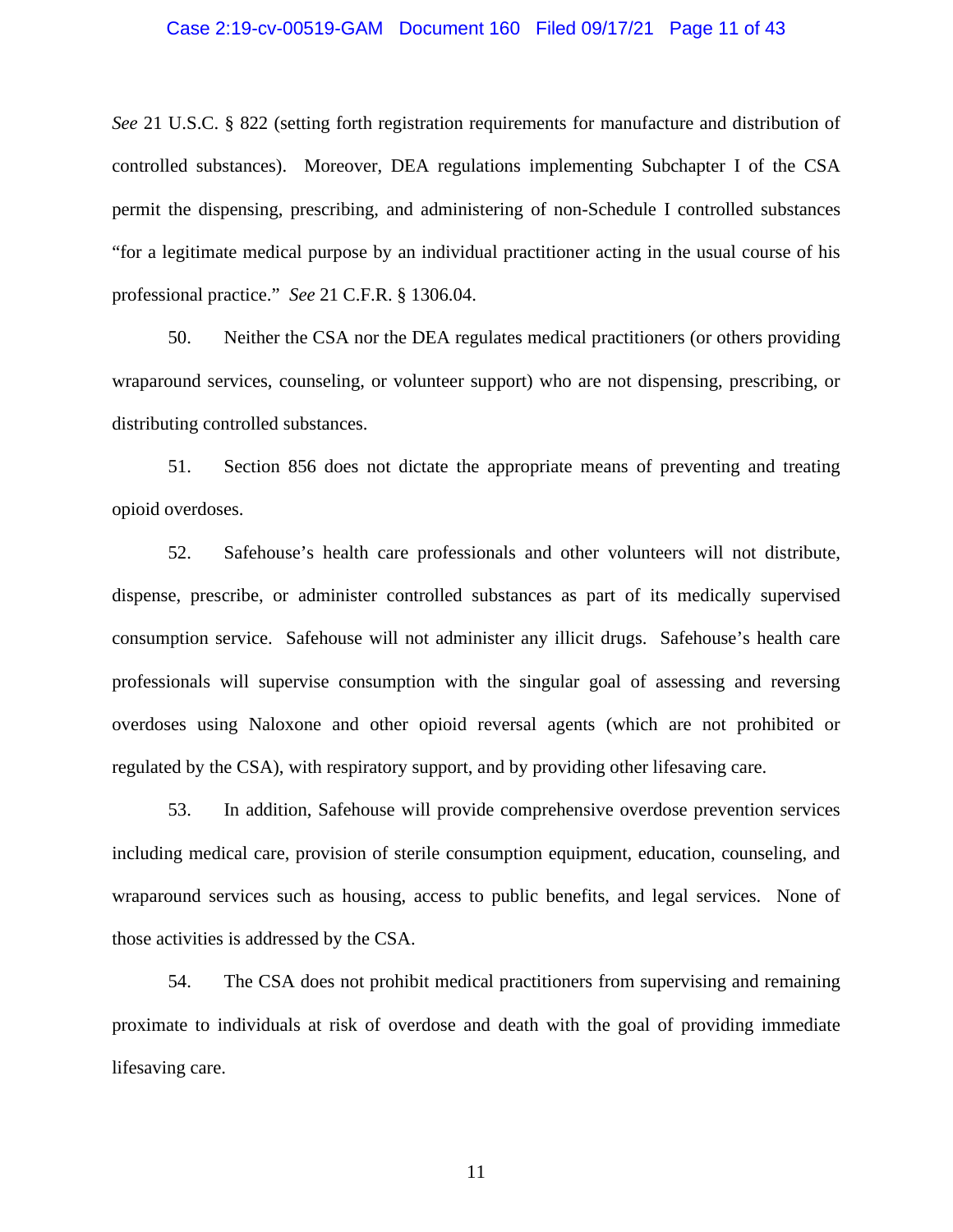55. Section 856 accordingly does not prohibit Safehouse from providing urgent medical treatment through its proposed overdose prevention services, including medically supervised consumption.

## **B.** *Federal Law Endorses and Funds Syringe Exchange Programs.*

56. Recent changes in federal law demonstrate official federal approval of certain harm reduction strategies to address the opioid crisis.

57. In 2011, amid growing evidence of the positive effect of syringe exchange programs in treating drug abuse, the U.S. Surgeon General issued a determination "that a demonstration needle exchange program . . . would be effective in reducing drug abuse and the risk of infection."<sup>14</sup>

58. In pertinent part, the U.S. Surgeon General recognized that syringe exchange programs promote entry into treatment and can reduce a drug user's injections. The determination relied upon a 2000 study, which concluded that:

> [N]ot only were new [syringe services program] participants five times more likely to enter drug treatment than non-[syringe exchange program] participants, former [syringe exchange program] participants were more likely to report significant reduction in injection, to stop injecting altogether, and to remain in drug treatment.<sup>15</sup>

59. In 2012, the CDC implemented summary guidance to prevent HIV infection, viral hepatitis, sexually transmitted diseases, and tuberculosis for drug users. This guidance recommended the implementation of integrated prevention services that would enable drug users

<sup>14</sup> *Determination that a Demonstration Needle Exchange Program Would Be Effective in Reducing Drug Abuse and the Risk of Acquired Immune Deficiency Syndrome Infection Among Intravenous Drug Users*, 76 Fed. Reg. 10038 (Feb. 23, 2011).

<sup>15</sup> *Id.* (citing Holly Hagan et al., *Reduced injection frequency and increased entry and retention in drug treatment associated with needle-exchange participation in Seattle drug injectors*, 19 J. of Substance Abuse Treatment 247– 252 (2000)).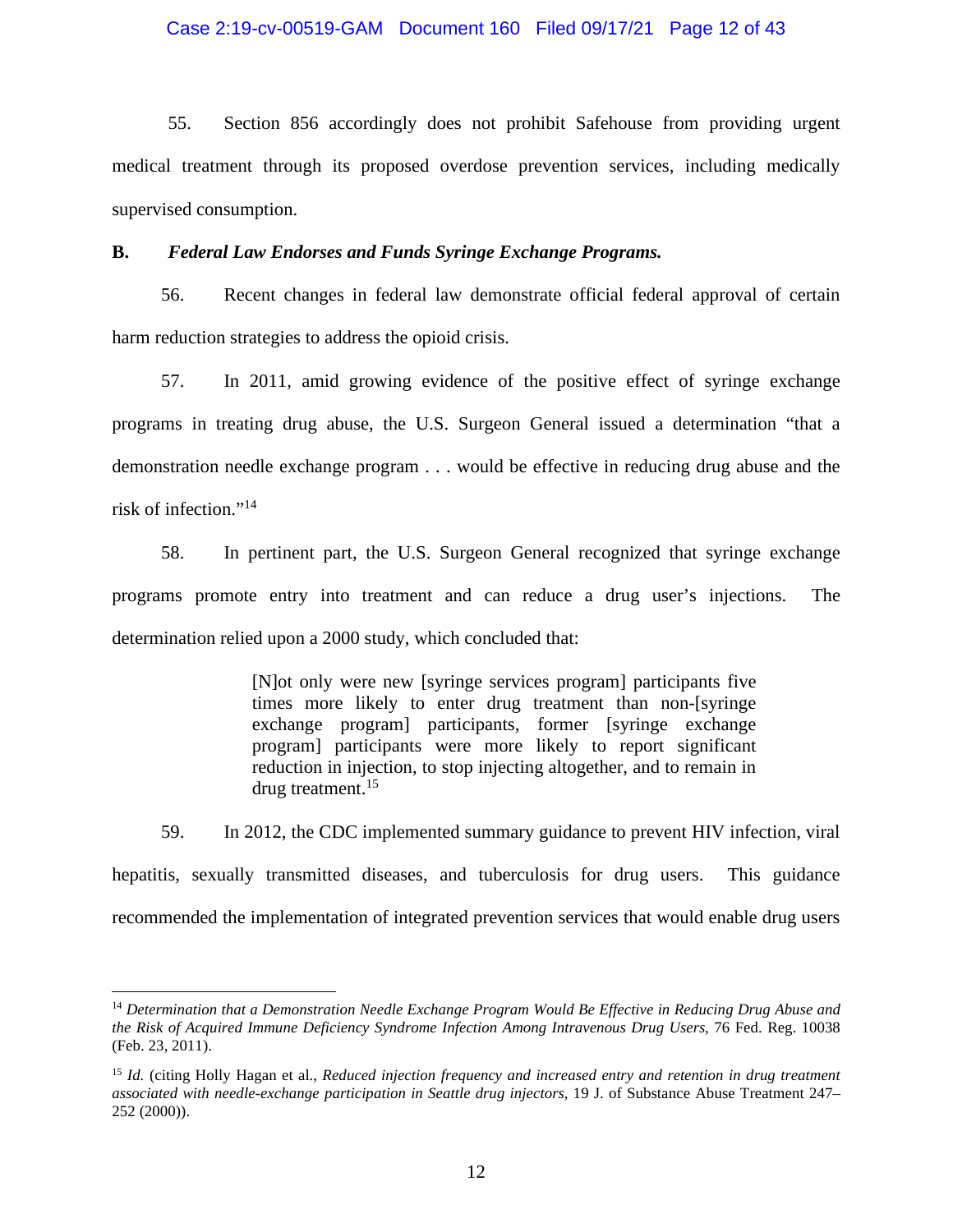## Case 2:19-cv-00519-GAM Document 160 Filed 09/17/21 Page 13 of 43

to receive comprehensive care at the time they participate in clean syringe exchange.<sup>16</sup> The CDC guidance provided that "a comprehensive service program" may include "[p]rovision of sterile needles, syringes and other drug preparation equipment (purchased with non-federal funds) and disposal services" and "[p]rovision of Naloxone to reverse opioid overdoses."<sup>17</sup>

60. Federal law now permits federal funding of most elements of local- and statesponsored syringe exchange programs, notwithstanding the criminalization of interstate distribution of drug paraphernalia in 21 U.S.C. § 863. In 2016, Congress drastically relaxed a nearly thirty-year ban on the use of federal funds for state and local programs that furnish "sterile needles or syringes for the hypodermic injection of any illegal drug." *See* Appropriations Act of 2016, § 520, 129 Stat. 2652. That same year, HHS adopted the CDC's 2012 Guidance to support the implementation of new federal funding for syringe exchange programs.<sup>18</sup>

61. Safehouse will provide comprehensive overdose protection services that are entirely consistent with the CDC and HHS guidelines, and will provide sterile syringes, other sterile consumption equipment, syringe disposal services, Naloxone, primary care, and wraparound services. Although Safehouse is not a local or state entity seeking federal funding, it is indisputable that its comprehensive syringe exchange and Naloxone services are entirely legal under, and indeed, encouraged by federal law.

62. Yet, under the DOJ's rationale, a syringe exchange program is transformed from a legal, federally endorsed public health measure into a 20-year felony simply by allowing

<sup>16</sup> *See* CDC, *Morbidity And Mortality Weekly Report: Integrated Prevention Services For Hiv Infection, Viral Hepatitis, Sexually Transmitted Diseases, and Tuberculosis for Persons Who Use Drugs Illicitly: Summary Guidance From CDC and the U.S. Department of Health and Human Services* (2012), https://www.cdc.gov/mmwr/preview/mmwrhtml/rr6105a1.utm (last visited Sept. 17, 2021).

<sup>&</sup>lt;sup>17</sup> CDC, *Program Guidance for Implementing Certain Components of Syringe Services Programs (2016)*, https://www.cdc.gov/hiv/pdf/risk/cdc-hiv-syringe-exchange-services.pdf.

<sup>18</sup> *See* HHS, *Implementation Guidance to Support Certain Components of Syringe Services Programs* (Mar. 29, 2016), https://www.hiv.gov/federal-response/policies-issues/syringe-services-programs.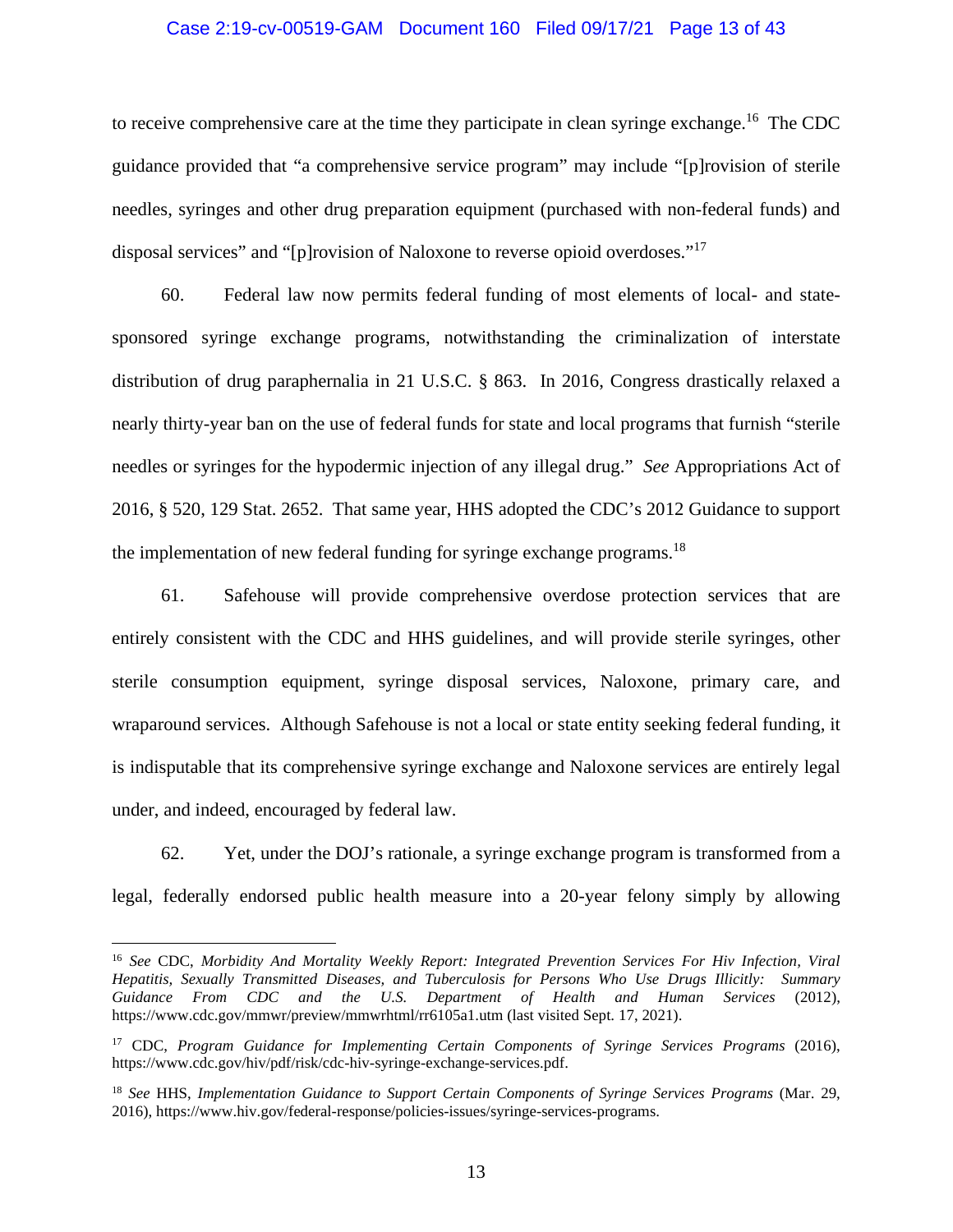## Case 2:19-cv-00519-GAM Document 160 Filed 09/17/21 Page 14 of 43

participants to remain within the same facility and under the supervision of its medical practitioners at the critical moment of consumption when death is most likely to occur. That is the very moment when proximity to urgent medical care may mean the difference between life and death.

63. It cannot be that compassionate and conscientious medical providers may establish a clinic, well-stocked with emergency overdose reversal medication, staff the clinic with trained medical practitioners, and provide individuals with sterile consumption equipment (all plainly permitted by federal law) only to confront a stark choice: cast those individuals away from lifesaving medical care or else suffer serious criminal liability. That is not a reasonable interpretation of any federal law.

64. The DOJ's interpretation of Section 856 cannot be reconciled with the medical facts recognized by Congress, the CDC, and federal health policy—syringe exchange programs and overdose prevention services save lives, decrease disease transmission, and reduce the harms of this opioid crisis.

65. Safehouse's modest extension of already-endorsed harm reduction measures will close a short, but critical gap in care at the time of drug consumption.

66. Medical supervision for those at risk of overdose advances federal policy and does not violate federal law.

## **C.** *The Federal Government and Pennsylvania State Law Encourage Access to Naloxone to Combat the Opioid Crisis.*

67. Safehouse's overdose prevention model is entirely consistent with federal and state laws and policies that have expanded access to Naloxone and other opioid reversal agents.

68. Opioid receptor antagonists, like Naloxone, are highly effective—if given in time and in sufficient quantity, they will reverse an otherwise fatal overdose with medical certainty.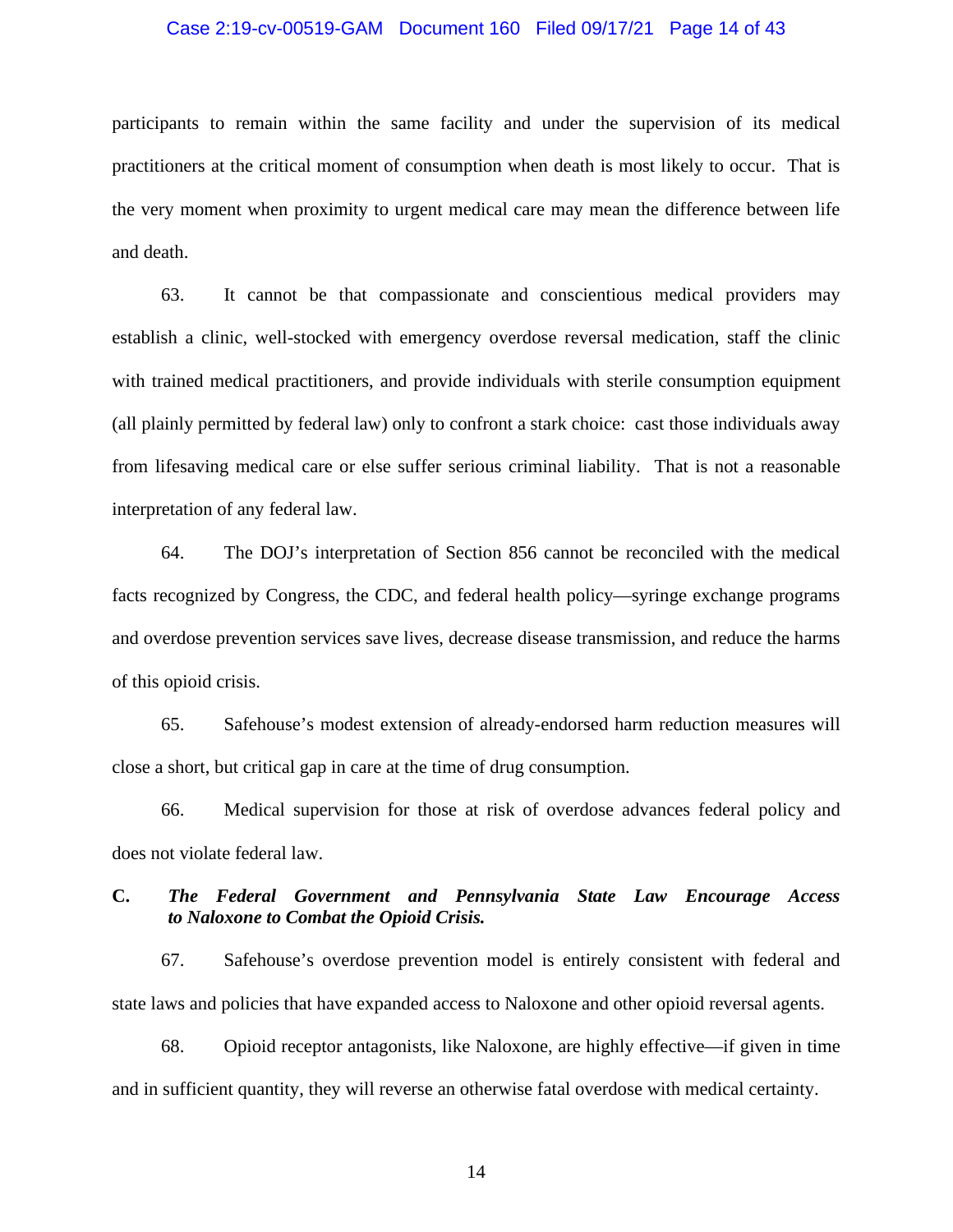## Case 2:19-cv-00519-GAM Document 160 Filed 09/17/21 Page 15 of 43

69. Naloxone can only work if someone is close by to administer it. A person experiencing an overdose loses consciousness and therefore cannot self-administer Naloxone. Once a person loses respiratory function, which can occur within minutes of consumption, time is of the essence in providing respiratory support and Naloxone. The more time that elapses, the greater the risk of serious injury and death.

70. Naloxone is designed to be easily administered as an intra-nasal spray. It has been widely dispensed, with the help of federal, state, and local funding. At times, however, a single dose of Naloxone is not sufficient to reverse an overdose. Multiple doses or intramuscular injections of Naloxone are sometimes required. Oxygen and respiratory support may also be beneficial, and can serve as an alternative first-line treatment. Outside of a medically supervised environment, even when help does arrive for an overdose victim, first responders, family members, and Good Samaritans sometimes lack sufficient doses of Naloxone or lack training in other respiratory support required to resuscitate that person.

71. Congress recognized the importance of Naloxone access when it enacted the Comprehensive Addiction and Recovery Act. *See* CARA § 101, 130 Stat. 697. CARA established a coordinated, public health-focused strategy to address the opioid crisis, including increased funding for education and awareness campaigns and improved access to overdose treatment.

72. CARA also amended the CSA to expand prescribing privileges for MAT, like buprenorphine and suboxone, to nurses and physicians assistants. *See* CARA § 303(a)(l)(C)(v)-(iv), 130 Stat. 720-723.

73. CARA includes several measures that expand and encourage access to opioid reversal agents such as Naloxone. Title I, Section 107 of CARA empowers HHS to award grants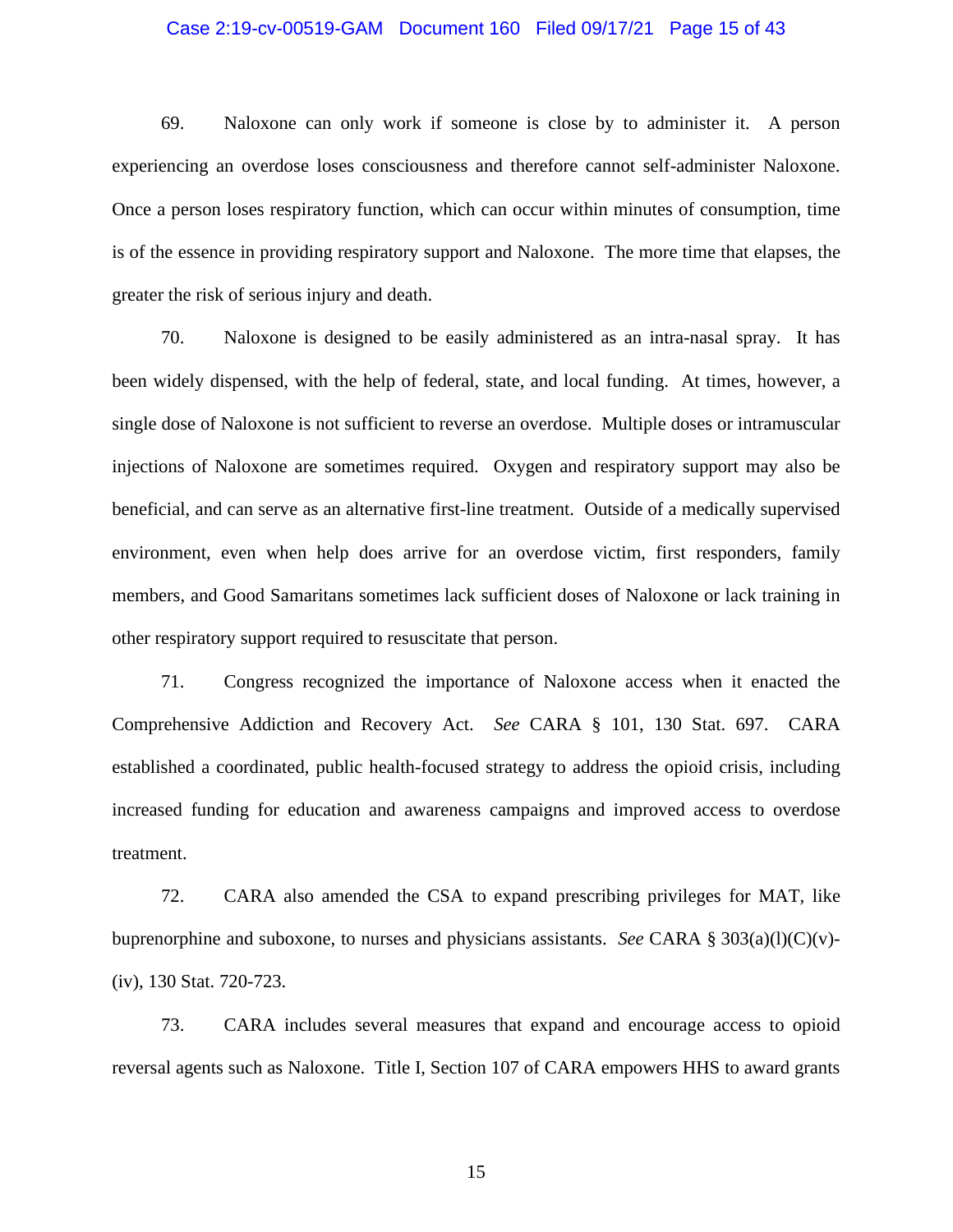## Case 2:19-cv-00519-GAM Document 160 Filed 09/17/21 Page 16 of 43

to eligible entities providing overdose reversal treatment, including Naloxone. *See id.* § 107, 130 Stat. 703 (42 U.S.C. § 290dd-3). Section 703 of CARA requires evaluation of state Good Samaritan laws that provide civil and criminal immunity to individuals who administer Naloxone to an individual experiencing an overdose. *See id.* § 703, 130 Stat. 741. CARA also directs that "[t]he Secretary shall maximize the availability of opioid receptor antagonists, including [N]aloxone, to veterans." *See id.* § 911, 130 Stat. 759 (38 U.S.C. § 1701).

74. Pennsylvania state law similarly recognizes the importance of Naloxone access. In light of the growing opioid crisis, in 2010, the Pennsylvania General Assembly amended its state drug law (the Controlled Substance, Drug, Device and Cosmetic Act, 35 Pa. Stat. § 780– 101 *et seq.*) by enacting the Drug Overdose Response Immunity statute ("the Good Samaritan Statute"). That statute provides immunity from prosecution for persons who call authorities to seek medical care for a suspected overdose victim. *See id.* § 780–113.7. The Good Samaritan Statute also provides criminal, civil, and professional immunity to anyone who, in good faith, administers Naloxone to an individual experiencing an overdose.<sup>19</sup> Former Governor of Pennsylvania, Tom Corbett, stated the Good Samaritan statute "will save lives and ensure those who help someone in need aren't punished for doing so."20

75. On April 18, 2018, the Pennsylvania Physician General issued Standing Order DOH-002-2018, providing a statewide prescription for eligible persons to obtain Naloxone. The purpose of the Order is to "ensure that residents of the Commonwealth of Pennsylvania who are at risk of experiencing an opioid-related overdose, or who are family members, friends or other

<sup>&</sup>lt;sup>19</sup> To date, forty States and the District of Columbia have enacted some form of a Good Samaritan statute or law that provides criminal immunity when an individual experiencing an opioid-related overdose or witnesses an opioidrelated overdose calls 911, administers Naloxone, or seeks medical assistance. *See* Nat'l Conf. of State Legis., *Drug Overdose Immunity and Good Samaritan Laws* (June 5, 2017), http://www.ncsl.org/research/civil-and-criminaljustice/drug-overdose-immunity-good-samaritan-laws.aspx.

<sup>20</sup> *See* David Wenner, *Pa. Painkiller-Heroin Crisis: Corbett Signs Bill Intended To Save Lives*, PennLive (Sept. 30, 2014), [https://www.pennlive.com/midstate/2014/09/corbett\\_heroin\\_good\\_samaritan.html.](https://www.pennlive.com/midstate/2014/09/corbett_heroin_good_samaritan.html)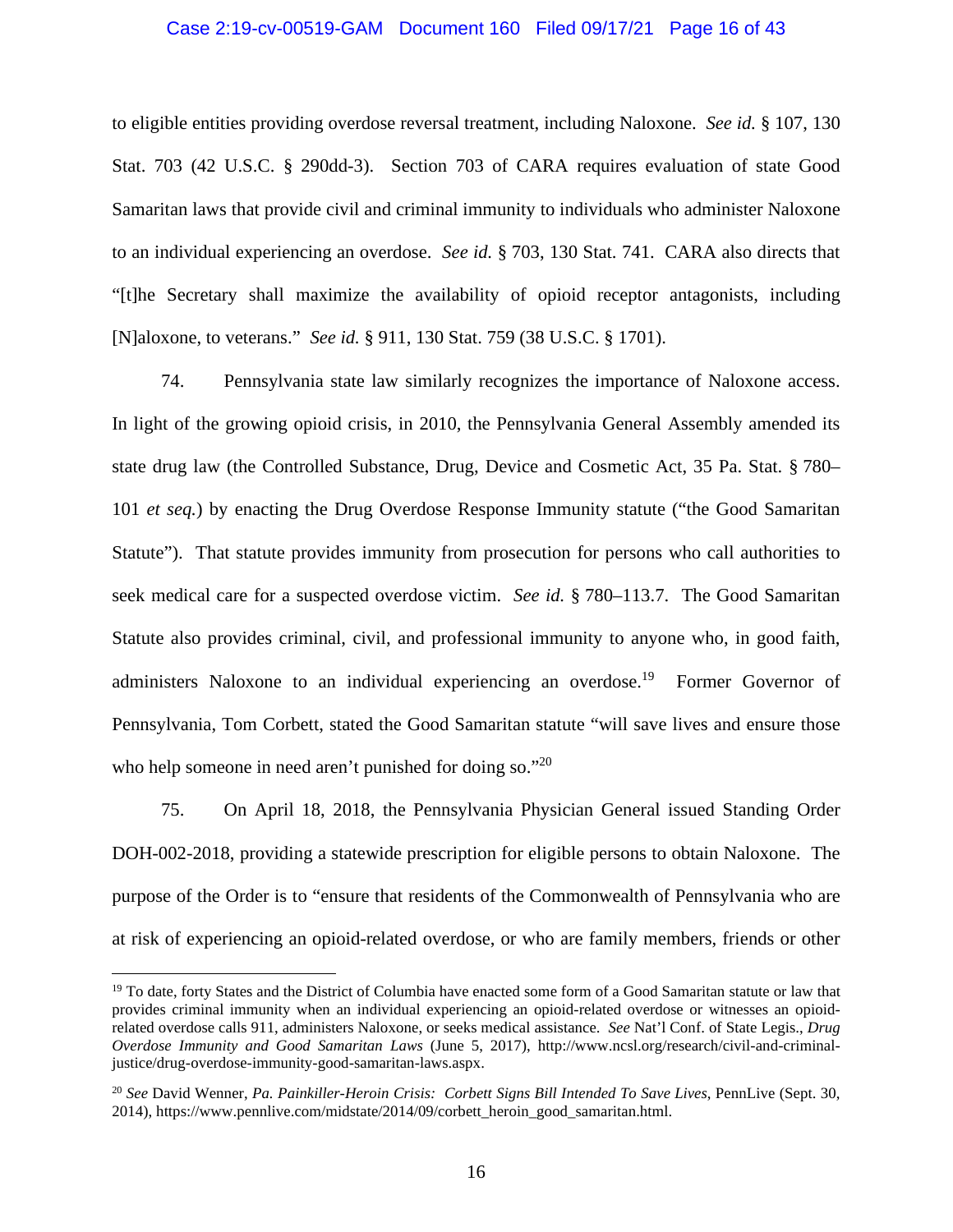## Case 2:19-cv-00519-GAM Document 160 Filed 09/17/21 Page 17 of 43

persons who are in a position to assist a person at risk of experiencing an opioid-related overdose  $\ldots$ , are able to obtain Naloxone."<sup>21</sup> The Pennsylvania Physician General has continued to renew this Standing Order, consistent with Pennsylvania Governor Tom Wolf's Proclamation and as the opioid crisis continues in Pennsylvania. The Standing Order was most recently updated on March 29, 2021. Governor Wolf signed the  $14<sup>th</sup>$  renewal of the Opioid Disaster Declaration on May 7, 2021.

76. Safehouse's medically supervised consumption spaces will be staffed at all times by medically trained practitioners supplied with sufficient doses of Naloxone and able to provide other forms of respiratory support. This model permits proximity and access to Naloxone during and immediately after the time of use—which is the moment when Naloxone is most needed.

77. The Safehouse model is entirely consistent with CARA, federal policy, and Pennsylvania state law, all of which include strong measures to increase Naloxone access.

## **III. SECTION 856 DOES NOT PROHIBIT SAFEHOUSE'S PROPOSED OVERDOSE PREVENTION MODEL**

78. Despite the federal endorsement of a public health-focused strategy to combat the opioid crisis, the DOJ seeks to prohibit Safehouse's overdose prevention services model under 21 U.S.C. § 856. The history, purpose, and text of Section 856 confirm that it has no application to Safehouse's proposed medical and public health response to the opioid crisis.

## **A***. Section 856 Was Enacted to Target Crack Houses and Rave Parties, Not Legitimate Medical Interventions to Prevent Drug Overdoses.*

79. The DOJ's proposed application of Section 856 to Safehouse's overdose prevention services model would be an unprecedented expansion of that discrete statutory provision.

<sup>21</sup> Pa. Dep't of Health, Standing Order DOH-002-2016: Naloxone Prescription for Overdose Protection, https://www.dos.pa.gov/ProfessionalLicensing/BoardsCommissions/Documents/SN%20-%20Naloxone%20 Prescription%20for%20Overdose%20Prevention%20(Standing%20Order%20DOH-002-2016).pdf.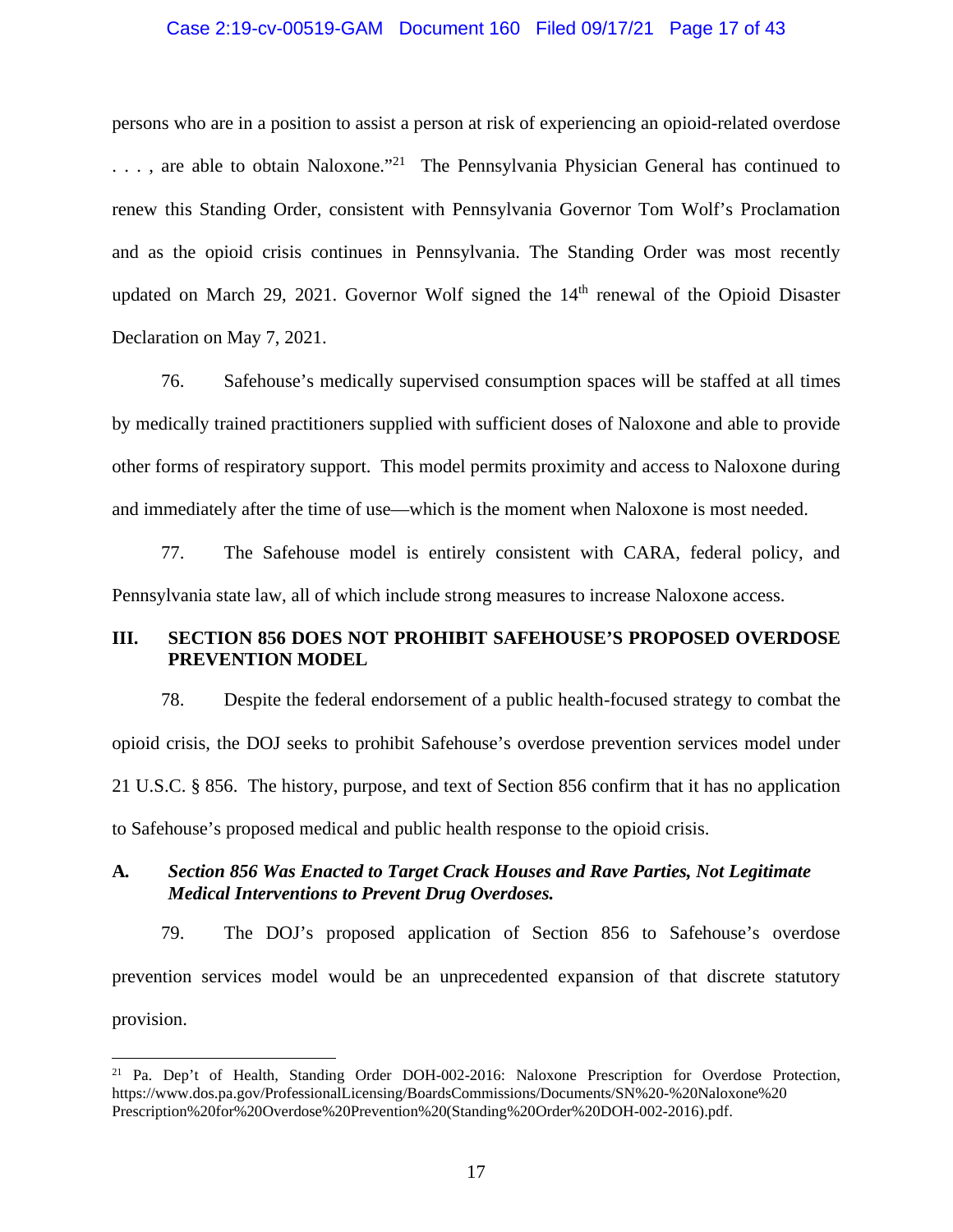## Case 2:19-cv-00519-GAM Document 160 Filed 09/17/21 Page 18 of 43

80. Congress enacted Section 856 to target drug dealers and party promoters who established locations for manufacture, distribution, and use of illicit drugs to facilitate their forprofit enterprises.

81. The federal government has never sought to use Section 856 to prosecute or enjoin any public health measure or legitimate medical activity remotely analogous to Safehouse's proposed overdose prevention model.

82. In 1986, Congress enacted Section 856 as part of the Anti-Drug Abuse Act of 1986 ("1986 Act"), Pub. L. No. 99-570, 100 Stat. 3207. The 1986 Act established a comprehensive scheme that not only expanded federal drug enforcement and interdiction measures, but also sought "to provide strong Federal leadership in establishing effective drug abuse prevention and education programs," and "to expand Federal support for drug abuse treatment and rehabilitation effort[t]s." 132 Cong. Rec. S26473 (daily ed. Sept. 26, 1986).

83. The passage of Section 856 was intended to authorize federal prosecution of "crack houses" and similar premises. The Senate Report stated that Congress's purpose in enacting Section 856 was to "[o]utlaw[] operation of houses or buildings, so-called 'crack houses', where 'crack' cocaine and other drugs are manufactured and used." *See* 132 Cong. Rec. at S26474. In legislative debate on the 1986 Act, sponsoring Senator Lawton Chiles noted that this provision would address law enforcement's difficulties in arresting "crack house" operators: "When police raid these crack houses, the dealers and users can easily dispose of the drugs, thus avoiding arrest. This bill makes it a felony to operate such a house, to be present at the house." *See* 132 Cong. Rec. at S26447 (statement of Sen. Chiles).

84. Likewise, in 2003, Congress amended Section 856 to add subsection (a)(2), "after holding a series of hearings regarding the dangers of Ecstasy [*i.e*., MDMA, a synthetic drug with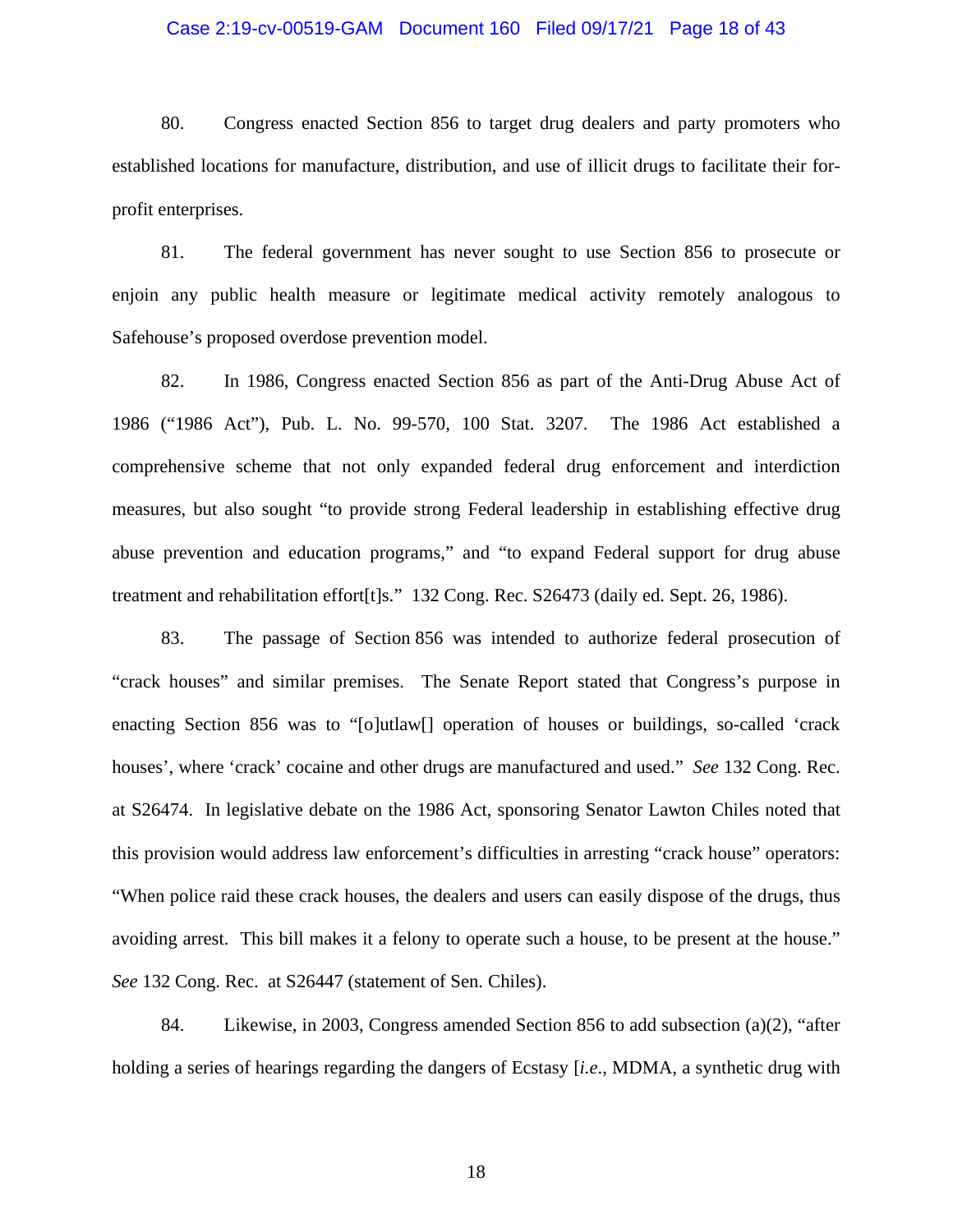## Case 2:19-cv-00519-GAM Document 160 Filed 09/17/21 Page 19 of 43

combined stimulant and hallucinogenic effects] and the rampant drug promotion associated with some raves." 149 Cong. Rec. S10606 (daily ed. July 31, 2003) (statement of Sen. Biden); Illicit Drug Anti-Proliferation Act of 2003 ("2003 Amendment"), Pub. L. No. 108-21, 117 Stat. 691. ("Rave," in this context, refers to commercial dance parties, popular in the 1990s, featuring electronic "club" music and often involving widespread drug use, in particular MDMA.) Then-Senator Biden, who sponsored the 2003 Amendment, noted that the new provision clarified that Section 856 prohibited not only the operation of premises with ongoing drug distribution activities, but also "'single-event' activities, including an event where the promoter has as his primary purpose the sale of Ecstasy or other illegal drugs." *Id.* Thus, Senator Biden stated that it was appropriate under the amendment "to prosecute rogue rave promoters who profit off of putting kids at risk," by "knowingly and intentionally hold[ing] an event for the purpose of drug use, distribution or manufacturing." *See id.*

85. Plainly, Safehouse's lifesaving medical and public health mission is far from the concerns that led Congress to originally enact Section 856 or the 2003 amendment. Nothing in Section 856's legislative history suggests Congress ever contemplated that Section 856 would be used to prosecute medical professionals, public health workers, and volunteers who seek to prevent opioid overdoses, reduce disease transmission, encourage drug treatment, and provide urgent lifesaving care, as Safehouse now proposes to do.

## **B.** *Section 856 Does Not Apply Where Conduct Is "Authorized by this Subchapter," Which Permits Legitimate Medical Practice.*

86. Section 856 expressly exempts conduct "authorized by [Subchapter I]" from its criminal and civil penalties. Section 856 does not regulate the practice of medicine nor does it dictate the appropriate means of preventing and treating opioid overdoses. Neither the CSA nor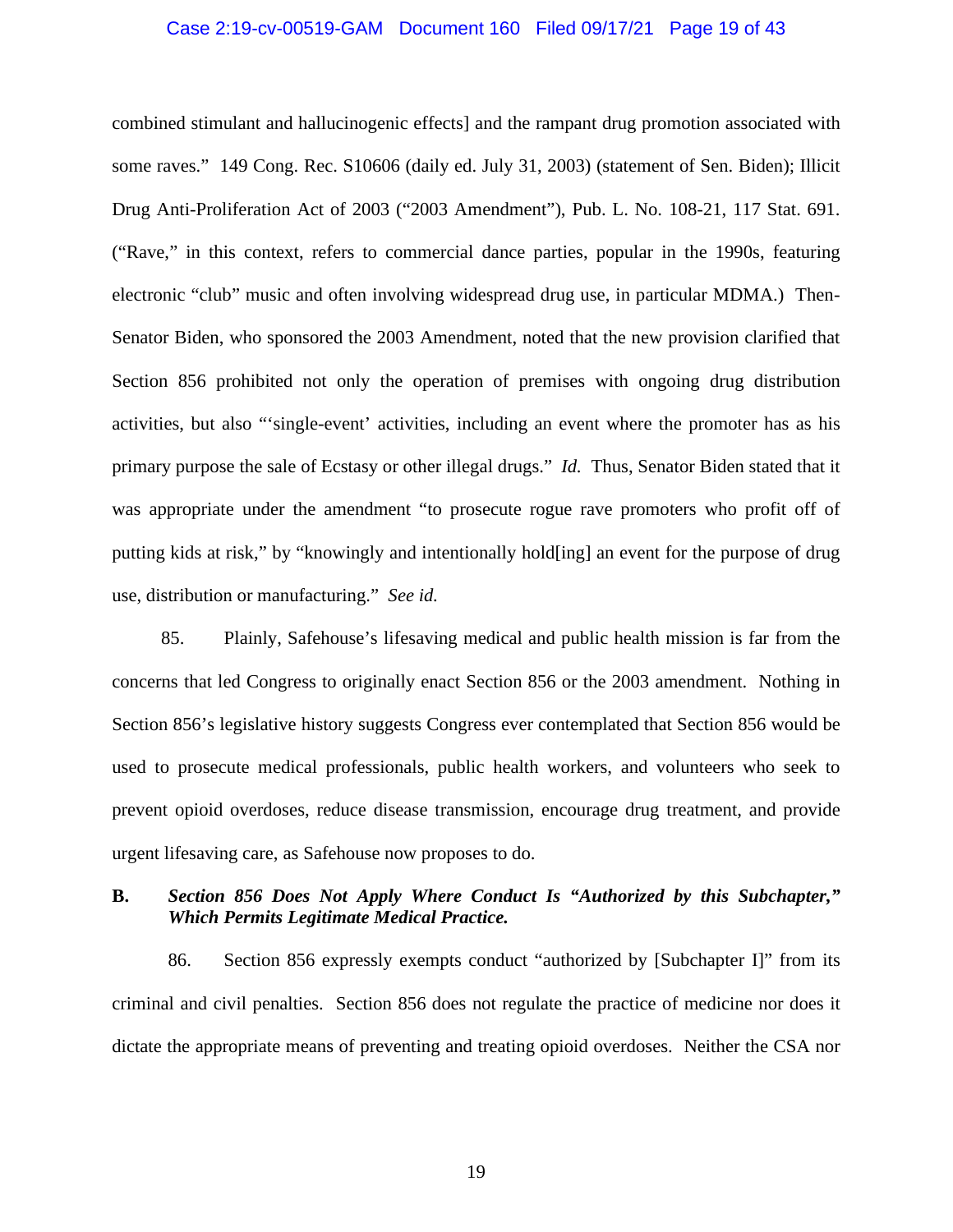### Case 2:19-cv-00519-GAM Document 160 Filed 09/17/21 Page 20 of 43

the DEA regulate medical practitioners (or others providing wraparound services, counseling, or volunteer support) who are not dispensing, prescribing, or distributing controlled substances.

87. In any event, DEA regulations implementing Subchapter I of the CSA expressly permit the dispensing, prescribing, and administering of non-Schedule I controlled substances "for a legitimate medical purpose by an individual practitioner acting in the usual course of his professional practice." *See* 21 C.F.R. § 1306.04.

88. Safehouse's overdose prevention services are a legitimate medical and public health measure that have been recognized and endorsed by prominent national and international medical and public health associations including American Medical Association, the American Public Health Association, AIDS United, the European Monitoring Center for Drugs and Drug Addiction, the Infectious Diseases Society of America, the HIV Medical Association, the International Drug Policy Consortium, and innumerable public health experts, physicians, and addiction researchers.

89. Safehouse's overdose prevention model has been endorsed and encouraged by Philadelphia's previous and current acting Public Health Commissioner and its current and previous Commissioner of the Department of Behavioral Health and Intellectual disAbility Services. Both Commissioners believe overdose prevention, including supervised consumption, is a critical medical and public-health intervention.

90. Safehouse's overdose prevention services are legitimate medical services that fall under Section 856's express exemption.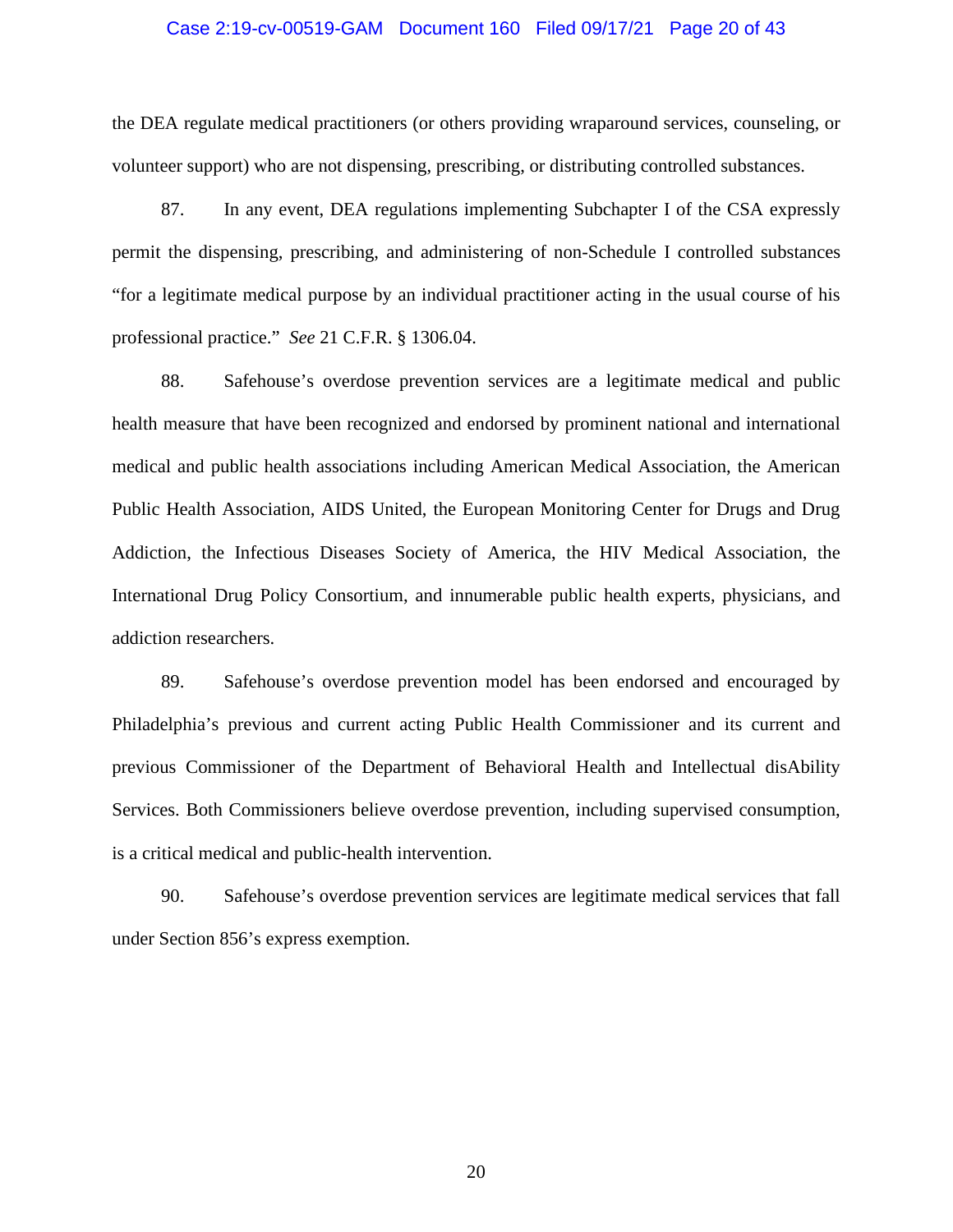## **C.** *Section 856 Does Not Apply to Safehouse Because It Will Not Operate "For The Purpose Of" Illegal Drug Use.*

91. The CSA, 21 U.S.C. § 856(a) states:

Except as authorized by this subchapter, it shall be unlawful

to—

(1) knowingly open, lease, rent, use, or maintain any place, whether permanently or temporarily, *for the purpose of* manufacturing, distributing, or using any controlled substance;

(2) manage or control any place, whether permanently or temporarily, either as an owner, lessee, agent, employee, occupant, or mortgagee, and knowingly and intentionally rent, lease, profit from, or make available for use, with or without compensation, the place *for the purpose of* unlawfully manufacturing, storing, distributing, or using a controlled substance.

*Id.* (emphasis added).

92. Safehouse's singular purpose is to provide lifesaving medical treatment, primary care, and wraparound services to a vulnerable population at high risk of overdose death and complications from opioid use disorder.

93. Safehouse will not provide these services "for the purpose" of unlawful drug use within the meaning of Section 856—they are for the purpose of providing immediate, proximate access to lifesaving medical care to those at high risk of overdose death.

94. Safehouse's legitimate and urgent medical and public health mission and purpose removes its proposed activities from Section 856's scope.

## **D***. The CSA Does Not Define "Unlawful . . . Use" of Controlled Substances.*

95. Section 856(a)(2) prohibits management or control of a place for the purpose of "*unlawfully* manufacturing, storing, distributing, or *using a controlled substance*." 21 U.S.C. § 856(a)(2) (emphases added). Although the CSA elsewhere expressly defines and prohibits the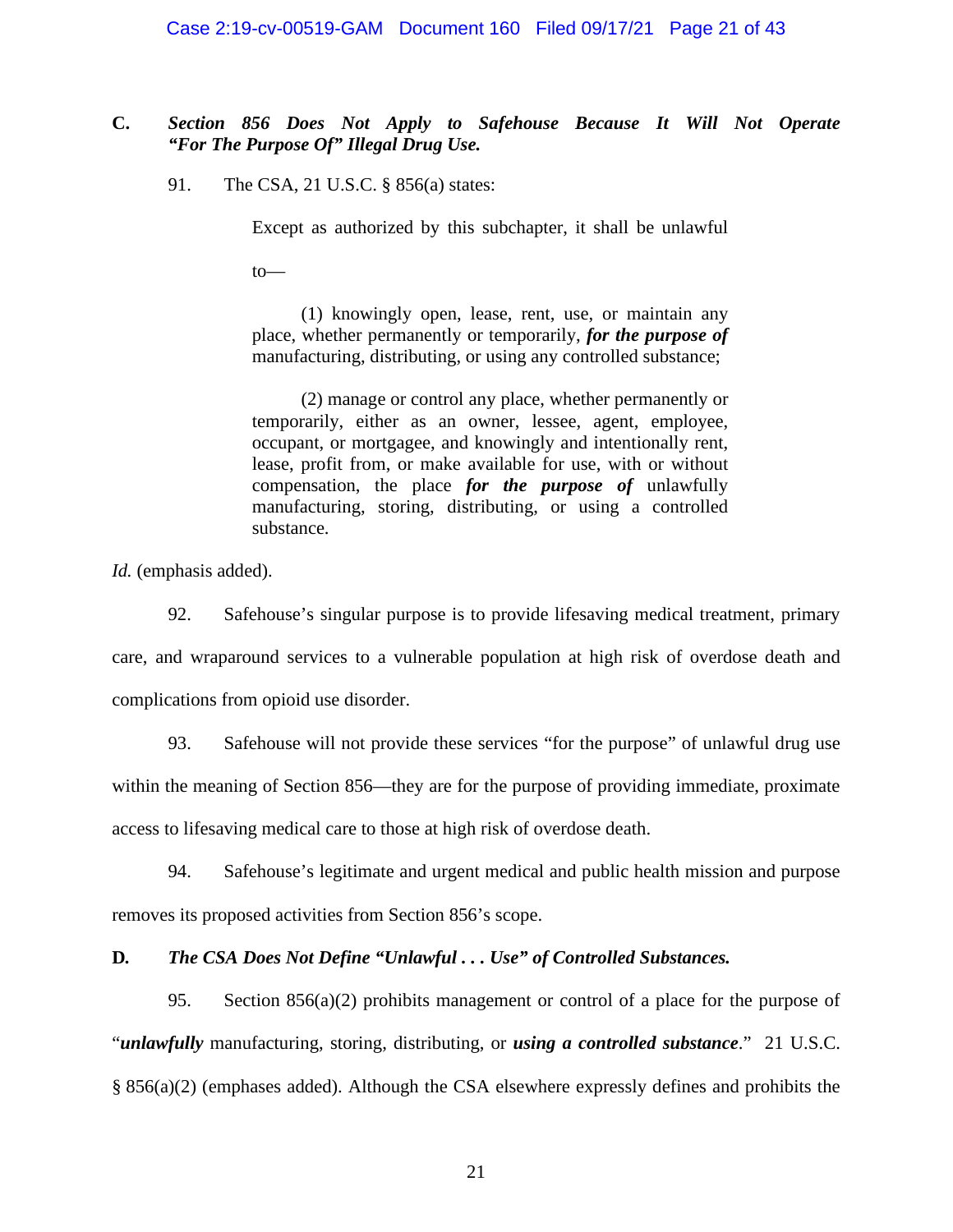## Case 2:19-cv-00519-GAM Document 160 Filed 09/17/21 Page 22 of 43

unauthorized manufacture, storage, or distribution of controlled substances (*see generally id.* §§ 802 (definitions), 841(a) (prohibition of manufacture, possession and distribution)), nowhere does it define or proscribe "unlawful[] . . . us[e]." It is unclear from either Section 856 or the CSA as a whole what "unlawful[ $] \ldots$  us[ $e$ ]" means.

96. Safehouse will not manufacture, store, or distribute any controlled substances. The only possible portion of Section  $856(a)(2)$  that could apply is the prohibition against providing a place for "unlawful[] . . . us[e]"—an undefined term that does not plainly encompass Safehouse's medically supervised consumption services model, which allows drug use in its facility only for the purpose of enabling access to a critical medical intervention.

## **E.** *The Rule of Lenity Forecloses the DOJ's Expansive Interpretation of Section 856.*

97. The DOJ's unprecedented interpretation of Section 856 cannot be reconciled with several canons of construction, including the rule of lenity and the clear statement canon.

98. If the Court is left with "any doubt about the meaning of" Section 856, it should invoke the rule that "ambiguity concerning the ambit of criminal statutes should be resolved in favor of lenity"—*i.e.*, in favor of a criminal defendant. *Yates v. United States*, 574 U.S. 528, 547–48 (2015) (citation omitted); *see United States v. Flemming*, 617 F.3d 252 (3d Cir. 2010).

99. The rule of lenity favors adopting Safehouse's interpretation of a criminal statute where both interpretations of the government and the defendant are "plausible." *Flemming*, 617 F.3d at 270. Similarly, when a "choice has to be made between two readings of what conduct Congress has made a crime, it is appropriate, before we choose the harsher alternative, to require that Congress should have spoken in language that is clear and definite." *United States v. Universal C.I.T. Credit Corp.*, 344 U.S. 218, 221–22 (1952); *Yates*, 574 U.S. at 548.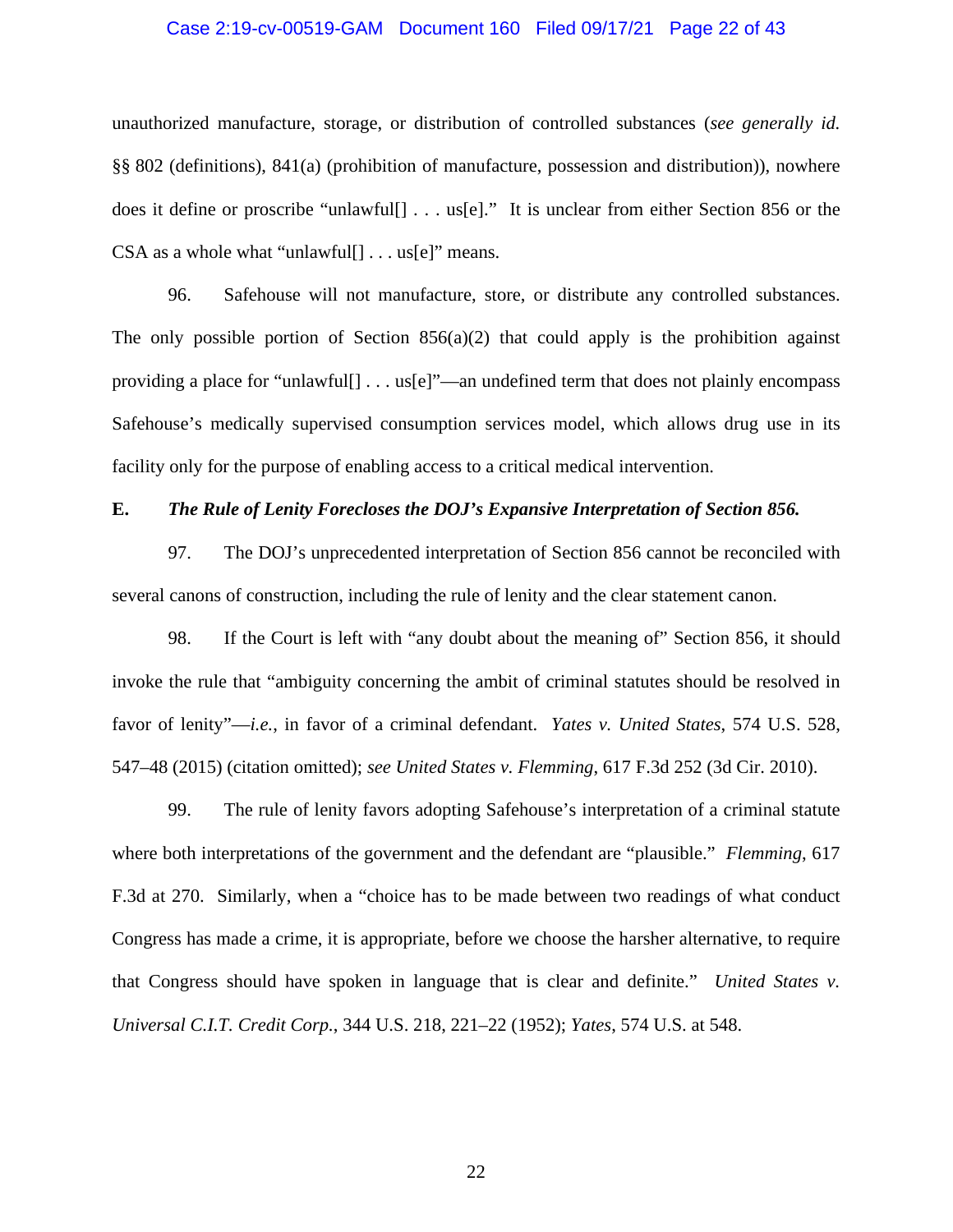## Case 2:19-cv-00519-GAM Document 160 Filed 09/17/21 Page 23 of 43

100. The phrases "except as authorized by," "for the purpose of," and "unlawful[]... us[e]" in Section 856 are ill-defined and cast substantial doubt on the statute's application to Safehouse's proposed overdose prevention services.

101. That doubt is only magnified when Section 856 is examined in the context of the CSA as a whole. Because a court's "duty . . . is 'to construe statutes, not isolated provisions,'" the Supreme Court instructs that "when deciding whether the language is plain, we must read the words 'in their context and with a view to their place in the overall statutory scheme.'" *King v. Burwell*, 576 U.S. 473, 474 (2015) (citations omitted). The Supreme Court thus observed that "oftentimes the 'meaning—or ambiguity—of certain words or phrases may only become evident when placed in context." *Id.* (citation omitted).

102. Here, the words of Section 856 must be read in the context of the CSA as a whole, its purpose, and its history, which evince no intent to criminalize Safehouse's medical and public health intervention to prevent overdose deaths, much less do so unambiguously.

103. Section 856 must also be interpreted in harmony with other federal statutes, including CARA and the Appropriations Act of 2016, which endorse and provide federal funding to a continuum of overdose prevention and harm reduction services. *See Food & Drug Admin. v. Brown & Williamson Tobacco Corp*., 529 U.S. 120, 133 (2000) ("A court must . . . interpret [a] statute 'as a symmetrical and coherent regulatory scheme,' and 'fit, if possible, all parts into an harmonious whole.' Similarly, the meaning of one statute may be affected by other Acts, particularly where Congress has spoken subsequently and more specifically to the topic at hand." (citations omitted)).

104. The DOJ's incongruous interpretation of Section 856 would criminalize the provision of medical care in the short gap between otherwise legal and federally endorsed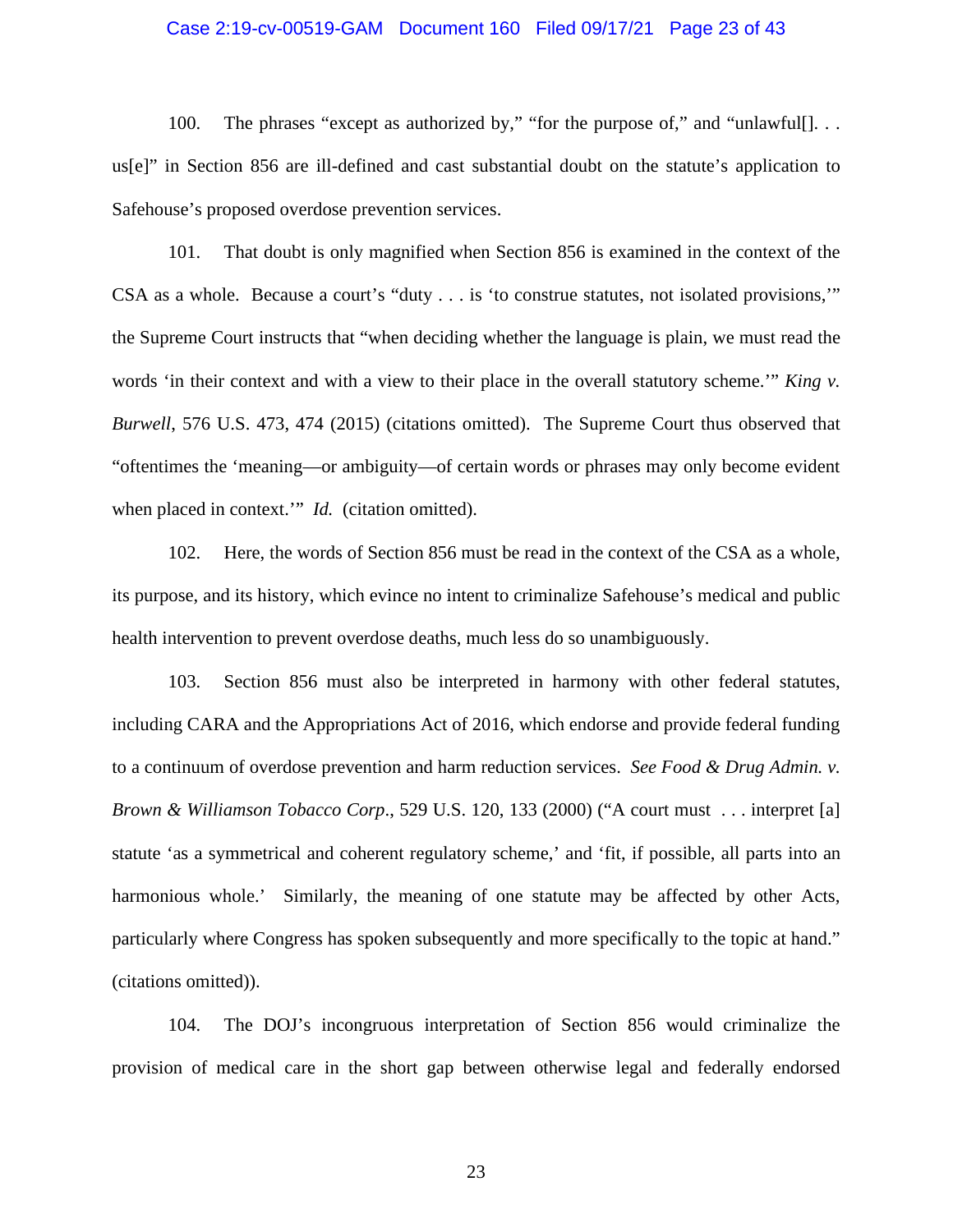### Case 2:19-cv-00519-GAM Document 160 Filed 09/17/21 Page 24 of 43

syringe exchange services and overdose reversal administration. That result would be entirely inconsistent with the federal scheme established by the CSA, CARA, and HHS and CDC federal guidance and policy.

105. The rule of lenity therefore strongly counsels in favor of Safehouse's proposed interpretation of Section 856.

## **IV. APPLICATION OF SECTION 856 TO REGULATE LOCAL, NON-COMMERCIAL CONDUCT WOULD EXCEED THE AUTHORITY GRANTED BY THE COMMERCE CLAUSE AND UNCONSTITUTIONALLY UPSET THE BALANCE BETWEEN FEDERAL AND STATE AUTHORITY**

106. The DOJ's proposed interpretation of Section 856, as applied to Safehouse, exceeds the bounds of Congress's constitutional authority to regulate interstate commerce.

107. Congress lacks a general police power. *See United States v. Morrison*, 529 U.S. 598, 618–19 (2000); *Jones v. United States*, 529 U.S. 848, 850 (2000). Such power is granted only to the States. *See* U.S. Const., amend. X. While "[t]he States have broad authority to enact legislation for the public good" through their "police power," the "Federal Government, by contrast, has no such authority." *Bond v. United States*, 572 U.S. 844, 854 (2014).

108. "[T]he regulation of health and safety matters is primarily, and historically, a matter of local concern." *Hillsborough Cty. v. Automated Med. Labs., Inc.*, 471 U.S. 707, 719 (1985); *Bond*, 572 U.S. at 853–54.

109. In light of those limits on federal authority, the Supreme Court found that the CSA "manifests no intent to regulate the practice of medicine generally," and observed, "[t]he silence is understandable given the structure and limitations of federalism, which allow the States 'great latitude under their police powers to legislate as to the protection of the lives, limbs, health, comfort, and quiet of all persons.'" *Oregon*, 546 U.S. at 269–70 (quoting *Medtronic, Inc. v. Lohr*, 518 U.S. 470, 475 (1996)).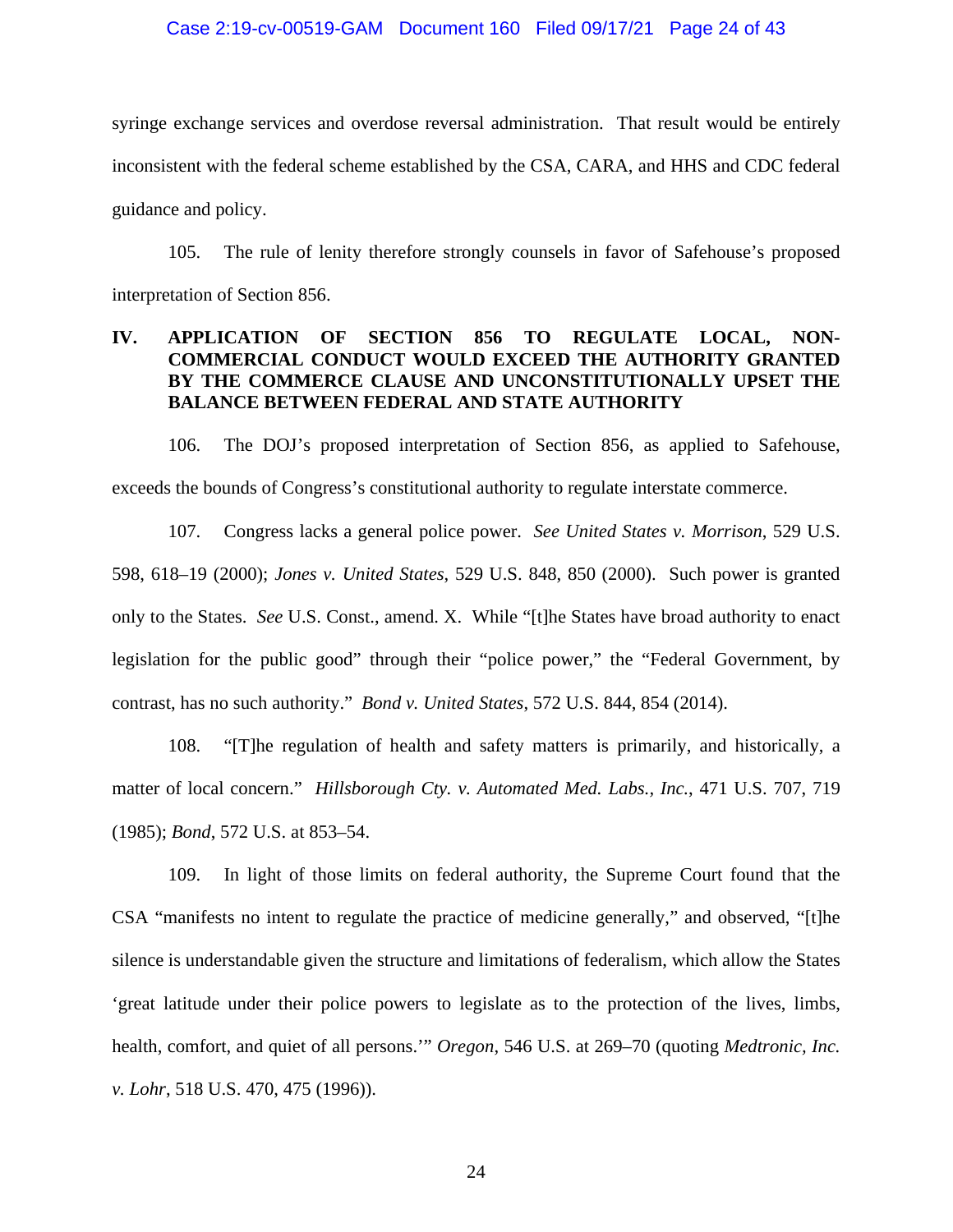## Case 2:19-cv-00519-GAM Document 160 Filed 09/17/21 Page 25 of 43

110. Through this action, however, the DOJ interprets Section 856 in a way that would create a general police power for Congress.

111. Safehouse's proposed conduct has no substantial effect on interstate commerce. It is not activity that is economic in nature.

112. Safehouse is a non-profit corporation. Its operation will charge no fees, and will produce no revenue. Safehouse's facility will be entirely local and will not be engaged in commerce of any kind. Safehouse will not charge participants for its harm reduction and overdose prevention services; will not manufacture, sell, or administer unlawful drugs; will not permit the distribution or sale of drugs on site; will not provide any of its services across state lines; will not permit the exchange of any currency; will not allow participants to share consumption equipment or help another person consume drugs; and will not allow staff to handle illegal drugs or help participants consume drugs. No link therefore exists between Safehouse's proposed conduct and interstate commerce.

113. The operation of Safehouse's overdose prevention services will have no adverse impact on the legitimate CSA goal of suppressing the interstate market for illegal drugs. In fact, studies show that medically supervised consumption sites actually reduce drug use.

114. Section 856 lacks a jurisdictional element to ensure that the reach of the law has an explicit connection with or effect on interstate commerce.

115. Congress has never found that any conduct remotely similar to Safehouse's proposed model affects interstate commerce. In particular, while Congress found in 21 U.S.C. § 801(2) that "illegal importation, manufacture, distribution, and possession *and improper use* of controlled substances have a substantial and detrimental effect on *the health and general welfare* of the American people," its finding in Section 801(3) with respect to the effect on interstate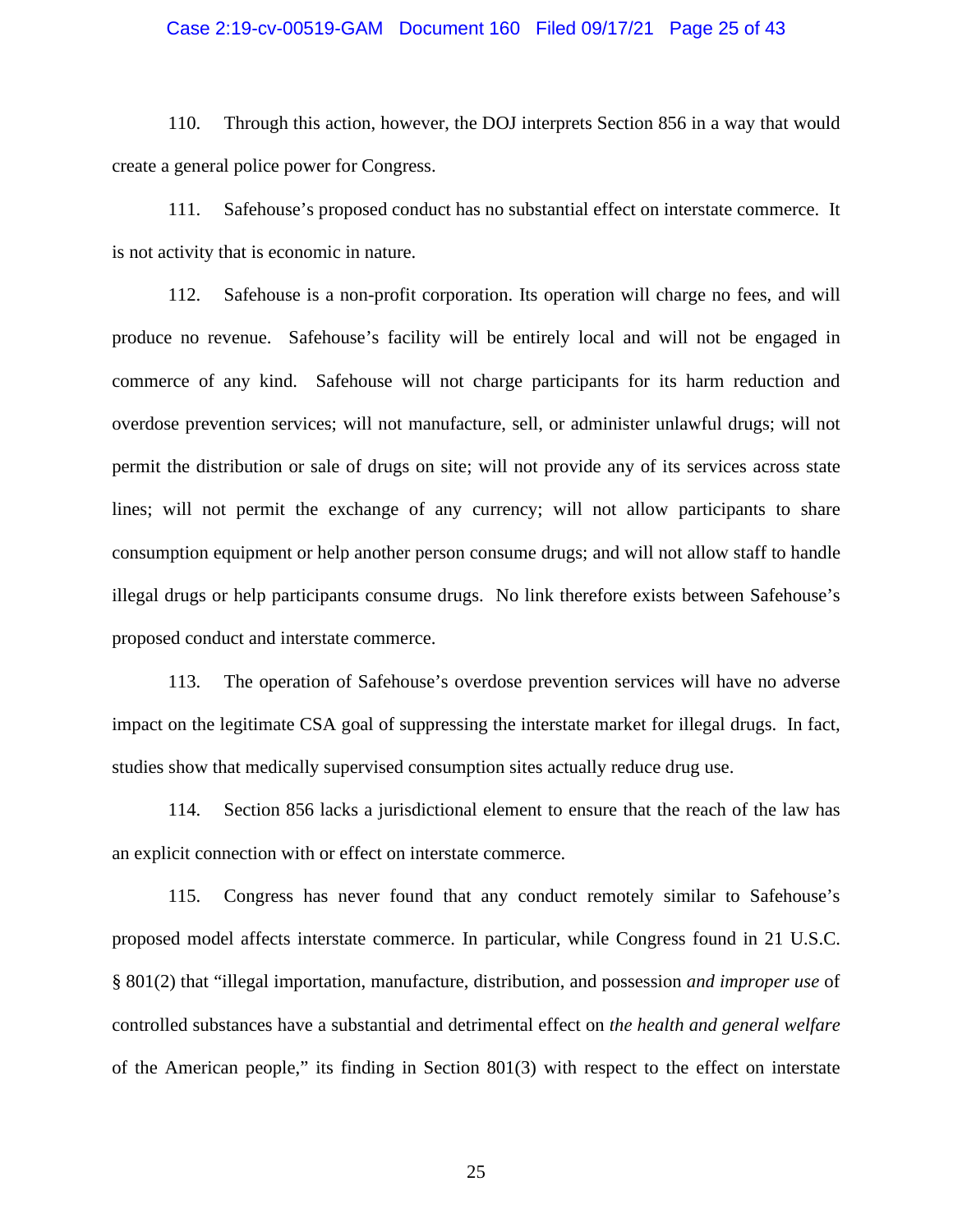## Case 2:19-cv-00519-GAM Document 160 Filed 09/17/21 Page 26 of 43

commerce of local drug activities extends only to "manufacture, local distribution, and possession," *not* "use." *See id*. § 801(3) (emphases added). Similarly, the findings in Sections 801(4), (5) and (6) concerning the interstate impact of local drug activities conspicuously omit "use" from the listed activities. The application of Section 856 to entirely local and noncommercial "use" of controlled substances is therefore of doubtful constitutionality.

116. States and localities, under our constitutional regime, are laboratories of experimentation that may develop new and innovative solutions to pressing issues of public health and policy. Safehouse attempts to employ such a solution to a pressing local health crisis.

117. Local officials, including Philadelphia's Mayor, previous and current acting Public Health Commissioner, previous and current Director of the Department of Behavioral Health, and District Attorney, support Safehouse's efforts to mitigate the opioid crisis.

118. Similar overdose prevention efforts have proven to be effective in other countries and by clinically sound data.

119. Serious federalism concerns are raised by the DOJ's extension of federal law to interfere with traditionally local activities and to exercise powers traditionally reserved to the States, such as the regulation of volunteer medical treatment.

120. This Court should avoid an interpretation of Section 856 that implicates these serious constitutional concerns. "[S]o long as the statute is found to be susceptible of more than one construction"—one of which "raises a serious doubt as to its constitutionality"—the constitutional avoidance canon applies. *Guerrero-Sanchez v. Warden York Cty. Prison*, 905 F.3d 208, 223 (3d Cir. 2018) (citation and internal quotation marks omitted). But the DOJ seeks to disrupt the traditional balance of federal and state authority over public health initiatives, without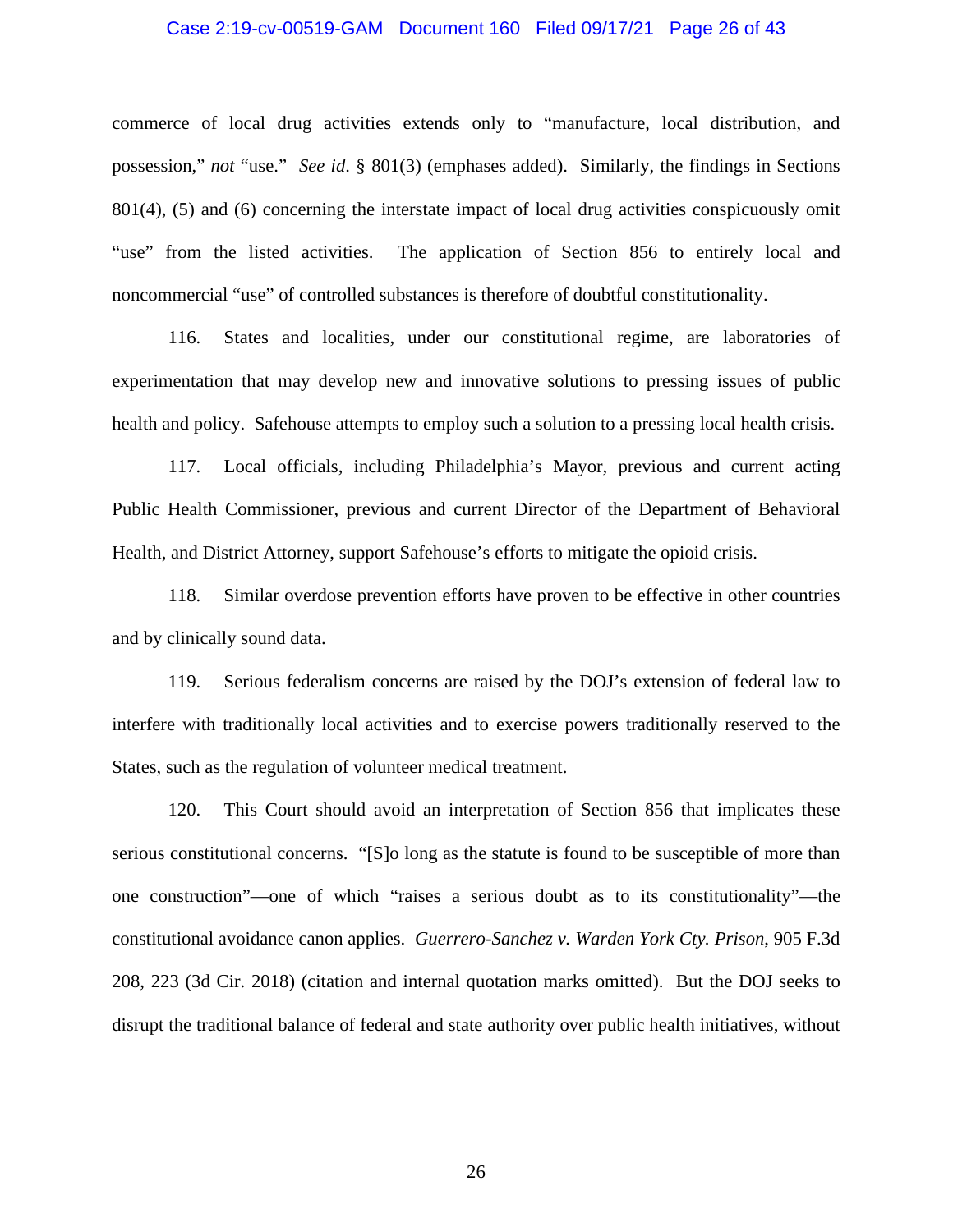## Case 2:19-cv-00519-GAM Document 160 Filed 09/17/21 Page 27 of 43

any clear indication that Congress intended to thwart the traditional rights of States and localities.

121. To preserve these principles of federalism, "it is incumbent upon the federal courts to be *certain* of Congress' intent before finding that federal law overrides the usual constitutional balance of federal and state powers." *Bond*, 572 U.S. at 858 (citation and internal quotation marks omitted). No such certainty exists with respect to Section 856, however, because the CSA "manifests no intent to regulate the practice of medicine generally." *Oregon*, 546 U.S. at 270.

122. Because the government's proposed interpretation of Section 856 would significantly disrupt the traditional balance of state and federal authority in the realm of public health, this Court should reject the government's unprecedented interpretation of Section 856. *See Jones*, 529 U.S. at 858 (explaining that, where Congress enacts criminal law that touches on areas traditionally falling within the authority of the States, courts will assume—"unless Congress conveys its purpose clearly"—that Congress "will not be deemed to have significantly changed the federal-state balance in the prosecution of crimes." (citation and internal quotation marks omitted)).

123. This Court could avoid these constitutional concerns about federalism and the scope of Congress's power to regulate commerce by rejecting the DOJ's interpretation of Section 856 and declaring that Section 856 does not prohibit Safehouse's provision of urgent, lifesaving medical treatment.

## **V. SAFEHOUSE'S LIFESAVING MISSION IS AN EXERCISE OF ITS FOUNDERS' AND DIRECTORS' RELIGIOUS BELIEFS**

124. Safehouse's board members are adherents of religions in the Judeo-Christian tradition. For example: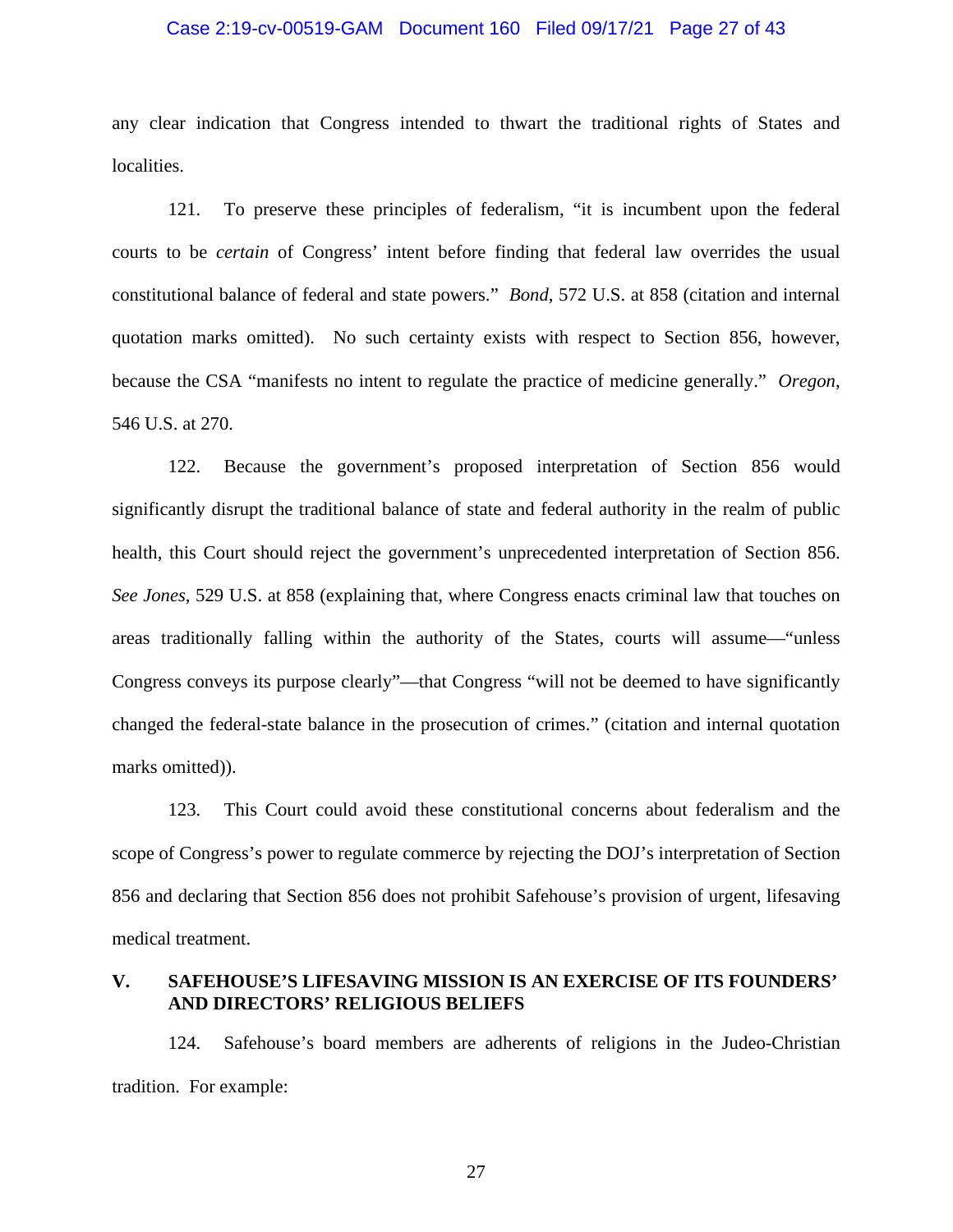i. Frank A. James III is a Christian and President of Missio Seminary (formerly known as Biblical Theological Seminary).

ii. Chip Mitchell is an adherent of and Lead Evangelist at the Greater Philadelphia Church of Christ.

iii. Board President José Benitez was raised and educated as a Roman Catholic; his entire professional life, including as Director of Prevention Point, has been an exercise in living out that faith and those teachings.

iv. Board Vice President Ronda Goldfein was raised with strong Jewish values and still worships in the small South Jersey synagogue cofounded by her grandfather; her entire professional life, including as Executive Director of the AIDS Law Project of Pennsylvania, has been an exercise in living out that faith and those teachings.

125. The board members' religious beliefs have been ingrained in them by their religious schooling, their devout families, and their practices of worship.

126. At the core of all board members' faith is the principle that the preservation of human life is paramount and overrides any other considerations. Although Safehouse is not itself a religious entity or organization, its founders' and leaders' beliefs are those of the corporation, and the pursuit of its mission and conduct of its business will implement those beliefs. *See Burwell v. Hobby Lobby Stores, Inc.*, 573 U.S. 682 (2014).

127. This principle is rooted in scripture, and appears throughout the Old and New Testaments. For example:

i. According to the Shulchan Aruch, the Code of Jewish Law, "the Torah has granted the physician permission to heal, and it is a religious duty which comes under the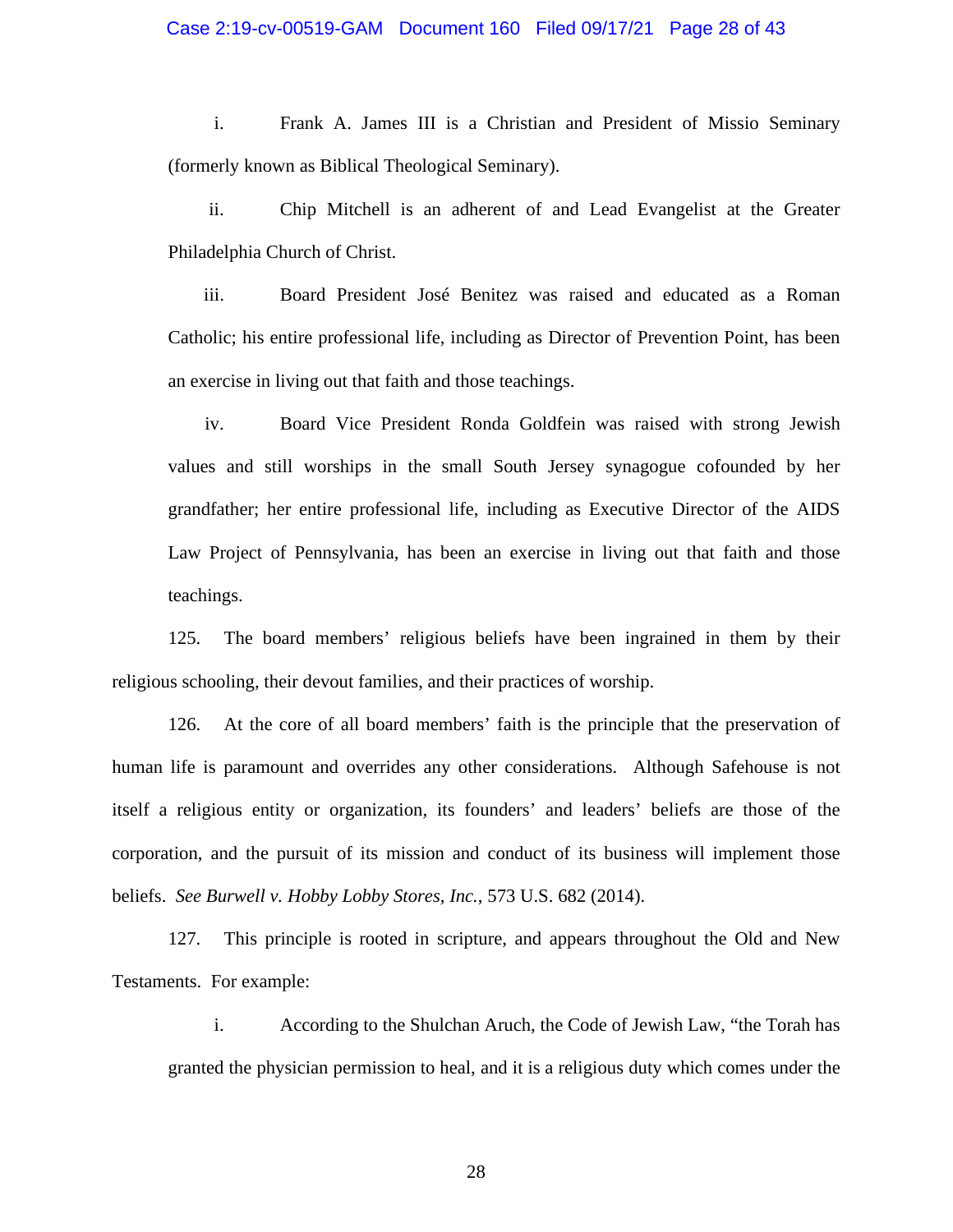### Case 2:19-cv-00519-GAM Document 160 Filed 09/17/21 Page 29 of 43

rule of saving an endangered life. If he withholds treatment, he is regarded as one who sheds blood." Shulchan Aruch, Yoreh De'ah 336:1.

ii. The Book of Leviticus contains the clear commandment: "You shall not go up and down as a talebearer among your people; neither shall you stand idly by the blood of your neighbor: I am the Lord." Leviticus 19:16.

iii. In Deuteronomy, Moses conveys God's commandment: "You shall open wide your hand to your brother, to the needy and to the poor, in your land." Deuteronomy 15:11.

iv. The Talmud teaches: "It was for this reason that man was first created as one person [Adam], to teach you that anyone who destroys a life is considered by Scripture to have destroyed an entire world; and anyone who saves a life is as if he saved an entire world." Mishnah Sanhedrin 4:5

v. In the Gospel of John, Jesus refused to condemn to death a woman who had sinned, and cautioned fellow believers, "[l]et any one of you who is without sin be the first to cast a stone." John 8:7-11.

vi. The Gospel of John also counsels Christians: "The way we came to know love was that [Jesus] laid down his life for us; so we ought to lay down our lives for our brothers. If someone who has worldly means sees a brother in need and refuses him compassion, how can the love of God remain in him? Children, let us love not in word or speech but in deed and truth." 1 John 3:16-18.

vii. Matthew 25:34-40 directs believers to take in and care for the sick: "Then the king [*i.e*., Jesus Christ] will say to those on his right, 'Come, you who are blessed by my Father. Inherit the kingdom prepared for you from the foundation of the world. For I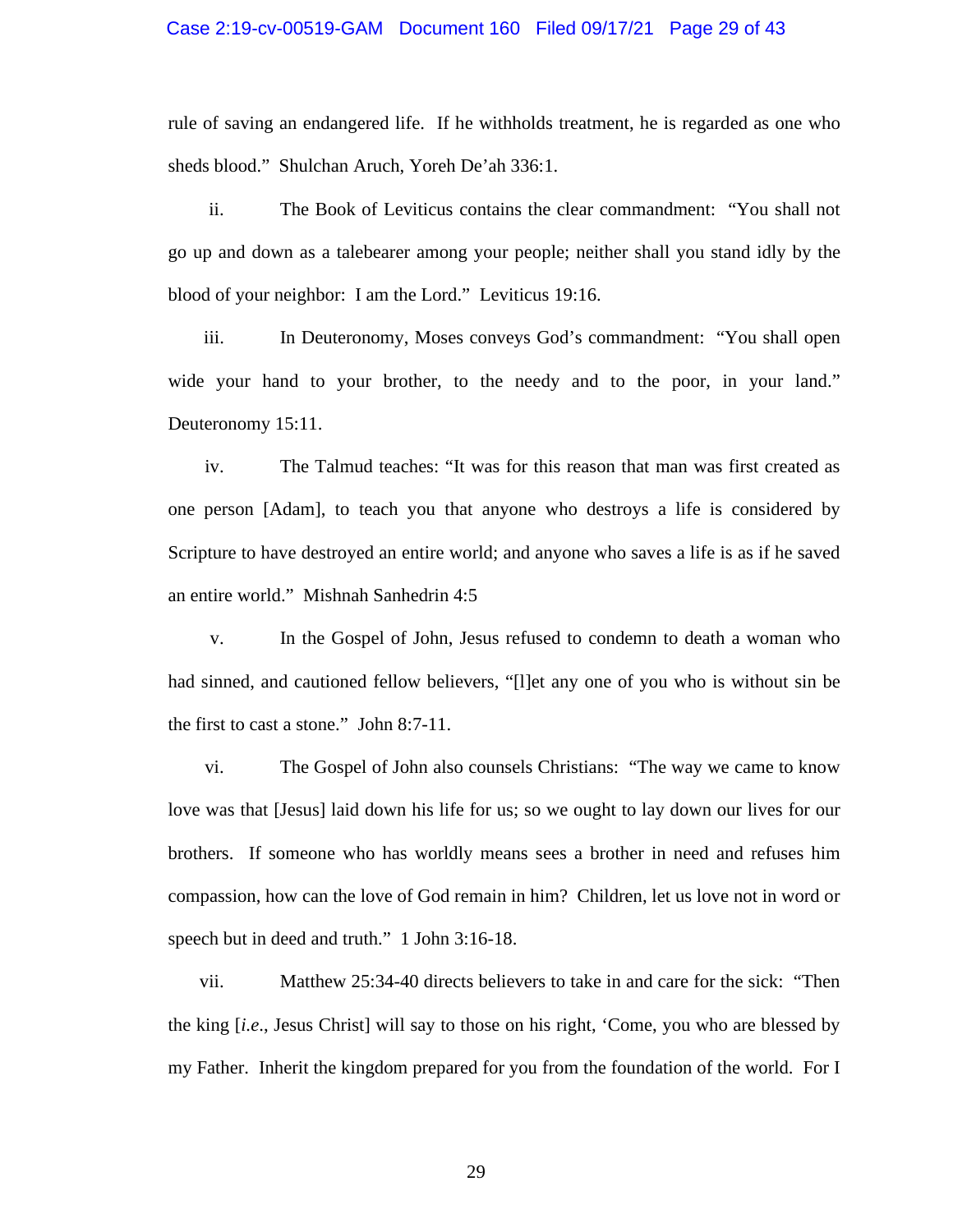## Case 2:19-cv-00519-GAM Document 160 Filed 09/17/21 Page 30 of 43

was . . . ill and you cared for me. . . . Amen, I say to you, whatever you did for one of the least brothers of mine, you did for me.'"

viii. And in his Epistle to the Galatians, Paul the Apostle instructs Christians to "[b]ear one another's burdens, and so fulfill the law of Christ." Galatians 6:2.

128. The board members' religious beliefs obligate them to take action to save lives in the current overdose crisis, and thus to establish and run Safehouse in accordance with these tenets. Specifically, the board members believe that the provision of overdose prevention services effectuates their religious obligation to preserve life, provide shelter to our neighbors, and to do everything possible to care for the sick.

129. The DOJ's threats and the initiation of a lawsuit against Safehouse burdens Safehouse by forcing it to choose between the exercise of its founders' and directors' religious beliefs and conformity with the DOJ's interpretation of Section 856.

130. In particular, because of the DOJ's threatened prosecution of Safehouse, Safehouse and its board members have been unable to offer the lifesaving overdose prevention services that it seeks to provide. Its board members, including Safehouse Board President José Benitez, have been threatened with criminal prosecution if they allow those suffering from addiction to remain under their care and supervision and within their shelter at the time of consumption of opioids, when those individuals are at greatest risk of overdose death. Instead, contrary to their sincere religious beliefs, Safehouse and its board members have been compelled to cast these vulnerable individuals outside of their facilities and have been unable to fulfill their deeply held religious obligation to do everything possible to provide them with critical lifesaving care.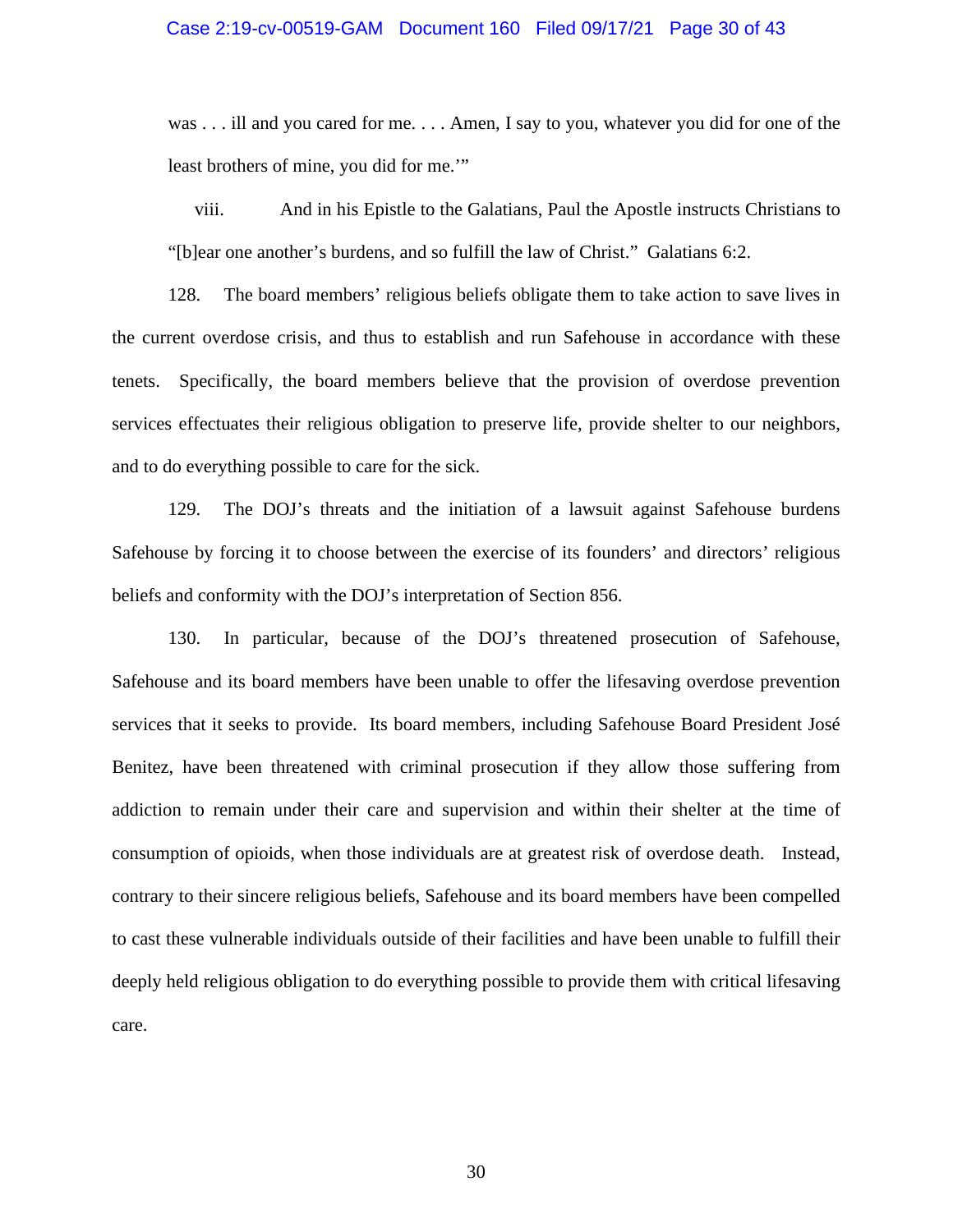### Case 2:19-cv-00519-GAM Document 160 Filed 09/17/21 Page 31 of 43

131. Since 2017, this burden has been particularly heavy because Safehouse and its Board Members have been compelled not to provide overdose prevention services while over 3,514 members of their Philadelphia community have died of fatal overdoses and thousands of others continue to suffer in the grips of opioid addiction and substance use disorder. The people lost to fatal overdose include those that Safehouse Board Members personally have cared for in their work treating those suffering from addiction and those that were beloved members of Board Members' congregations. Safehouse Board Members grieve for every life that was lost to overdose. They believe, based on their deeply held religious convictions, that they should have done everything possible to have kept those individuals alive, even for one more day.

## **IV. THE GOVERNMENT LACKS A COMPELLING INTEREST IN DENYING SAFEHOUSE A RELIGIOUS EXEMPTION FROM ENFORCEMENT OF SECTION 856**

132. "A law burdening religious practice that is . . . not of general application must undergo the most rigorous of scrutiny." *Church of Lukumi Babalu Aye v. City of Hialeah*, 508 U.S. 520, 546 (1993). The DOJ**'**s decision to seek to apply Section 856 to Safehouse does not implement a law of general application.

133. As the Supreme Court recently reiterated, "[a] law is not generally applicable if it 'invite[s]' the government to consider the particular reasons for a person**'**s conduct by providing 'a mechanism for individualized exemptions.'" *Fulton v. City of Phila.*, 593 U.S. **—**,141 S.Ct. 1868, 1877 (2021) (quoting *Employment Div., Dept. of Human Resources of Ore. v. Smith*, 494 U.S. 872, 884 (1990)). "A law also lacks general applicability if it prohibits religious conduct while permitting secular conduct that undermines the government**'**s asserted interests in a similar way." *Fulton*, 141 S. Ct. at 1877.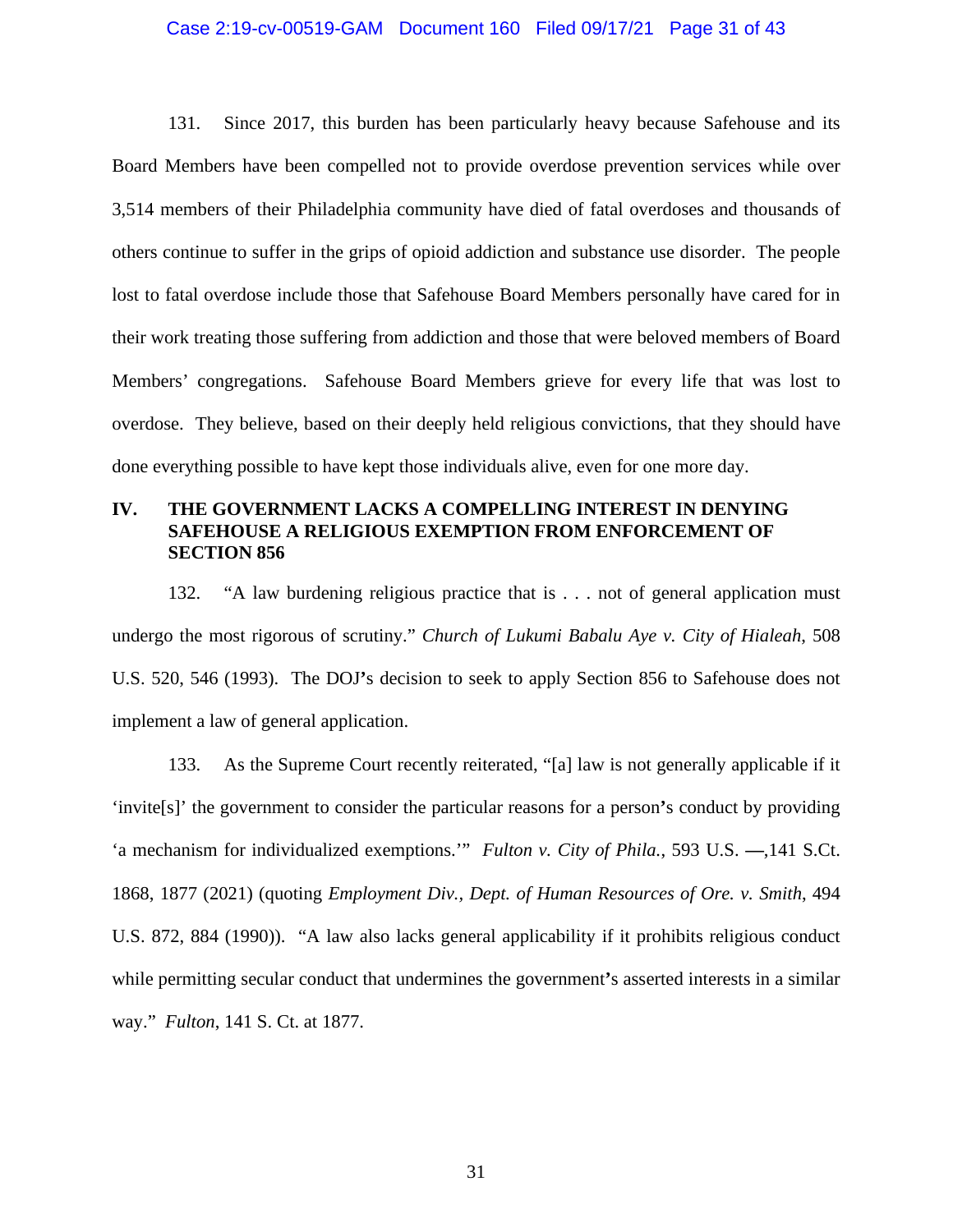## Case 2:19-cv-00519-GAM Document 160 Filed 09/17/21 Page 32 of 43

134. Thus, where the government creates exemptions from a law for those engaged in *non-religious* activity, as here, it **"**may not refuse to extend that system to cases of **'**religious hardship**'** without compelling reason." *Id.* at 1878 (quoting *Smith*, 494 U.S. at 884).

135. "The Government's mere invocation of the general characteristics of Schedule I substances, as set forth in the Controlled Substances Act, cannot carry the day." *Gonzales v. O Centro Espírita Beneficente União do Vegetal*, 546 U. S. 418, 432 (2006) (observing that "Congress' determination that DMT should be listed under Schedule I simply does not provide a categorical answer that relieves the Government of the obligation to shoulder its burden under RFRA"). And, as in *O Centro*, which involved religious use of *hoasca*, "there is no indication that Congress," in enacting Section 856, "considered the harms posed by the particular use at issue here" (*id.* at 432-33)—*i.e.*, a religiously motivated non-profit's establishment of a medically supervised consumption site in which people can consume opioids in immediate proximity to medical professionals who can provide life-saving assistance in the event of an overdose.

136. The CSA contains discretionary and highly individualized exemptions from enforcement of the CSA, including (a) for "persons engaged in research," 21 U.S.C.  $\S 872(e)$ ; (b) in the Attorney General's discretion to "waive the requirement for registration of certain manufacturers, distributors, or dispensers *if he finds it consistent with the public health and safety.*" 21 U.S.C. § 822(d); (c) for religious use of peyote by Native Americans, 21 C.F.R. § 1307.31; and (d) for possession offenses, for the Attorney General to decide in his discretion to "compromise, modify, or remit, with or without conditions, any civil penalty" imposed for simple possession, 21 U.S.C. § 844a.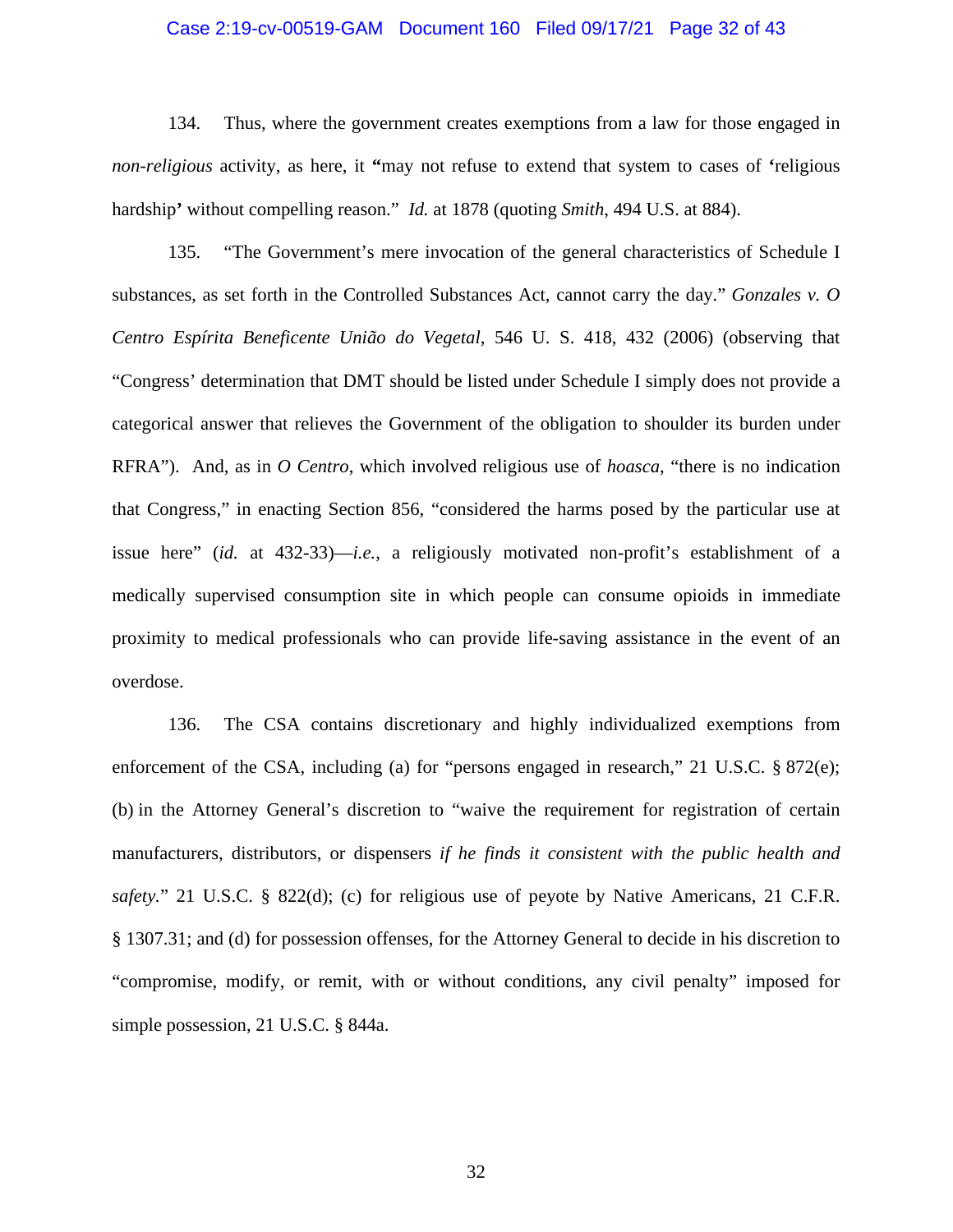## Case 2:19-cv-00519-GAM Document 160 Filed 09/17/21 Page 33 of 43

137. The CSA itself provides that "[t]he Attorney General, on his own motion or at the request of the Secretary, may authorize the possession, distribution, and dispensing of controlled substances by persons engaged in research. *Persons who obtain this authorization shall be exempt from State or Federal prosecution for possession, distribution, and dispensing of controlled substances to the extent authorized by the Attorney General*." 21 U.S.C. § 872(e) (emphasis added). That exemption would be vitiated if Section 856 penalized such persons for maintaining a place to engage in authorized activities. Indeed, use of lawfully dispensed substances could not constitute "unlawful" use under Section 856.

138. The implementing regulations build on this "[e]xemption from prosecution for researchers." 21 C.F.R. § 1316.24 (catchline). In particular, they provide that, "[u]pon registration of an individual to engage in research in controlled substances under the Controlled Substances Act (84 Stat. 1242; 21 U.S.C. 801), the Administrator of the Drug Enforcement Administration, on his own motion or upon request in writing from the Secretary or from the researcher or researching practitioner, *may exempt the registrant when acting within the scope of his registration, from prosecution under Federal, State, or local laws for offenses relating to possession, distribution or dispensing of those controlled substances within the scope of his exemption.*" 21 C.F.R. § 1316.24 (emphasis added).

139. Moreover, the CSA permits the Attorney General to "waive the requirement for registration of certain manufacturers, distributors, or dispensers *if he finds it consistent with the public health and safety.*" 21 U. S. C. §822(d); *see also* 21 C.F.R. § 1307.03 (permitting the DEA to "grant an exception" from "to the application of any provision of this chapter" to a qualified application). As the Supreme Court observed in *O Centro*, "The fact that the Act itself contemplates that exempting certain people from its requirements would be 'consistent with the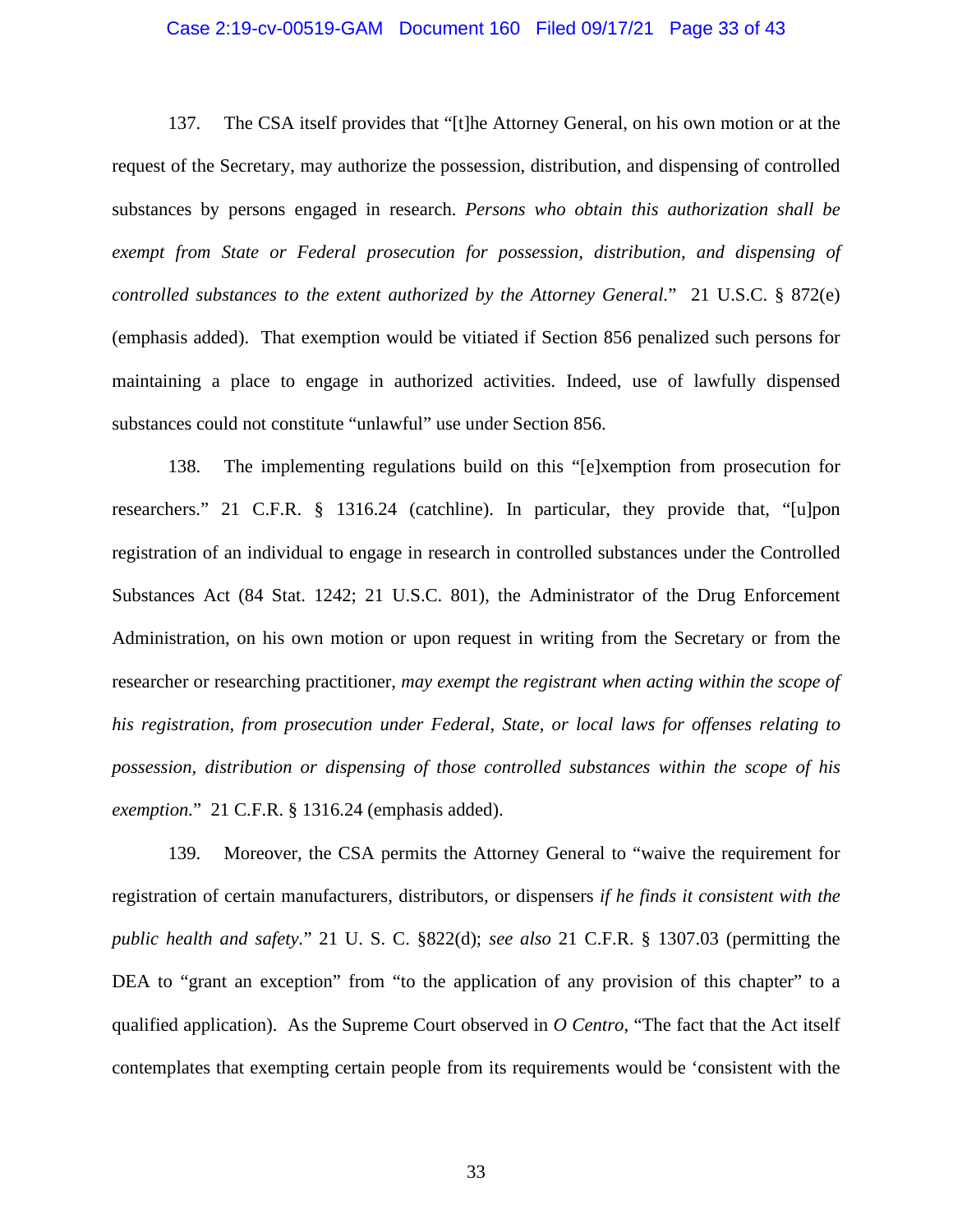## Case 2:19-cv-00519-GAM Document 160 Filed 09/17/21 Page 34 of 43

public health and safety' indicates that congressional findings with respect to Schedule I substances should not carry the determinative weight, for RFRA purposes, that the Government would ascribe to them." *Id.*

140. In fact, the CSA itself contains a provision exempting certain drug use for religious purposes from prosecution. Since 1970, "there has been a regulatory exemption for use of peyote—a Schedule I substance—by the Native American Church." *Id.* The CSA's implementing regulations provide that "[t]he listing of peyote as a controlled substance in Schedule I does not apply to the nondrug use of peyote in bona fide religious ceremonies of the Native American Church, and members of the Native American Church so using peyote are exempt from registration. Any person who manufactures peyote for or distributes peyote to the Native American Church, however, is required to obtain registration annually and to comply with all other requirements of law." 21 C.F.R. § 1307.31.

141. The government also has discretion under the CSA to prosecute (or refrain from prosecution of) both the conduct of Safehouse and the types of drug-related offenses that would occur on Safehouse's property—that is, simple possession of controlled substances for personal, use under the supervision of medical professionals. (Possession is the only potentially relevant offense because drug "use" is not regulated by the CSA or any federal law whatsoever.) The range of punishment available for simple possession offenses under the CSA ranges from a maximum of one year of imprisonment to no penalty at all.

142. The government has, in the past, exercised authority to decline to prosecute activities that technically violate the CSA, but do not "undermine federal enforcement priorities." *E.g.*, W. Ogden, Deputy Att'y Gen., *Memorandum for Selected United States Attorneys:*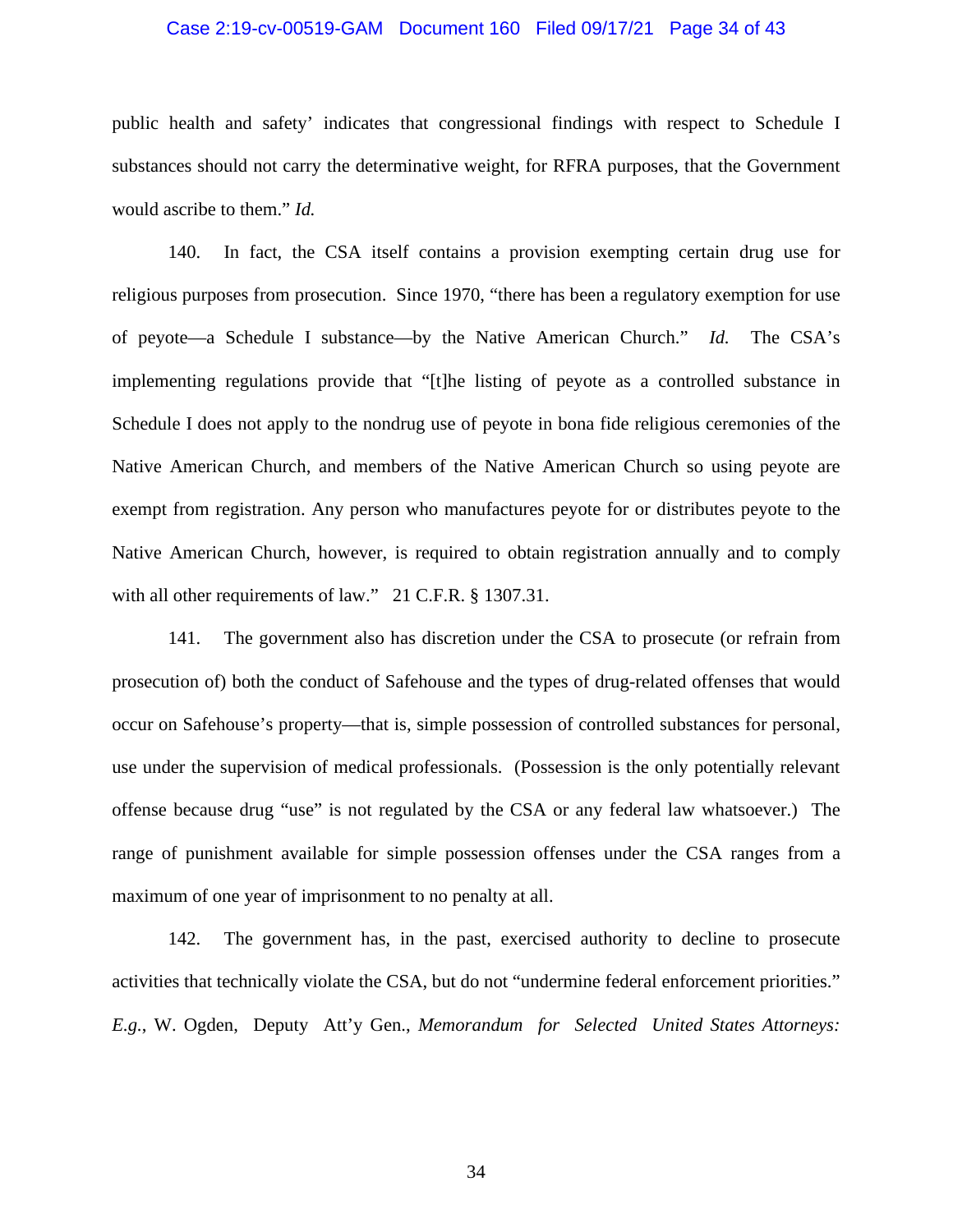## Case 2:19-cv-00519-GAM Document 160 Filed 09/17/21 Page 35 of 43

*Investigations and Prosecutions in States Authorizing the Medical Use of Marijuana* (Oct. 19, 2009).<sup>22</sup>

143. Section 844 provides that simple possession (absent any prior convictions) is punishable by a "term of imprisonment of not more than 1 year." 21 U.S.C. § 844. The CSA provides for *alternative civil* penalties for such offenses, moreover, permitting the government to impose a civil penalty of up to \$10,000 instead of prosecuting criminally. 21 U.S.C. § 844a. The CSA then permits the Attorney General to "compromise, modify, or remit, with or without conditions, any civil penalty" imposed for simple possession.

144. In fact, the government in general does not prosecute under Section 856 for maintaining, controlling, or making available a place where controlled substances are simply possessed or used but not stored, distributed, or manufactured, despite the statute's reference to "using"; instead, it exempts these offenses from prosecution as a matter of course and on an individualized basis. Indeed, in the 33 years since Section 856 was first enacted, the government has cited no examples of a criminal prosecution under Section 856 involving only simple possession or use—much less prosecutions involving public health interventions similar to Safehouse.

145. **"**The question, then, is not whether the [government] has a compelling interest in enforcing its . . . policies generally, but whether it has such an interest in denying an exception**"** to Safehouse. *Fulton v. City of Phila*., 141 S. Ct. at 1881.

<sup>22</sup> James M. Cole, Deputy Att**'**y Gen., *Memorandum for United States Attorneys: Guidance Regarding the Ogden Memo in Jurisdictions Seeking to Authorize Marijuana for Medical Use* (June 29, 2011); James M. Cole, Deputy Att**'**y Gen., *Memorandum for United States Attorneys:* Guidance Regarding Marijuana Enforcement (Aug. 29, 2013); James M. Cole, Deputy Att**'**y Gen., *Memorandum for United States Attorneys: Guidance Regarding Marijuana Related Financial Crimes* (Feb. 14, 2014); Monty Wilkinson, Director of the Executive Office for United States Att**'**ys, *Policy Statement Regarding Marijuana Issues in Indian Country* (Oct. 28, 2014).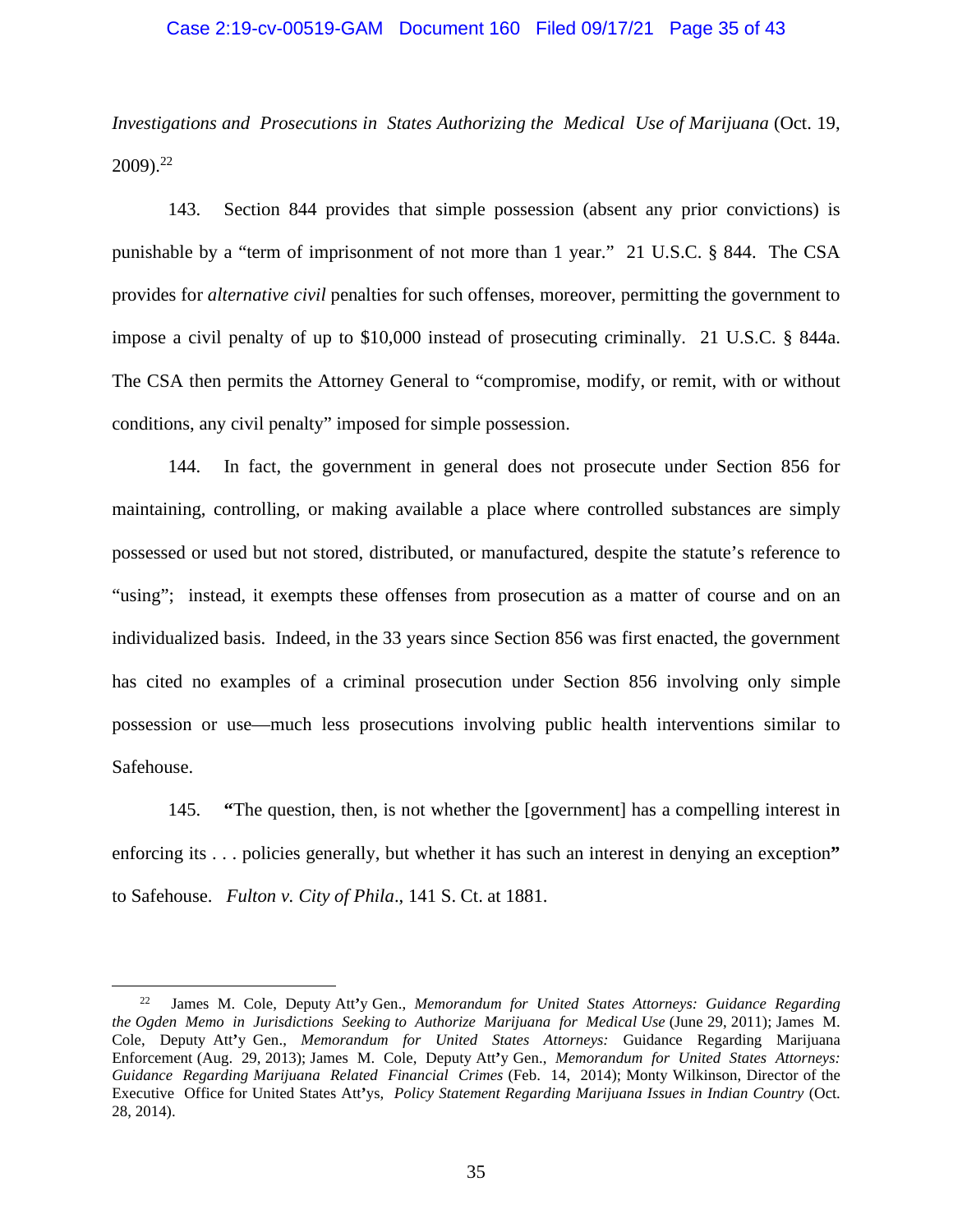## Case 2:19-cv-00519-GAM Document 160 Filed 09/17/21 Page 36 of 43

146. The DOJ's interest in enforcement of Section 856 against Safehouse furthers no legitimate interest—much less a compelling interest—and the DOJ will be unable to meet its burden to prove that it does. To the contrary, enforcement of Section 856 against Safehouse will and has resulted in preventable deaths.

147. The DOJ cannot establish a compelling interest in denying an exemption by relying on "broadly formulated interests" that are defined "at a high level of generality" *Id.*  (citing *O Centro*, 546 U. S. at 430–432). "[T]he First Amendment demands a more precise analysis"—*i.e.*, one that "scrutinizes the asserted harm of granting specific exemptions to particular religious claimants." *Id.* (quoting *O Centro*, 546 U.S. at 431). Put differently, "RFRA requires the Government to demonstrate that the compelling interest test is satisfied *through application of the challenged law 'to the person'*—the particular claimant whose sincere exercise of religion is being substantially burdened." *O Centro*, 546 U.S. at 431-32.

148. As the Court in *O Centro* further stated, RFRA "plainly contemplates that courts would recognize exceptions" to the CSA on religious grounds—"that is how the law works." *Id.* (rejecting the government's "bold argument that there can be no RFRA exceptions at all to the Controlled Substances Act").

149. The DOJ will also not be able to meet its burden of proving that preventing Safehouse from opening is the least restrictive means of fostering any compelling interest it may invoke.

150. Declaring Safehouse to be illegal will not reduce the manufacture, distribution, or possession of illegal drugs. Rather, when Safehouse does open, the demand for illegal drugs will decrease because some of its participants will seek and be provided with drug treatment.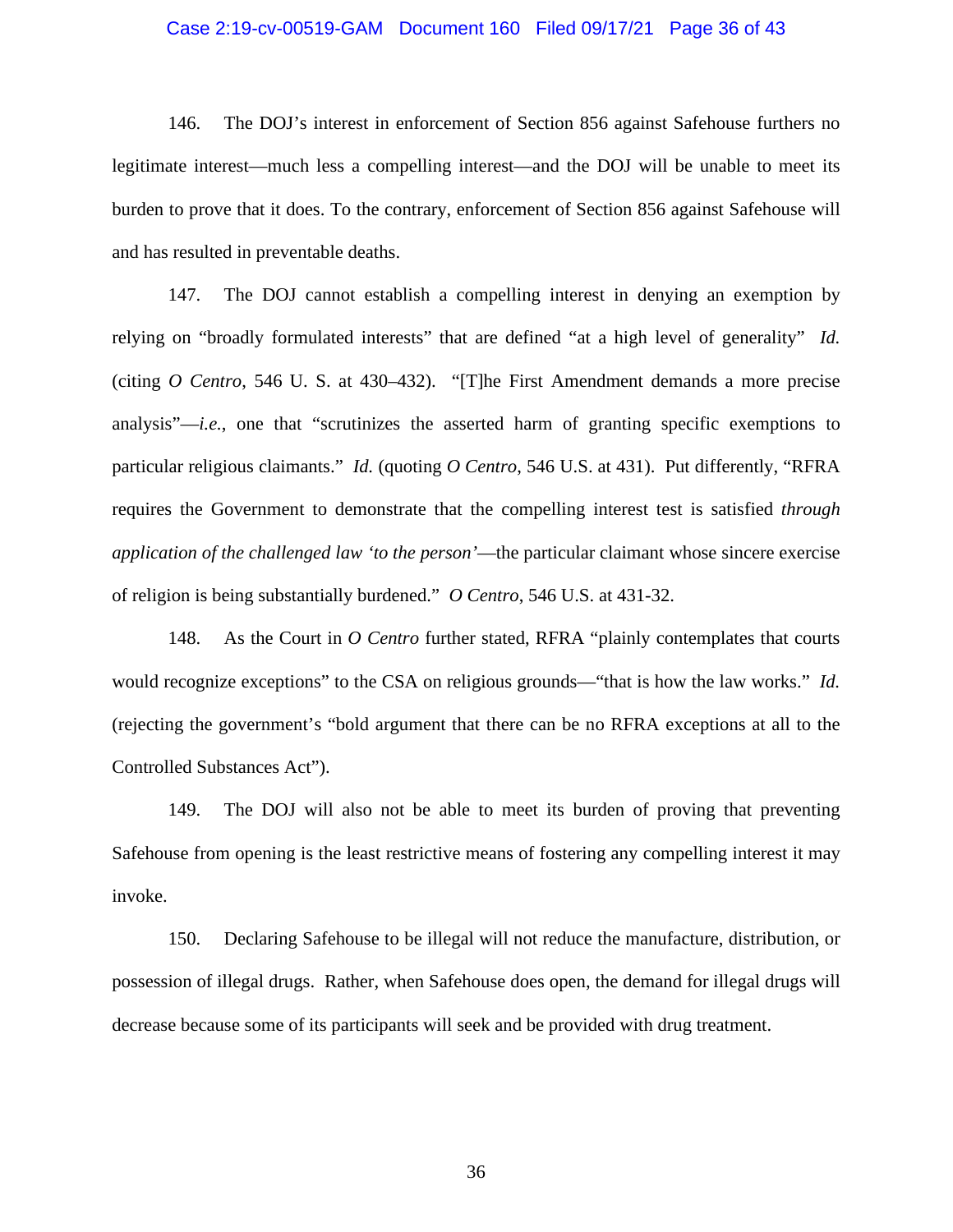## **CAUSES OF ACTION**

## **COUNT I**

## **Declaratory Judgment Regarding the Application of Section 856 to Safehouse**<sup>23</sup>

151. Safehouse repeats and re-alleges Paragraphs 1 through 150 as if fully set forth

herein.

152. The CSA provides, in pertinent part:

Except as authorized by this subchapter, it shall be unlawful to—

(1) knowingly open, lease, rent, use, or maintain any place, whether permanently or temporarily, *for the purpose of* manufacturing, distributing, or *using* any controlled substance;

(2) manage or control any place, whether permanently or temporarily, either as an owner, lessee, agent, employee, occupant, or mortgagee, and knowingly and intentionally rent, lease, profit from, or make available for use, with or without compensation, the place *for the purpose of unlawfully* manufacturing, storing, distributing, or *using* a controlled substance.

21 U.S.C. § 856(a) (emphases added).

153. Safehouse will not make its premises available "for the purpose of unlawfully . . . using a controlled substance."

154. Safehouse will operate only for the purpose of providing lifesaving medical treatment and critical wraparound services to a vulnerable population at risk of overdose death and complications from substance use disorder.

155. Safehouse will furnish legitimate and urgent medical services, which are not prohibited under 21 U.S.C. § 856.

 $23$  Safehouse is not seeking to relitigate this Counterclaim before this Court. Rather, Safehouse has retained it in this amended pleading for the sake of completeness and for purposes of preserving the issue in this ongoing litigation.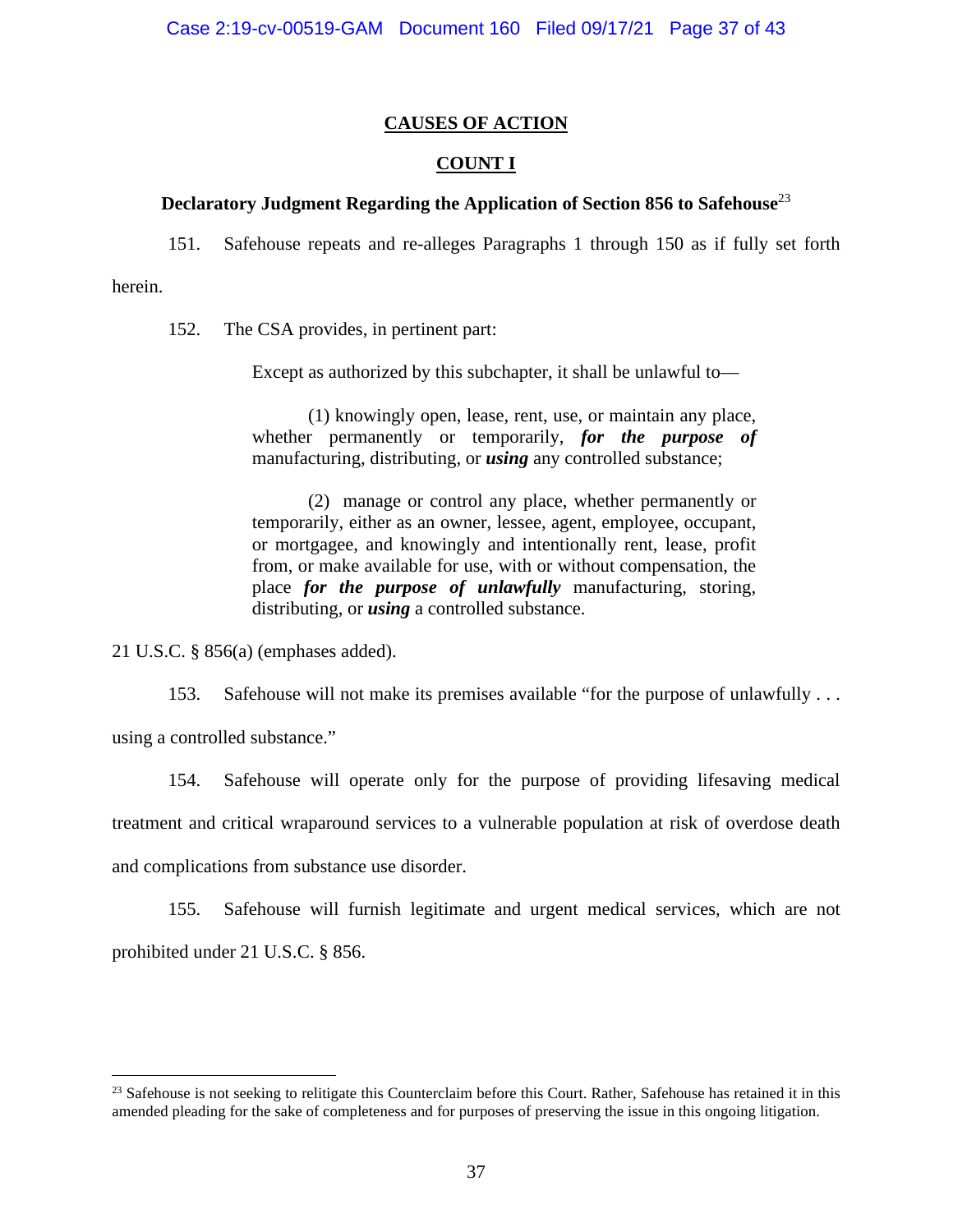156. Accordingly, pursuant to 28 U.S.C. § 2201, Safehouse is entitled to a declaration that it will not violate 21 U.S.C. § 856(a) by operating in accordance with its overdose prevention services model.

157. Safehouse is also entitled to a permanent injunction preventing the U.S. Attorney General from enforcing 21 U.S.C. § 856 against Safehouse.

## **COUNT II Violation of the Religious Freedom Restoration Act, 42 U.S.C. § 2000bb** *et seq.*

158. Safehouse repeats and re-alleges Paragraphs 1 through 157 as if fully set forth herein.

159. Allowing individuals at risk of an overdose to remain under medical supervision and in close proximity to urgent medical care is an exercise of the religious belief of Safehouse and its board members that the preservation of human life is paramount and overrides other considerations. In the exercise of their religion, Safehouse and its principals intend to open and operate Safehouse as described above in this Counterclaim, as they are called to do.

160. The DOJ's interpretation of 21 U.S.C. § 856, and in particular, its present effort to enforce that interpretation, substantially burdens Safehouse's exercise of its religious commitments.

161. The DOJ's threat to prosecute Safehouse substantially burdens Safehouse's exercise of religion.

162. The DOJ's ongoing litigation against Safehouse substantially burdens Safehouse's exercise of religion.

163. Counterclaim Defendants will not be able to carry its burden of proof to show that their attempts to prevent Safehouse's religious exercise are in furtherance of a compelling governmental interest.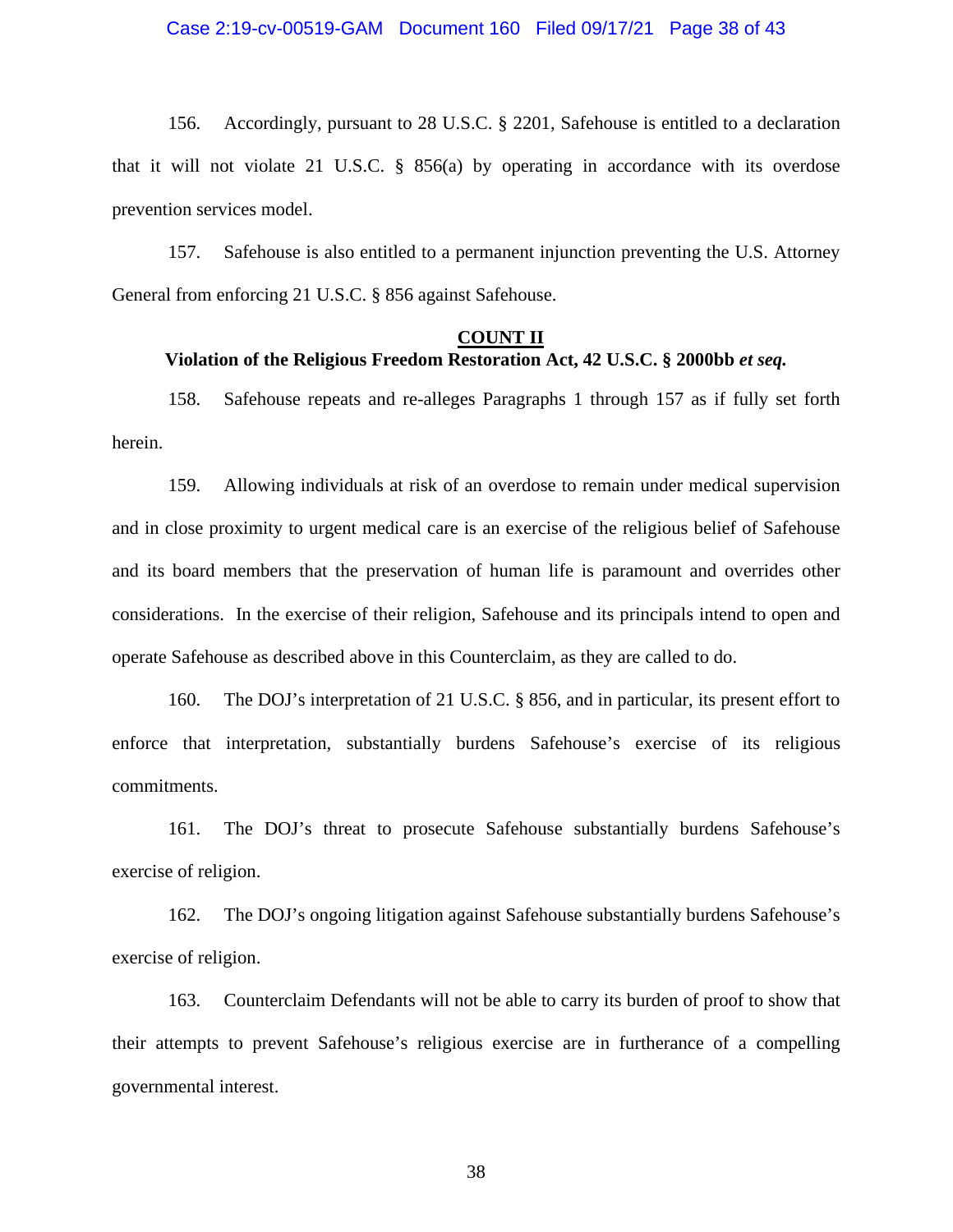### Case 2:19-cv-00519-GAM Document 160 Filed 09/17/21 Page 39 of 43

164. Counterclaim Defendants will not be able to carry their burden of proof to show that these attempts are the least restrictive means of furthering any compelling governmental interest.

165. The DOJ's actions violate Safehouse's right to free religious exercise guaranteed by RFRA, 42 U.S.C. § 2000bb *et seq*.

166. Without injunctive and declaratory relief against the government, Safehouse has been and will continue to be harmed.

## **COUNT III Violation of the First Amendment to the U.S. Constitution**

167. Safehouse repeats and re-alleges Paragraphs 1 through 166 as if fully set forth herein.

168. Allowing individuals at risk of an overdose to remain under medical supervision and in close proximity to urgent medical care is an exercise of the religious belief of Safehouse and its board members that the preservation of human life is paramount, that they should do everything possible to save and preserve life, and that they should provide shelter and care to the most vulnerable among us, including those suffering from addiction. In the exercise of their religion, Safehouse and its principals intend to open and operate Safehouse as described above in this Counterclaim, as they are called to do.

169. The DOJ's interpretation of 21 U.S.C. § 856, and, in particular, its present effort to enforce that interpretation, substantially burdens Safehouse's exercise of its religious commitments. And the DOJ's ongoing litigation against Safehouse substantially burdens Safehouse and Safehouse Board Member's exercise of religion.

170. "A law burdening religious practice that is . . . not of general application must undergo the most rigorous of scrutiny.**"** *Church of Lukumi Babalu Aye v. City of Hialeah*, 508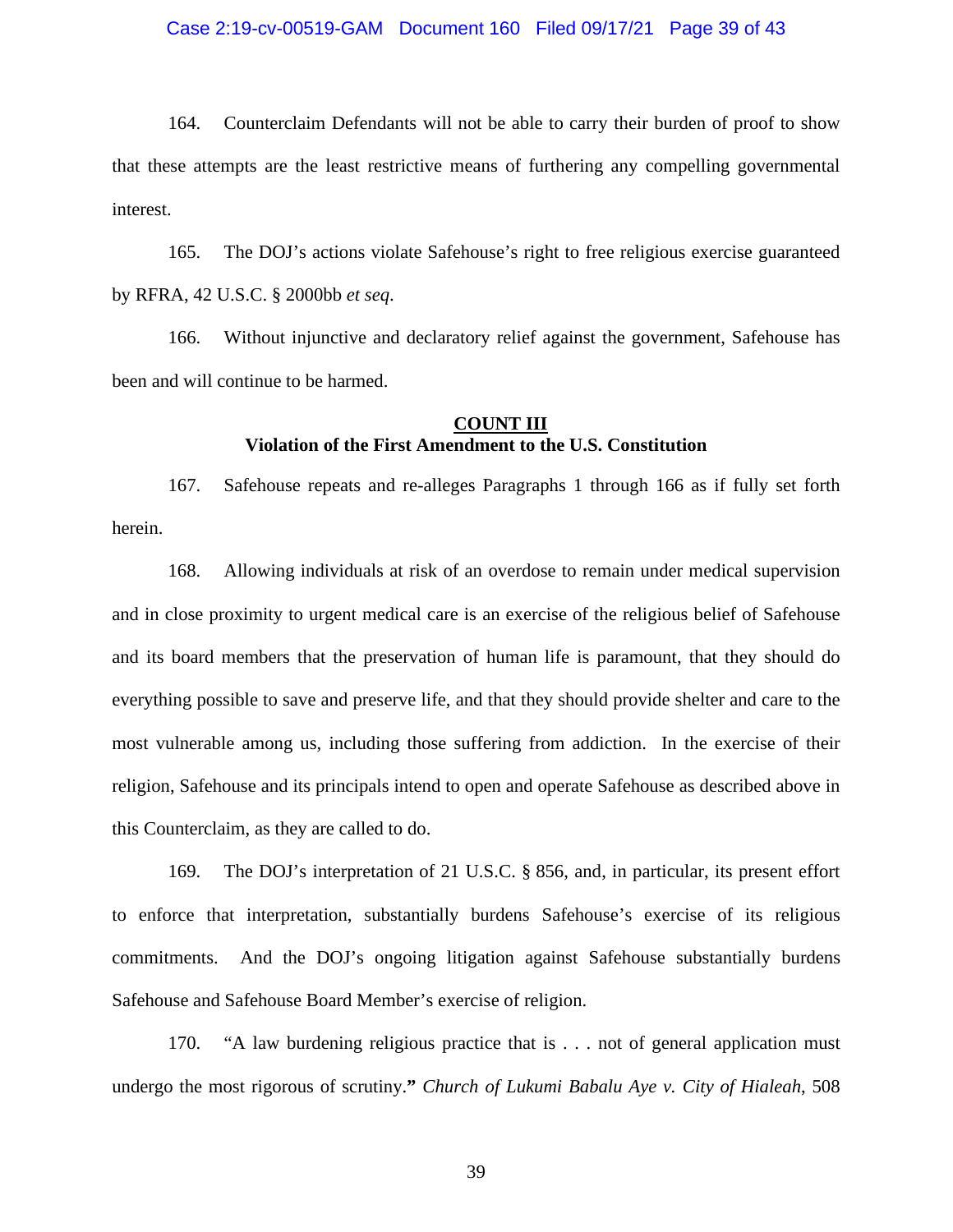### Case 2:19-cv-00519-GAM Document 160 Filed 09/17/21 Page 40 of 43

U.S. 520, 546 (1993).<sup>24</sup> The DOJ's decision to seek to apply Section 856 to Safehouse does not implement a law of general application.

171. Section 856 runs afoul of this general applicability requirement because the government grants exemptions from prosecution for certain individuals engaged in non-religious conduct that otherwise violates the CSA.

172. DOJ has never enforced the CSA in the manner DOJ currently threatens against Safehouse. The CSA confirms that the DOJ is given express statutory authority to allow exceptions for similar, secular activity in some instances, and DOJ has exercised that authority including by regulations providing an exemption for particular religious use of a Schedule I substance and by authorizing DEA to grant exemptions from the statute's prohibitions.

173. Where the government creates exemptions from a law for those engaged in *nonreligious* activity, as here, it "it may not refuse to extend that system to cases of 'religious hardship' without compelling reason." *Fulton*, 141 S. Ct. at 1877 (quoting *Smith*, 494 U.S. at 884).

174. The DOJ will not be able to carry its burden of proof to show that their attempts to prevent Safehouse's religious exercise are in furtherance of a compelling governmental interest.

175. The DOJ will not be able to carry their burden of proof to show that these attempts are the least restrictive means of furthering any compelling governmental interest. They do not have a compelling reason for their actions, and they have not selected the means least restrictive of religious exercise in order to further their interests.

<sup>24</sup> This standard is derived from the Supreme Court's decision in *Employment Division, Department of Human Resources of Oregon v. Smith*, 494 U.S. 872, 884 (1990)). While this Court is bound by that decision, Safehouse reserves the right to assert in the appropriate forum that *Smith* was wrongly decided and should be overturned.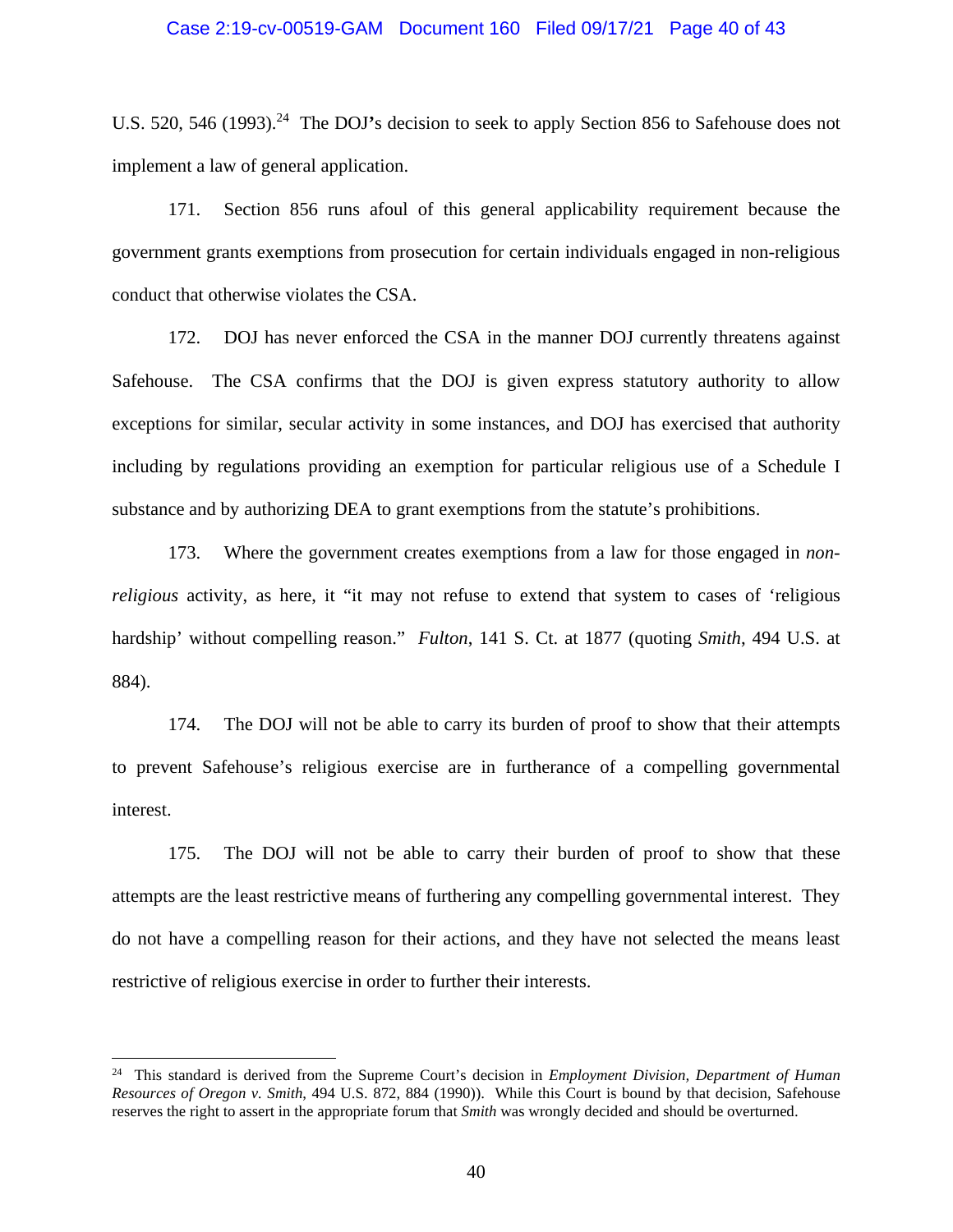### Case 2:19-cv-00519-GAM Document 160 Filed 09/17/21 Page 41 of 43

176. The DOJ's actions violate Safehouse's right to free religious exercise guaranteed by the First Amendment to the U.S. Constitution.

## **AMENDMENT TO AFFIRMATIVE DEFENSES IN SAFEHOUSE'S ANSWER**

In amending its counterclaims, Safehouse also stands on its Answer to the DOJ's Amended Complaint. Safehouse asserts an additional Affirmative Defense that prosecution of Safehouse would violate Safehouse's rights under the First Amendment to the U.S. Constitution. Safehouse requests that its Answer be deemed constructively amended to incorporate this affirmative defense.

### **PRAYER FOR RELIEF**

Safehouse respectfully requests that this Court enter judgment in its favor and grant the following relief:

i. A declaration that Safehouse's establishment and proposed operation of its overdose prevention services model will not violate 21 U.S.C. § 856;

ii. A declaration that a prohibition or penalizing of Safehouse's establishment and proposed operation of its overdose prevention services model will violate 42 U.S.C. § 2000bb;

iii. A declaration that a prohibition or penalizing of Safehouse's establishment and proposed operation of its overdose prevention services model will violate the Free Exercise Clause of First Amendment to the U.S. Constitution;

iv. A declaration that 21 U.S.C. § 856, as applied to Safehouse, violates the Commerce Clause of Article I of the U.S. Constitution;

v. An injunction permanently enjoining the Third-Party Counterclaim Defendants from enforcing or threatening to enforce 21 U.S.C. § 856 against Safehouse;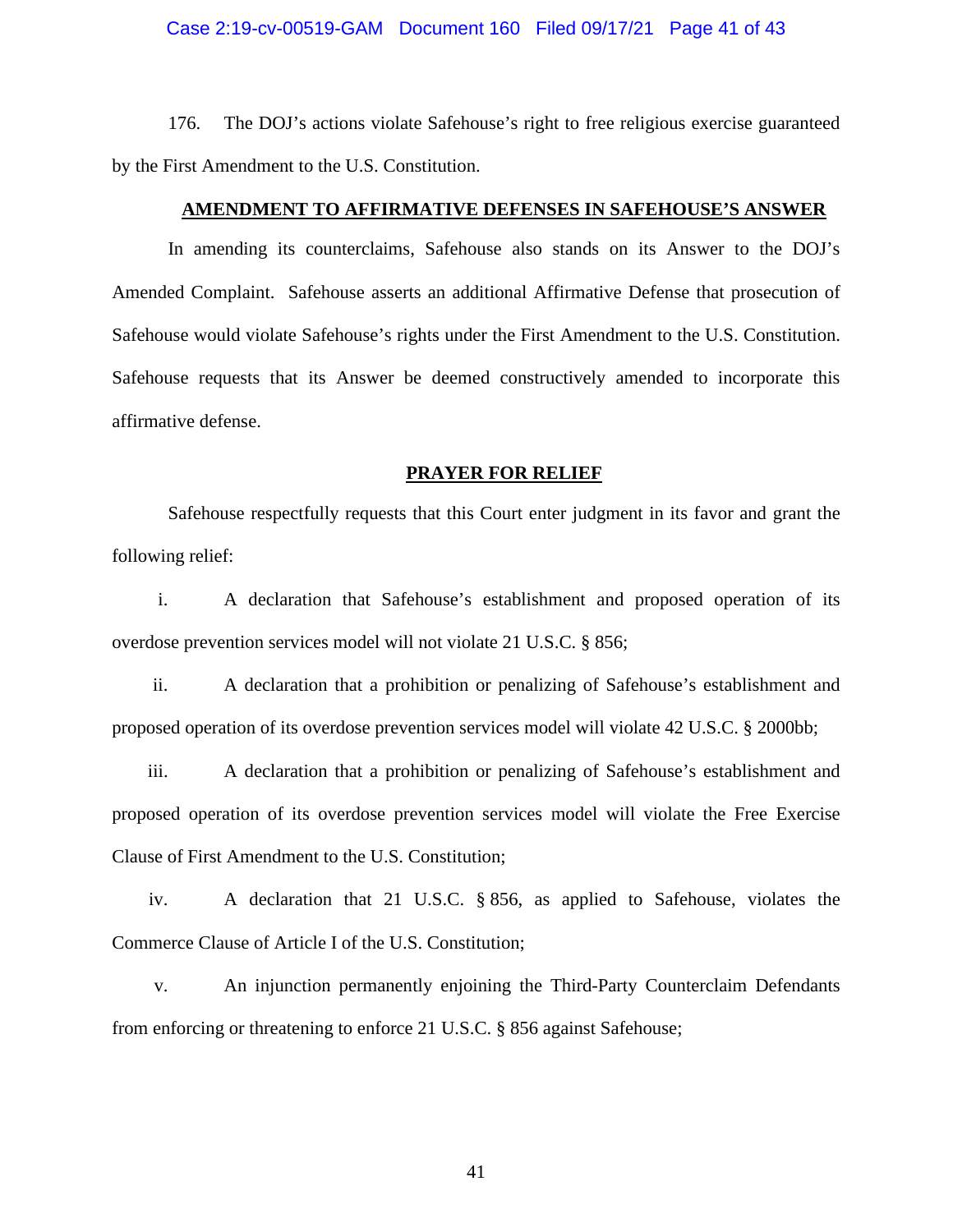vi. An order awarding such additional relief as the Court may deem appropriate and just under the circumstances.

Dated: September 17, 2021 Respectfully submitted,

## **DLA PIPER LLP (US)**

By: */s/ Ilana H. Eisenstein* Ilana H. Eisenstein *ilana.eisenstein@dlapiper.com*  Courtney G. Saleski *courtney.saleski@dlapiper.com*  Ben C. Fabens-Lassen *ben.fabens-lassen@dlapiper.com*  One Liberty Place 1650 Market Street, Suite 5000 Philadelphia, Pennsylvania 19103-7300 Tel: 215.656.3300

## **AIDS LAW PROJECT OF PENNSYLVANIA**

Ronda B. Goldfein *goldfein@aidslawpa.org*  Yolanda French Lollis *lollis@aidslawpa.org*  Adrian M. Lowe *alowe@aidslawpa.org*  Jacob M. Eden *eden@aidslawpa.org*  1211 Chestnut Street, Suite 600 Philadelphia, Pennsylvania 19107 Tel: 215.587.9377 Fax: 215.587.9902

## **LAW OFFICE OF PETER GOLDBERGER**

Peter Goldberger 50 Rittenhouse Place Ardmore, Pennsylvania 19003 Tel: 610.649.8200 *peter.goldberger@verizon.net* 

## **SETH F. KREIMER, ESQUIRE**

Seth F. Kreimer PA Bar No. 26102